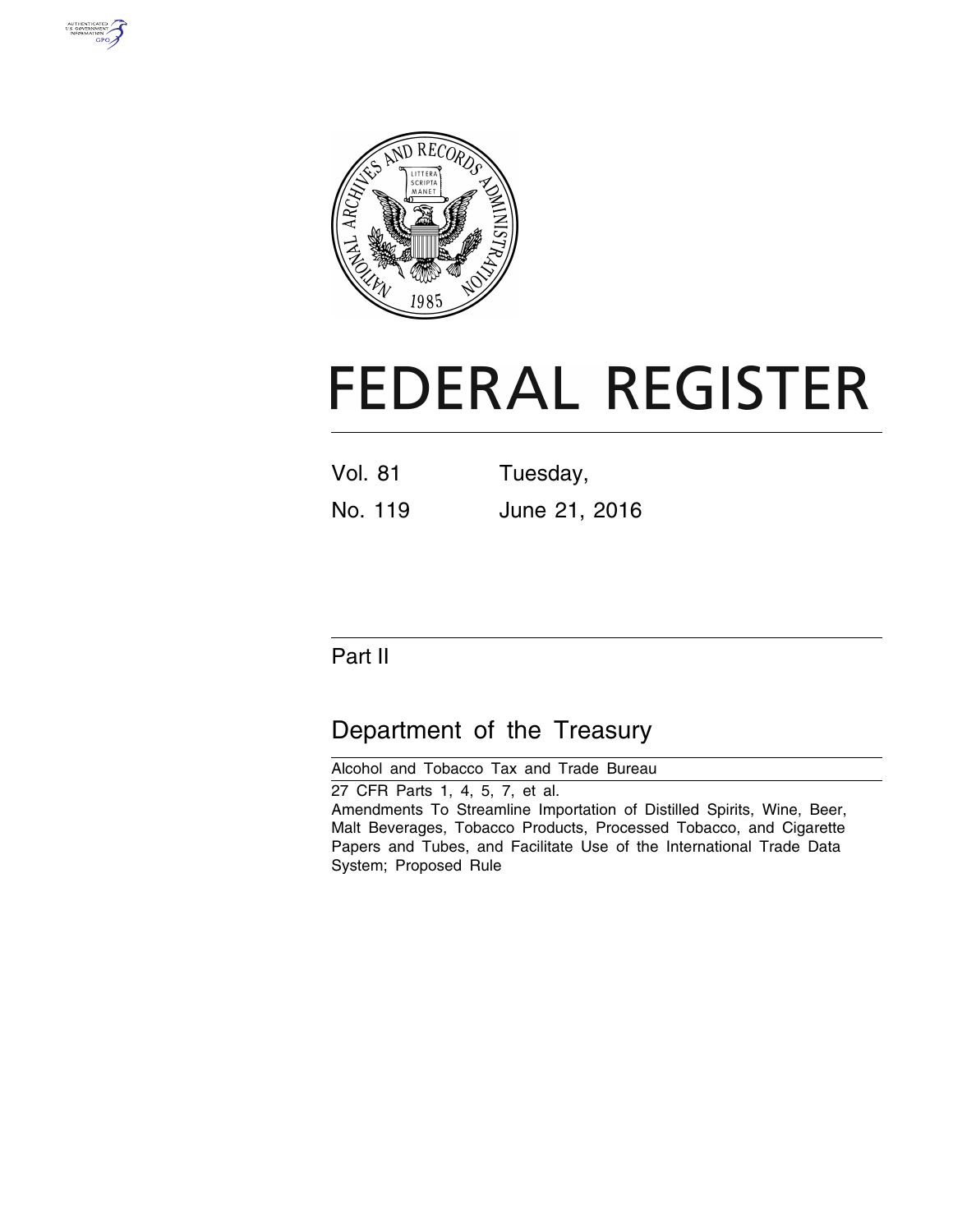# **DEPARTMENT OF THE TREASURY**

# **Alcohol and Tobacco Tax and Trade Bureau**

# **27 CFR Parts 1, 4, 5, 7, 26, 27, and 41**

**[Docket No. TTB–2016–0004; Notice No. 159]** 

#### **RIN 1513–AC15**

# **Amendments To Streamline Importation of Distilled Spirits, Wine, Beer, Malt Beverages, Tobacco Products, Processed Tobacco, and Cigarette Papers and Tubes, and Facilitate Use of the International Trade Data System**

**AGENCY:** Alcohol and Tobacco Tax and Trade Bureau, Treasury. **ACTION:** Notice of proposed rulemaking.

**SUMMARY:** In this document, the Alcohol and Tobacco Tax and Trade Bureau (TTB) proposes to amend its regulations governing the importation of distilled spirits, wine, beer and malt beverages, tobacco products, processed tobacco, and cigarette papers and tubes. The proposed amendments are intended to clarify and streamline import procedures, and support the implementation of the International Trade Data System and the filing of import information electronically in conjunction with an electronic import filing with U.S. Customs and Border Protection (CBP). The proposed amendments include providing the option for importers to file importrelated data electronically when filing entry or entry summary data electronically with CBP, as an alternative to the current TTB requirements that importers submit paper documents to CBP upon importation.

**DATES:** Comments must be received on or before August 22, 2016.

**ADDRESSES:** Please send your comments on this proposed rule to one of the following addresses. Comments submitted by other methods, including email, will not be accepted.

• *Internet: [https://](https://www.regulations.gov)*

*[www.regulations.gov](https://www.regulations.gov)* (via the online comment form for this document as posted within Docket No. TTB–2016– 0004 at ''*Regulations.gov*,'' the Federal e-rulemaking portal);

• *U.S. Mail:* Director, Regulations and Rulings Division, Alcohol and Tobacco Tax and Trade Bureau, 1310 G Street NW., Box 12, Washington, DC 20005; or

• *Hand delivery/courier in lieu of mail:* Alcohol and Tobacco Tax and Trade Bureau, 1310 G Street NW., Suite 400, Washington, DC 20005.

See the Public Participation section of this document for specific instructions and requirements for submitting comments, and for information on how to request a public hearing.

You may view copies of this document, selected supporting materials, and any comments TTB receives about this proposal at *[https://](https://www.regulations.gov) [www.regulations.gov](https://www.regulations.gov)* within Docket No. TTB–2016–0004. A direct link to this docket is posted on the TTB Web site at *[https://www.ttb.gov/regulations](https://www.ttb.gov/regulations_laws/all_rulemaking.shtml)*\_*laws/ all*\_*[rulemaking.shtml](https://www.ttb.gov/regulations_laws/all_rulemaking.shtml)* under Notice No. 159. You also may view copies of this document, all related supporting materials, and any comments TTB receives about this proposal by appointment at the TTB Information Resource Center, 1310 G Street NW., Washington, DC 20005. Please call 202– 453–2270 to make an appointment.

#### **FOR FURTHER INFORMATION CONTACT:**

Karen Welch, Regulations and Rulings Division, Alcohol and Tobacco Tax and Trade Bureau, 1310 G Street NW., Box 12, Washington, DC 20005; telephone (202) 453–1039, extension 046.

# **SUPPLEMENTARY INFORMATION:**

#### **Table of Contents**

I. Background

- A. TTB Authority
- B. The International Trade Data System
- C. Executive Order—Streamlining the Export/Import Process for America's Businesses
- 
- D. Electronic Submission of TTB-Required Information to CBP
- E. Relationship to Other Notices of Proposed Rulemaking
- II. General Approach to Regulatory Amendments
- III. Proposed Changes to the Regulations A. Filing of the Basic Permit Number by Importers of Alcohol Beverages
- B. Filing of a COLA Identification Number or COLA Documents by Importers of Alcohol Beverages
- C. Removal of Requirement for Gin Statements of Process
- D. Possession and Retention of Certificates of Age, Origin, or Identity Issued by Foreign Governments for Importations of Certain Wine and Distilled Spirits
- E. Certification of Imported Vintage Wine F. Possession of Certificates for Imported Natural Wine
- G. Removal of Requirement To Present to CBP Certificates of Nonstandard Fill for Wine and Distilled Spirits
- H. Removal of Requirements Concerning Liquor Bottles and Filing Certain Applications in Triplicate
- I. Filing of Data With Respect to Distilled Spirits, Wine, and Beer Imported or Brought Into the United States From the U.S. Virgin Islands Subject to Tax
- J. Entry of Distilled Spirits to Which an Effective Tax Rate or Standard Effective Tax Rate Applies
- K. Distilled Spirits, Wine, and Beer Imported or Brought Into the United

States Without Payment of Tax in Bulk **Containers** 

- L. Filing of Permit Number and Information for Industrial Alcohol Shipments to the United States From the U.S. Virgin Islands
- M. Filing of Permit Number and Data by Government Agencies Importing Distilled Spirits Free of Tax
- N. Certificate Covering Distilled Spirits, Wine, or Beer Brought Into the United States From the U.S. Virgin Islands
- O. Clarification of Record Retention Requirements
- P. Removal of Requirements for CBP To Gauge or Inspect
- Q. Filing of Data for Importation of Tobacco Products Subject to Tax and Processed Tobacco
- R. Filing of Data for Importation of Tobacco Products Without Payment of Tax
- S. Entry for Warehousing of Distilled Spirits, Wines, Beer, Tobacco Products, and Cigarette Papers and Tubes
- IV. Public Participation A. Comments Invited
- B. Submitting Comments
- C. Confidentiality
- D. Public Disclosure
- V. Regulatory Analyses and Notices
- A. Executive Order 12866
- B. Regulatory Flexibility Act
- C. Paperwork Reduction Act
- VI. List of Subjects
- VII. Amendments to the Regulations

#### **I. Background**

#### *A. TTB Authority*

The Alcohol and Tobacco Tax and Trade Bureau (TTB) of the Department of the Treasury regulates, among other things, the importation of distilled spirits, wine, and malt beverages<sup>1</sup> pursuant to the Federal Alcohol Administration Act (FAA Act). TTB also administers the provisions of the Internal Revenue Code of 1986, as amended (IRC), with respect to the taxation of distilled spirits, wine, beer,<sup>2</sup> tobacco products, processed tobacco, and cigarette papers and tubes. These statutory provisions are the basis of TTB

2The IRC defines ''beer'' as ''beer, ale, porter, stout, and other similar fermented beverages (including sake or similar products) of any name or description containing one-half of 1 percent or more of alcohol by volume, brewed or produced from malt, wholly or in part, or from any substitute therefor.'' See 26 U.S.C. 5052(a). Throughout this document, the term ''beer'' is used in reference to the IRC or regulations promulgated thereunder.

<sup>1</sup>The FAA Act defines ''malt beverage'' as ''a beverage made by the alcoholic fermentation of an infusion or decoction, or combination of both, in potable brewing water, of malted barley with hops, or their parts, or their products, and with or without other malted cereals, and with or without the addition of unmalted or prepared cereals, other carbohydrates or products prepared therefrom, and with or without the addition of carbon dioxide, and with or without other wholesome products suitable for human food consumption.'' See 27 U.S.C. 211(a)(7). Throughout this document, the term ''malt beverage'' is used in reference to the FAA Act or regulations promulgated thereunder.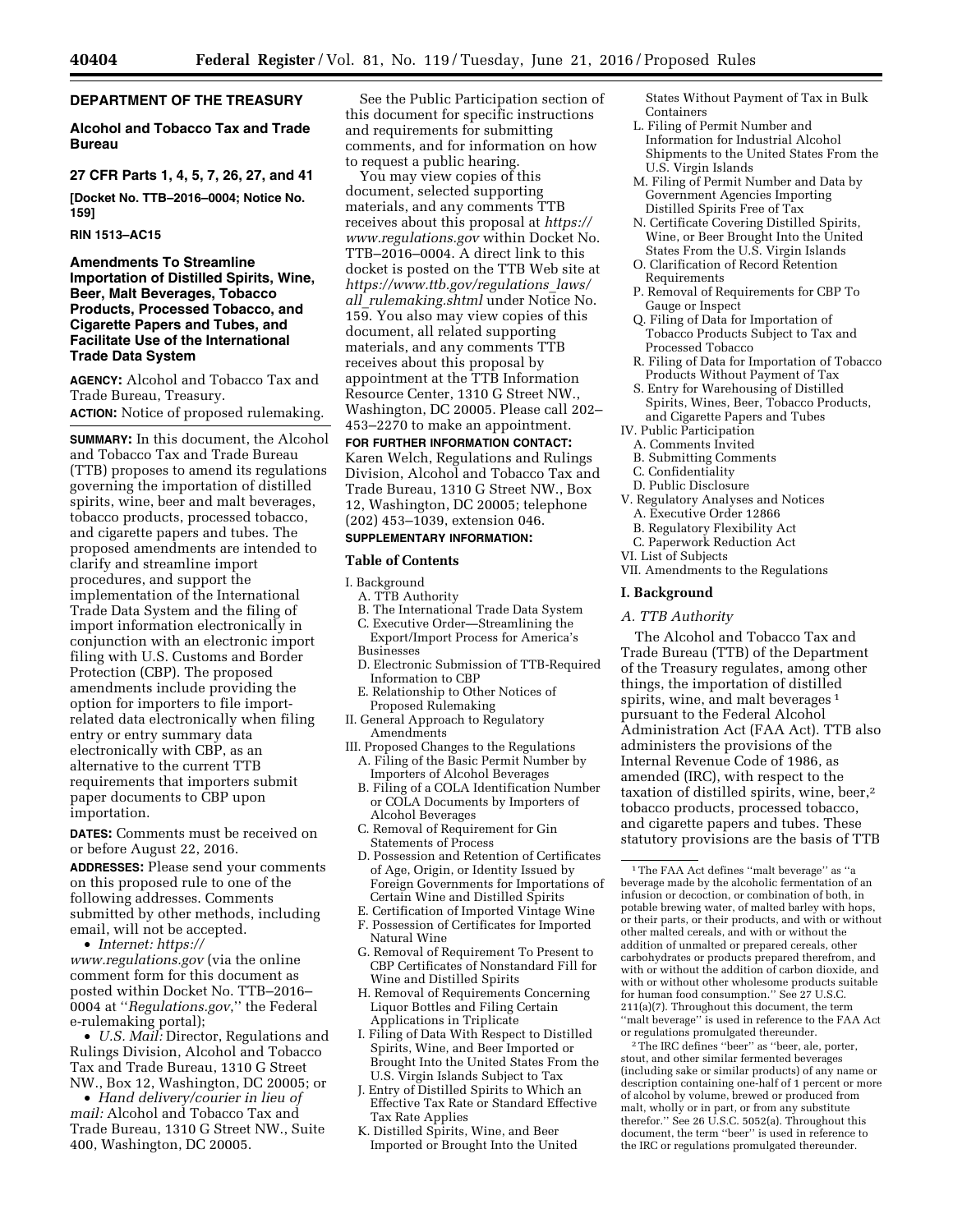regulations that require importers to submit certain information upon importation.

Section 103(a) of the FAA Act (27 U.S.C. 203(a)) requires that a person obtain a permit before engaging in certain activities related to distilled spirits, wine, and malt beverages, including importation. This section of the FAA Act states that it shall be unlawful, except pursuant to a ''basic permit'' issued by the Secretary of the Treasury (the Secretary), to engage in the business of importing into the United States distilled spirits, wine, or malt beverages. Section 103(a) of the FAA Act also states that it is unlawful, except pursuant to a basic permit, for any person so engaged to sell, offer or deliver for sale, contract to sell, or ship, in interstate or foreign commerce, directly or indirectly or through an affiliate, distilled spirits, wine, or malt beverages so imported. The terms ''distilled spirits'' and ''wine,'' when used in the context of the FAA Act, apply only to distilled spirits and wine for nonindustrial use.

Additionally, section 105(e) of the FAA Act (27 U.S.C. 205(e)) authorizes the Secretary to prescribe regulations relating to the packaging, marking, branding, labeling, and size and fill of containers of distilled spirits, wine, and malt beverages. With regard to imported commodities, the FAA Act provides that no person shall remove from customs custody, in bottles, for sale or any other commercial purpose, distilled spirits, wine, or malt beverages, without having obtained a certificate of label approval (COLA) and being in possession of that COLA.

Chapter 51 of the IRC pertains to the taxation and regulation of distilled spirits (including spirits used for both beverage and nonbeverage purposes), wine, and beer (see 26 U.S.C. chapter 51). The IRC imposes a Federal excise tax on all distilled spirits, wine, and beer manufactured in or imported into the United States. See, respectively, 26 U.S.C. 5001, 5041, and 5051. Section 7652 (26 U.S.C. 7652) imposes a tax on distilled spirits, wine, and beer brought into the United States from Puerto Rico and the U.S. Virgin Islands. The tax is equal to the internal revenue tax imposed on like commodities produced in the United States.

In general, the tax on distilled spirits, wine, and beer either imported from foreign countries or brought into the United States from the U.S. Virgin Islands is collected by CBP, along with any import duties. Puerto Rico is within the customs territory of the United States, and, as a result, shipments of such products from Puerto Rico do not

pass through customs custody when brought into the United States. Furthermore, Puerto Rico is part of the United States for purposes of the FAA Act. See 27 U.S.C. 211(a)(1). This proposed rule primarily addresses amendments to the TTB regulations to facilitate the electronic filing of information with CBP, and, as a result, distilled spirits, wine, and beer brought into the United States from Puerto Rico are not addressed in this document.

The IRC provides that, under limited circumstances, products may be withdrawn from customs custody without payment of tax for transfer to the bonded premises of an industry member regulated by TTB. Proprietors of distilled spirits plants must apply for and receive notice of a registration before commencing operations in the United States. See 26 U.S.C. 5171. Proprietors of bonded wine cellars must also apply for and receive permission to operate before commencing operations in the United States. See 26 U.S.C. 5351. Brewers must file a notice before commencing business as a brewer in the United States. See 26 U.S.C. 5401. TTB assigns a registry number, referred to in this document as the ''IRC registry number,'' to each such distilled spirits plant, bonded wine cellar, and brewery at which operations are to be conducted. The IRC registry number issued to distilled spirits plants has been historically referred to as the ''distilled spirits plant number.''

Under sections 5232, 5364, and 5418 of the IRC (26 U.S.C. 5232, 5364, and 5418), distilled spirits may be imported in bulk and released from customs custody without payment of excise tax for transfer in bond to a distilled spirits plant; natural wine (as defined in 26 U.S.C. 5381) may be imported in bulk and released from customs custody without payment of excise tax for transfer in bond to a bonded wine cellar; and beer may be imported in bulk and released from customs custody without payment of excise tax for transfer in bond to a brewery. Under these circumstances, the proprietor of the bonded premises becomes liable for the tax on the product upon its release from customs custody, and the applicable tax is collected by TTB when the product is removed from the distilled spirits plant, bonded wine cellar, or brewery, respectively.

The IRC also contains provisions under which imported distilled spirits may be entered free of tax by the United States or any governmental agency of the United States for nonbeverage purposes. See 26 U.S.C. 5313; 5314(b). Furthermore, industrial alcohol may under certain circumstances be brought

into the United States free of tax from the U.S. Virgin Islands by qualified industrial alcohol users. See 26 U.S.C. 5314(b).

Chapter 52 of the IRC contains excise tax and related provisions pertaining to tobacco products and cigarette papers and tubes. Section 5701 of the IRC (26 U.S.C. 5701) imposes Federal excise tax on such commodities manufactured in or imported into the United States. Section 7652 (26 U.S.C. 7652) imposes a tax on tobacco products and cigarette papers and tubes brought into the United States from Puerto Rico and the U.S. Virgin Islands. The tax is equal to the internal revenue tax imposed on like commodities produced in the United States. Such commodities brought into the United States from Puerto Rico are not addressed in this document.

In general, the tax on tobacco products and cigarette papers and tubes either imported from foreign countries or brought into the United States from the U.S. Virgin Islands is collected by CBP, along with any import duties. Under 26 U.S.C. 5704, imported tobacco products and cigarette papers and tubes may be released from customs custody without payment of tax for delivery to the proprietor of an export warehouse 3 or to a manufacturer of tobacco products or cigarette papers and tubes if such commodities are not put up in packages, in accordance with such regulations and under such bond as the Secretary shall prescribe. See 26 U.S.C. 5704(c). Imported tobacco products and cigarette papers and tubes previously exported and returned may be released from customs custody without payment of tax for delivery to the original manufacturer or to an export warehouse proprietor authorized by such manufacturer to receive the commodities, in accordance with such regulations and under such bond as the Secretary shall prescribe. See 26 U.S.C. 5704(d).

Chapter 52 of the IRC also contains provisions pertaining to the manufacture and importation of processed tobacco, which is not subject to tax. Section 5712 of the IRC (26 U.S.C. 5712) requires that importers of tobacco products or processed tobacco, before engaging in such businesses, apply for and obtain a permit.

TTB administers the FAA Act and chapters 51 and 52 of the IRC pursuant

<sup>3</sup>Under the IRC at 26 U.S.C. 5702(h), an export warehouse is a bonded internal revenue warehouse for the storage of tobacco products or cigarette papers or tubes or any processed tobacco, upon which the internal revenue tax has not been paid, for subsequent shipment to a foreign country, Puerto Rico, the U.S. Virgin Islands, or a possession of the United States, or for consumption beyond the jurisdiction of the internal revenue laws of the United States.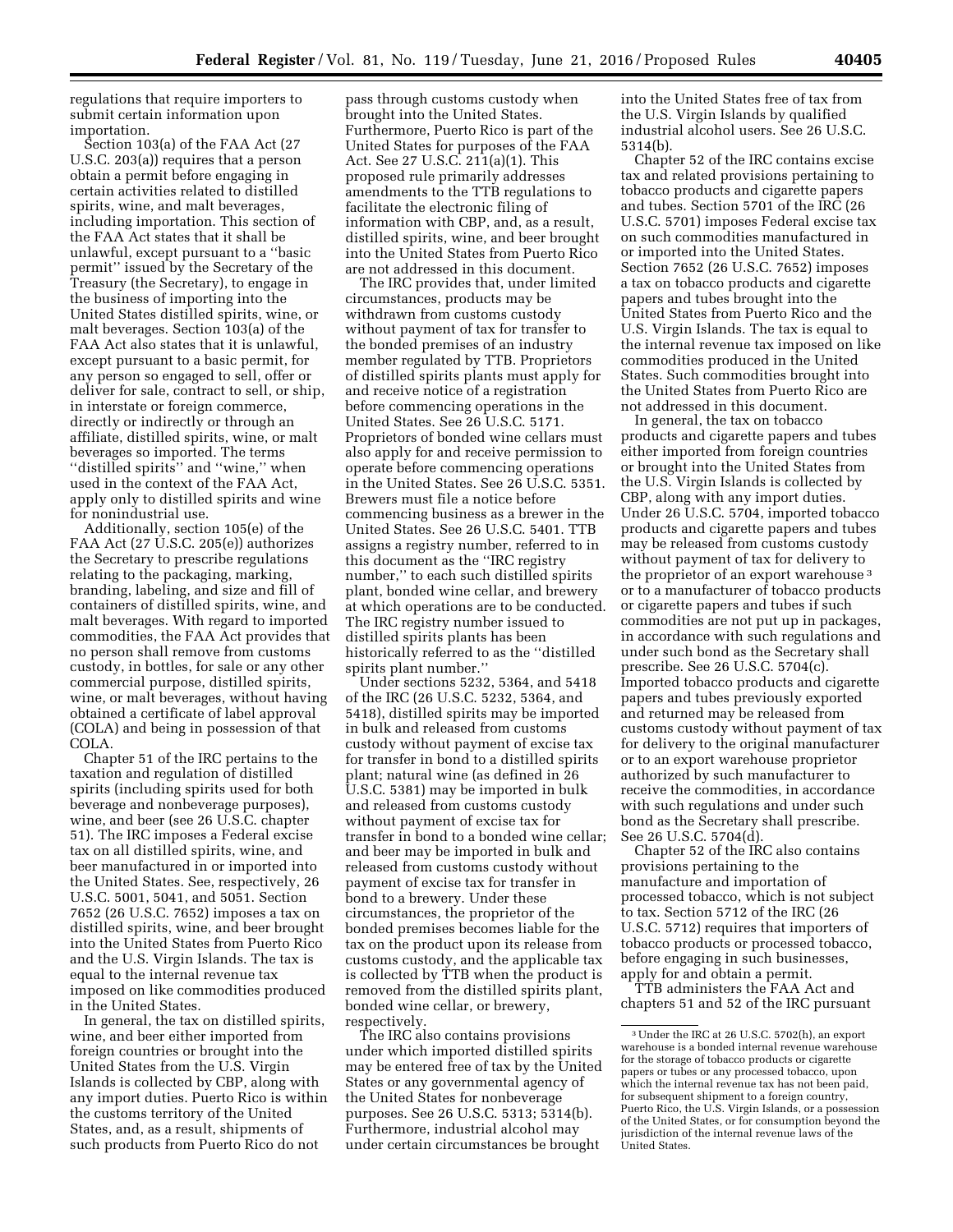to section 1111(d) of the Homeland Security Act of 2002, as codified at 6 U.S.C. 531(d). The Secretary has delegated various authorities through Treasury Department Order 120–01, dated December 10, 2013 (superseding Treasury Department Order 120–01, dated January 24, 2003), to the TTB Administrator to perform the functions and duties in the administration and enforcement of these provisions. Responsibility for collecting the excise taxes incident to the importation of distilled spirits, wines, beer, tobacco products, and cigarette papers and tubes is vested by statute with the Secretary of the Treasury. See 26 U.S.C. 7801. TTB regulations provide that such taxes are collected, accounted for, and deposited as internal revenue collections by customs in accordance with customs requirements. See 27 CFR 27.48 and 41.62. Under the authority of the Homeland Security Act of 2002, see 6 U.S.C. 212 and 215(1), the Secretary has delegated these customs revenue functions to the Secretary of Homeland Security. See Treasury Department Order 100–16, 68 FR 28322 (May 23, 2003).

TTB has authority under section 2(d) of the FAA Act, Pub. L. 74–401 (1935) ''to prescribe such rules and regulations as may be necessary to carry out [its] powers and duties'' under the FAA Act. In addition, as previously mentioned, section 105(e) of the FAA Act (27 U.S.C. 205(e)), authorizes the Secretary of the Treasury to prescribe regulations for the labeling of wine, distilled spirits, and malt beverages. Section 7805(a) of the IRC (26 U.S.C. 7805(a)) provides the general authority to the Secretary to issue regulations to carry out the provisions of the IRC.

The TTB regulations that implement the basic permit requirements of the FAA Act are set forth in part 1 of title 27 of the Code of Federal Regulations (27 CFR part I).

The TTB regulations that implement the labeling provisions of the FAA Act, as they relate to wine, distilled spirits, and malt beverages, are set forth in 27 CFR part 4, Labeling and Advertising of Wine (27 CFR part 4); 27 CFR part 5, Labeling and Advertising of Distilled Spirits (27 CFR part 5); and 27 CFR part 7, Labeling and Advertising of Malt Beverages (27 CFR part 7). For imported alcohol beverages specifically, these regulations include several requirements related to certification by a foreign government of the origin and, in some cases, age, vintage date, or method of production of the alcohol beverage.

Regulations implementing the importation-related provisions of

chapter 51 of the IRC are found in 27 CFR part 27. Specifically, this part contains procedural and substantive requirements that apply to the importation of distilled spirits, wine, and beer into the United States from foreign countries, including requirements related to recordkeeping and reporting. Regulations implementing the IRC as it applies to distilled spirits, wine, and beer brought into the United States from Puerto Rico or the U.S. Virgin Islands are found in 27 CFR part 26.4

Regulations implementing the importation-related provisions of chapter 52 of the IRC are found in 27 CFR part 41. Specifically, this part governs the importation of tobacco products, cigarette papers and tubes, and processed tobacco, including requirements related to permits, recordkeeping, and reporting. Part 41 includes provisions applicable to such commodities brought into the United States from Puerto Rico or the U.S. Virgin Islands.

# *B. The International Trade Data System*

The International Trade Data System (ITDS) is an interagency program to establish an electronic ''single window'' through which importers and exporters may submit electronically the data required by Federal government agencies for clearing imports or exports. Section 405 of the Security and Accountability for Every Port Act of 2006 (SAFE Port Act) (Pub. L. 109–347) mandates participation in ITDS by all agencies that require documentation for clearing or licensing the importation and exportation of cargo. The purpose of ITDS is to eliminate redundant information requirements, to efficiently regulate the flow of commerce, and to effectively enforce laws and regulations relating to international trade, by establishing a single window, operated by CBP, for the collection and distribution of standard electronic import and export data required by Federal agencies.

Currently, importers and exporters that are regulated by multiple agencies or that import or export commodities regulated by multiple agencies must submit data to those agencies through various channels, often in paper form. Through the implementation of ITDS, data will be entered into the Automated Commercial Environment (ACE) and then made available to each government agency. The ''single window'' is

intended to streamline and harmonize data requirements, thereby reducing compliance burdens on importers and exporters. Accordingly, TTB is providing electronic filing options for the importation of commodities regulated by TTB.

## *C. Executive Order—Streamlining the Export/Import Process for America's Businesses*

On February 19, 2014, the President issued Executive Order 13659, ''Streamlining the Export/Import Process for America's Businesses.'' 5 The Executive Order mandated that agencies be able to utilize ITDS by December 31, 2016. The Executive Order also directed Federal agencies that use ITDS to review their existing regulations for the import and export of goods to determine whether those regulations should be modified to implement ITDS and further improve and streamline existing processes for import and export, and if so, to initiate rulemaking to implement those modifications.

# *D. Electronic Submission of TTB-Required Information to CBP*

The TTB provisions applicable to imports include requirements that importers submit information or documentation at importation to CBP. That information can be submitted electronically pursuant to 27 CFR 73.40. That section provides that a regulated entity may satisfy any requirement in the TTB regulations to submit a form to another agency by submitting the form to that other agency by electronic means, as long as that agency provides for, and authorizes, the electronic submission of the form and any registration and other requirements to use the electronic submission functionality are met. In part 73, the term ''form'' includes any documentation required to be submitted.

Section 73.40 was the result of amendments to the TTB regulations published in the **Federal Register** (79 FR 17029) on March 27, 2014, as a final rule, T.D. TTB–119, and it generally removes any regulatory barrier to the submission of documents to CBP electronically. TTB is issuing this document to propose changes to each of the TTB regulatory sections that address the submission of information or documentation at importation, in order to update TTB regulatory processes for imports and provide a specific electronic filing option for the

<sup>4</sup> 27 CFR part 26 also contains regulations applicable to articles, which are generally defined in § 26.11 as preparations unfit for beverage use. Such articles are not within the scope of this rulemaking.

<sup>5</sup>See *https://www.whitehouse.gov/the-pressoffice/2014/02/19/executive-order-streamliningexportimport-process-america-s-businesses.*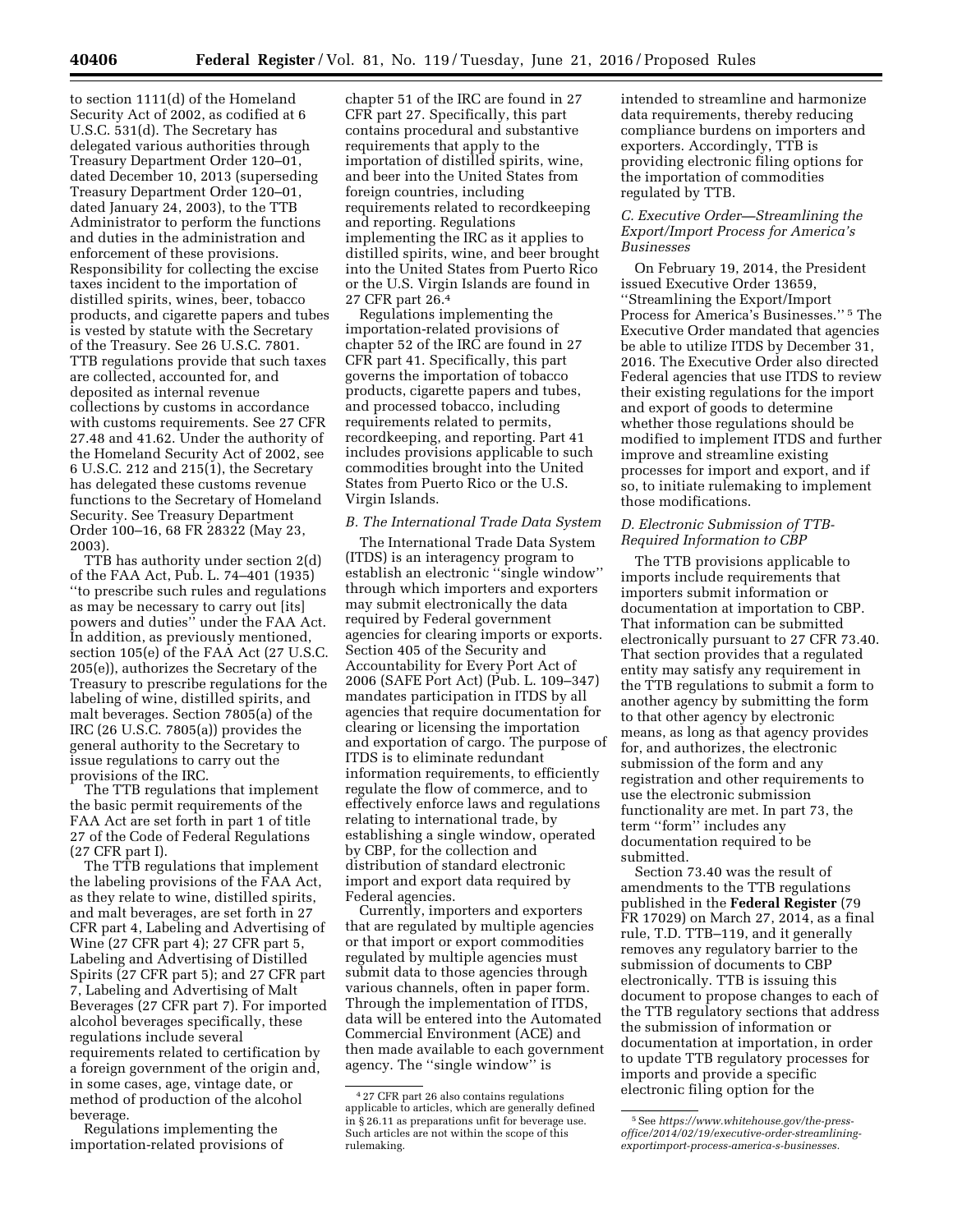submission of certain TTB information at importation using the Partner Government Agency (PGA) Message Set. Technical instructions on the submission of data using TTB's PGA Message Set, including the formatting of TTB's PGA Message Set, are available in ''ACE Filing Instructions for TTB-Regulated Commodities'' at Docket No. TTB–2016–0004 on *Regulations.gov*. Importers may test the usability and functionality of the TTB PGA Message Set through participation in a pilot program announced by TTB in a **Federal Register** notice, ''Importation of Distilled Spirits, Wine, Beer, Tobacco Products, Processed Tobacco, and Cigarette Papers and Tubes; Availability of Pilot Program and Filing Instructions to Test the Collection of Import Data for Implementation of the International Trade Data System,'' (80 FR 47558, August 7, 2015).

TTB notes that under this proposed regulation, importers may elect not to file any TTB data electronically.

# *E. Relationship to Other Notices of Proposed Rulemaking*

In this rulemaking, TTB is proposing amendments to certain regulations in 27 CFR parts 4, 5, and 7 to specifically accommodate electronic filing. Interested parties should note that, as announced in the Department of the Treasury's semiannual regulatory agenda (available online at *[www.reginfo.gov](http://www.reginfo.gov)*), TTB plans to publish a notice of proposed rulemaking titled ''Modernization of the Alcohol Beverage Labeling and Advertising Regulations,'' in which TTB will propose broader amendments to the regulations in 27 CFR parts 4, 5, and 7. Interested parties should review and consider the proposals in each document and comment accordingly.

# **II. General Approach to Regulatory Amendments**

In a number of instances, the current TTB regulations refer to the submission of paper documents (sometimes in triplicate) by importers to obtain release of TTB-regulated products from customs custody. These regulations were promulgated in the context of an environment in which paper copies were the primary means of communicating to customs officers that importers had met certain IRC or FAA Act requirements that apply at importation. The paper documents communicate to CBP, for example, that TTB had reviewed, and authorized the use of, a certain label on an alcohol beverage and, as a result, the products bearing the label were eligible for release from customs custody.

Implementation of ITDS provides another means for the communication of such information to take place––via the submission and sharing of data electronically. In general, the proposed regulations set forth new information submission requirements to better support administration and enforcement of the IRC and FAA Act with regard to imports, and require information to be submitted and/or made available through one of the following methods: (1) The electronic submission of TTBrequired data along with the submission of the customs entry or entry summary, as appropriate; or (2) the retention and provision of information only upon specific request by TTB or CBP.

With regard to electronic submissions of information, there are generally two methods: Electronic submission of data directly and electronic submission of documents as electronic images. In many instances, TTB is proposing the former, that is, to provide importers with the option to submit required information electronically rather than to submit paper documents. The proposed regulations also allow for the submission of certain paper documents through electronic means. In circumstances in which the proposed regulations require that the importer make the document available to TTB or CBP upon request, such documents may be provided as an electronic image.

With regard to requests for documentation by TTB or CBP, the proposed regulations generally refer to requests being made ''by the appropriate TTB officer or a customs officer.'' The regulations reference both TTB and CBP because, in general, CBP may request information or documentation as part of the entry process, while TTB may request information after release of the shipment from customs custody to verify compliance with import requirements or as part of the review of claims for refund or credit of tax. The term ''appropriate TTB officer'' here refers to TTB officers who have been delegated the TTB Administrator's authority through the issuance of a TTB Delegation Order. There is a delegation order applicable to each part of the TTB regulations that sets forth the ''appropriate TTB officer'' for each reference in that part. The delegation orders are available on the TTB Web site at *[https://www.ttb.gov.](https://www.ttb.gov)* The term ''customs officer'' is currently defined in parts 26, 27, and 41 of the TTB regulations, at 27 CFR 26.11, 27.11, and 41.11. TTB is proposing to update those definitions. The proposed amendment would replace references in §§ 26.11 and 27.11 to ''the Customs Service'' with references to U.S. Customs and

Border Protection or CBP, where appropriate. The proposed amendment would also remove references to the Secretary of the Treasury as well as the reference in § 41.11 to the Secretary of Homeland Security. It would also remove the redundant references in §§ 26.11 and 27.11 to commissioned, warrant, and petty officers of the Coast Guard because those officers are authorized by law to perform the duties of a customs officer, and so are included in the definition without being specifically named there. See 14 U.S.C. 143. The proposed amendment would instead refer more broadly to ''any agent or other person authorized by law to perform such duties.'' The proposed regulations also include the addition of a definition of ''customs officer'' in parts 4, 5, and 7 (at 27 CFR 4.10, 5.11, and 7.10).

Finally, a number of current TTB regulations refer to CBP actions and processes, such as CBP's release of a shipment upon receipt of proper documentation or CBP's inspection of shipments and its notation of information on TTB forms. In this document, TTB is proposing to remove most references to actions that CBP will take at entry and replace them with text that sets forth the requirements that apply to importers at entry.

#### **III. Proposed Changes to the Regulations**

# *A. Filing of the Basic Permit Number by Importers of Alcohol Beverages*

As noted previously, the FAA Act requires that an importer obtain a basic permit to engage in the business of importing into the United States distilled spirits, wine, or malt beverages, or to sell, offer or deliver for sale, contract to sell, or ship, in interstate or foreign commerce, directly or indirectly or through an affiliate, distilled spirits, wine, or malt beverages so imported. TTB issues these basic permits.

Provisions addressing the FAA Act basic permit are set forth in the TTB regulations in part 1. The permit requirement is restated in 27 CFR 1.20. Consistent with 27 U.S.C. 203, the regulations at 27 CFR 1.23 provide that the basic permit requirement does not apply to any agency of a State or political subdivision thereof, or to any officer or employee of any such agency. Section 1.58 (27 CFR 1.58) requires every person receiving a basic permit to file the permit at the place of business covered by the permit, so that it may be available to be examined by the appropriate TTB officer.

The basic permit requirement is also cross-referenced in 27 CFR part 27,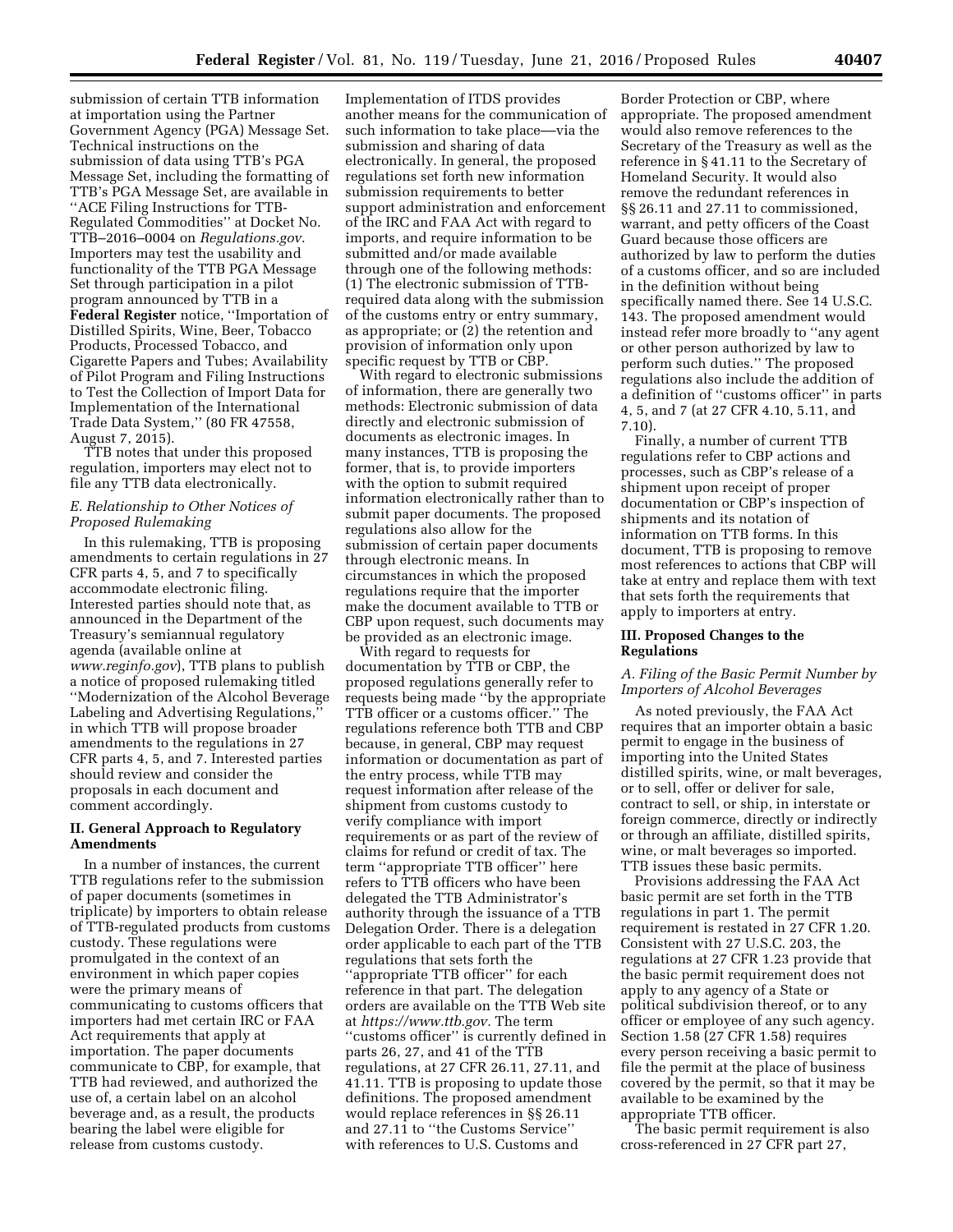which generally sets forth the regulatory provisions that apply to the importation of distilled spirits, wine, and beer from foreign countries under the IRC. Section 27.55 of the TTB regulations (27 CFR 27.55) restates the FAA Act basic permit requirement. Neither the regulations in part 1 nor the regulations in part 27 currently state the conditions under which an importer obtaining release of distilled spirits, wine, or malt beverages subject to tax must provide the permit, or evidence of having obtained the permit, to CBP during importation.

Each FAA Act basic permit that TTB issues has a number associated with it. TTB is proposing to amend the regulations at § 1.58 to require that, if filing TTB data electronically, the importer file the number of the FAA Act basic permit with CBP. Requiring the submission of the permit number would allow the importer to demonstrate compliance with the statutory requirement that it has obtained the required permit. Amending the regulations to account for the submission of the permit number also would make clearer to the importer what is required upon importation of TTB-regulated alcohol beverages and make more transparent and consistent the application of the permit requirement. Finally, the filing of the permit number with the CBP entry would allow TTB to more easily link imported alcohol beverages to their importers and specific importations to the records importers keep and the reports they submit to TTB. Revised § 1.58 also provides that, regardless of the method of filing, every importer must make the permit available upon request by the appropriate TTB officer or a customs officer. With regard to these regulatory sections, TTB also proposes to amend § 27.55 to crossreference § 1.58 and to cross-reference 27 CFR 1.10 for the definitions of the terms ''distilled spirits,'' ''wine,'' and ''malt beverage'' that are particular to the FAA Act. The proposed amendments also alert the reader to the FAA Act requirements to obtain a COLA and any required foreign certificates. TTB also proposes to clarify in § 27.55 that FAA Act requirements do not apply to tourists importing distilled spirits, wine, or malt beverages into the United States for personal or other noncommercial use.6 Finally, because

there is currently no definition of ''malt beverage'' in part 1, TTB proposes to add the FAA Act definition to 27 CFR 1.10.

The FAA Act basic permit requirement is also reflected in 27 CFR part 26, which contains regulations applicable to distilled spirits, wine, and beer brought into the United States from Puerto Rico and the U.S. Virgin Islands. With respect to the U.S. Virgin Islands, § 26.202 of the TTB regulations (27 CFR 26.202), currently restates the FAA Act basic permit requirement and provides that those to whom the FAA Act basic permit requirement applies must ''file with the district director of customs at the port of entry a certified or photostatic copy'' of the permit.

TTB does not believe it is necessary to continue requiring the submission of the paper form or a copy of the paper form as set forth in § 26.202. TTB believes that requiring the TTB-issued permit number of the importer to be filed with CBP at the time of entry for electronic filers will be sufficient to enable CBP to make the initial determination that importers are compliant with the permit requirement and to enable TTB to link the imported consignment with a specific importer for purposes of verifying compliance. For importers that are not filing electronically, TTB believes that the FAA Act basic permit requirement can be enforced by requiring that a copy of the permit be made available upon request. As a result, TTB is proposing to amend the regulations at § 26.202 to state that the FAA Act basic permit number must be filed with the customs entry or made available upon request, as required under § 1.58. This change will reduce the burden on persons bringing alcohol beverages into the United States from the U.S. Virgin Islands who will no longer be required to submit a copy of the permit. TTB is also removing references to ''the district director of customs'' where they appear in the sections of part 26 pertaining to the U.S. Virgin Islands, replacing them with more general references to customs or CBP.

TTB is also proposing to amend § 26.202 to alert the reader to the definitions of the terms ''distilled spirits," "wine," and "malt beverage" that are particular to the FAA Act as well as to the FAA Act requirements to obtain a COLA and any required foreign certificates. TTB is also proposing to revise § 26.202 to clarify that no FAA Act requirement applies to tourists

bringing distilled spirits, wine, or malt beverages into the United States for personal or other noncommercial use.

# *B. Filing of a COLA Identification Number or COLA Documents by Importers of Alcohol Beverages*

As noted above, section 105(e) of the FAA Act (27 U.S.C. 205(e)) sets forth labeling requirements and, with respect to imports, provides that no person shall remove from customs custody, in bottles, for sale or any other commercial purpose, distilled spirits, wine, or malt beverages, without having obtained and being in possession of a COLA covering the distilled spirits, wine, or malt beverages and issued by the Secretary of the Treasury.

To implement this requirement, §§ 4.40, 5.51, and 7.31 of the TTB regulations (27 CFR 4.40, 5.51, and 7.31) currently state that no bottled wine, distilled spirits, or malt beverages, respectively, shall be released from customs custody for consumption unless an approved COLA covering the label of the product has been deposited with the appropriate customs officer at the port of entry. With an approved COLA, the brand or lot of wine, distilled spirits, or malt beverages bearing labels identical to those appearing on the COLA may be released from customs custody.

TTB believes it will not be necessary to require the importer to deposit a paper copy of the approved COLA upon importation when filing TTB data electronically. As is the case with the FAA Act basic permit, each approved COLA has a number associated with it. Images of approved COLAs can be accessed by entering the COLA identification number into TTB's online database, the Public COLA Registry.7 Accordingly, TTB proposes to amend §§ 4.40, 5.51, and 7.31 to require that, upon importation, the importer either file with the customs entry the TTBassigned identification number of the COLA, when filing electronically, or provide a copy of the COLA to CBP. The proposed regulations also provide that the bottles or containers must bear labels identical to the labels appearing on the face of the COLA, or labels with changes authorized by the COLA form.

In the proposed regulatory text, TTB has set forth the provisions described here in one paragraph, paragraph (a), which will replace the provisions currently set forth in paragraphs (a) and (b) of §§ 4.40, 5.51, and 7.31. Proposed §§ 4.40, 5.51, and 7.31 also state that

<sup>&</sup>lt;sup>6</sup> In this document, as in the longstanding regulations in part 26, the term ''tourists'' is used to refer to any individuals who are importing or bringing into the United States distilled spirits, wine, or malt beverages for personal or other noncommercial use and who are not subject to the FAA Act because they are not engaged in the business of importing distilled spirits, wine, or malt

beverages and they are not removing such products from customs custody for sale or any other commercial purpose.

<sup>7</sup>For the Public COLA Registry, see *[https://](https://www.ttbonline.gov/colasonline/publicSearchColasBasic.do) [www.ttbonline.gov/colasonline/](https://www.ttbonline.gov/colasonline/publicSearchColasBasic.do) [publicSearchColasBasic.do.](https://www.ttbonline.gov/colasonline/publicSearchColasBasic.do)*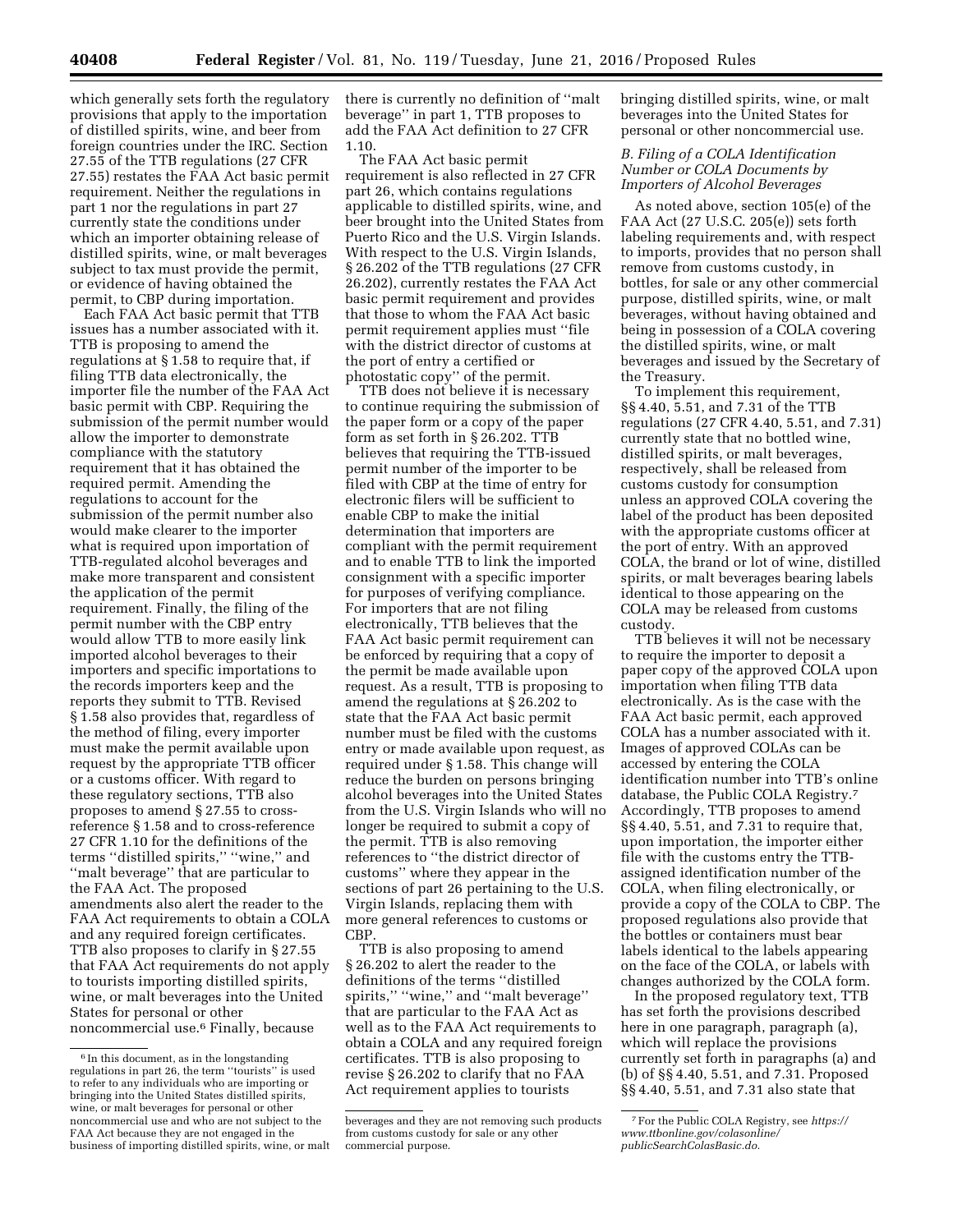importers must apply for and obtain a COLA before removing the bottled wine, distilled spirits, or malt beverages from customs custody, and cross-reference the limited exceptions to the COLA requirement that appear in part 27.

COLA requirements applicable to alcohol beverages brought into the United States from U.S. Virgin Islands are set forth in § 26.202, along with the FAA Act basic permit requirement discussed above. Specifically, § 26.202 states that every person and any agency of a State or political subdivision thereof or any officer or employee of such agency who brings liquors<sup>8</sup> into the United States from the U.S. Virgin Islands for nonindustrial use must file the COLA with ''the district director of customs'' at the port of entry. TTB is proposing to modify this requirement by adding the option to provide the TTBassigned identification number of the COLA with the electronic filing of the CBP entry. Further, with regard to the format of the regulatory text, § 26.202 is currently organized as a single paragraph, with the FAA Act basic permit and COLA requirements both described in one sentence. TTB proposes to set forth the FAA Act basic permit and COLA requirements in separate paragraphs, provide a paragraph alerting the reader to the scope of the FAA Act, provide a paragraph to address foreign certificates for certain wines and distilled spirits as described below, and update the text to improve readability.

Additional regulations in parts 26 and 27 currently address distinctive liquor bottles. Persons importing liquor bottles of distinctive shape or design into the United States or bringing such bottles into the United States from Puerto Rico or the U.S. Virgin Islands, must obtain approval of the distinctive liquor bottle from TTB by filing an application for label approval that includes a photograph of the distinctive liquor bottle, and furnishing a copy of the COLA along with the photograph of the distinctive liquor bottle ''to Customs officials at each affected port of entry where the merchandise is examined."<sup>9</sup> See 27 CFR 26.314 and 27.204. TTB has determined that the electronic filing of

the TTB-assigned identification number for the approved COLA through ACE or, when filing on paper, the provision of a copy of the approved COLA to CBP at the time of entry without the photograph is sufficient to regulate the importation of distinctive liquor bottles. Accordingly, TTB proposes to amend §§ 26.314 and 27.204 to remove the requirement in these sections that the COLA and a photograph of the bottle be provided to CBP.

# *C. Removal of Requirement for Gin Statements of Process*

In Part 5, Subpart F—Requirements for Withdrawal From Customs Custody of Bottled Imported Distilled Spirits, paragraph (d) of § 5.51 currently requires that TTB Form 5100.31 covering labels for imported gin bearing the word ''distilled'' as a part of the designation be accompanied by a statement prepared by the manufacturer setting forth a step-by-step description of the manufacturing process.

This is the only regulation in part 5 that requires a formula for a specific type of imported distilled spirits product. However, under current TTB regulations at 27 CFR 5.33(g), a bottler or importer must, upon request, submit to TTB a complete and accurate statement of the contents of the bottles to which labels are to be or have been affixed. Under this authority, TTB may continue to require industry members to submit a formula, including a description of the manufacturing process, for any alcohol beverage to TTB for evaluation prior to the issuance of a COLA. TTB Industry Circular 2007–4, Pre-COLA Product Evaluation, currently outlines these formula requirements.

In the proposed regulations, the requirement that TTB Form 5100.31 be accompanied by a statement of process as set forth in paragraph (d) of § 5.51 is removed, and the section is reorganized accordingly. TTB will evaluate whether formulas for these products should continue to be submitted, prior to the issuance of a COLA, through its authority under § 5.33(g).

# *D. Possession and Retention of Certificates of Age, Origin, or Identity Issued by Foreign Governments for Importations of Certain Wine and Distilled Spirits*

Along with the COLA requirements discussed earlier, parts 4 and 5 of the current TTB regulations also contain certain requirements under which importers must possess certifications by duly authorized officials of foreign governments that the wines or distilled spirits being imported have been produced using specific practices or in

conformity with certain laws of the country of origin in order for the labels of those beverages to bear certain designations. Specifically:

• Paragraph (a) of §4.45 (27 CFR 4.45(a)) addresses certificates of origin and identity for wine and requires that the invoice for certain imported wine be accompanied by a certificate issued by a duly authorized official of the appropriate foreign government certifying as to the identity of the wine and that the wine has been produced in compliance with the laws of the respective foreign government regulating the production of such wine for home consumption. Without a required certificate, the wine will not be released from customs custody.

• Paragraphs (a) through (e) of § 5.52  $(27 \text{ CFR } 5.52(a)$ – $(e)$ ) set forth similarly worded certificate of origin requirements for Scotch, Irish, and Canadian whiskies; brandy, Cognac, and rum; Tequila; other whiskies; and other distilled spirits, respectively. The required certificates must accompany the invoice or be filed with the application for release (in the case of Tequila), or the spirits shall not be released from customs custody. Generally, the certificates must indicate that the spirit has been produced in compliance with the laws of the country of origin regulating the manufacture of the specific distilled spirits for home consumption. In some cases, the certificates must also address production practices or age statements.

• Section 5.56 (27 CFR 5.56) provides that distilled spirits imported in bulk for bottling in the United States may not be removed from the plant where bottled unless the bottler possesses certificates of age and certificates of origin required under § 5.52 for the same spirits if imported in bottles.

The common element among these requirements is that the certificate must generally accompany the wines or distilled spirits (or accompany the invoice applicable to such wines or distilled spirits), except in the case of bulk importations, where the U.S. bottler must possess the certificate. TTB believes that, rather than require certificates of age, origin, or identity for wine or distilled spirits imported in bottles to be filed with CBP, the purposes of the requirement can be met by requiring the importer to have the certificate in its possession, to be made available upon request. The importer may be required to attest to the possession of the certificate at importation. TTB now has timely access to importation information through ACE and has the specific expertise to determine whether a certificate of age,

<sup>8</sup>The term ''liquors'' is used throughout part 26, and is defined in § 26.11 as ''industrial spirits, distilled spirits, liqueurs, cordials and similar compounds, wines, and beer or any alcoholic preparation fit for beverage use.''

<sup>&</sup>lt;sup>9</sup>The term "liquor bottle" is defined at 27 CFR 26.11 and 27.11 as a ''bottle made of glass or earthenware, or of other suitable material approved by the Food and Drug Administration, which has been designed or is intended for use as a container for distilled spirits for sale for beverage purposes and which has been determined by the appropriate TTB officer to adequately protect the revenue.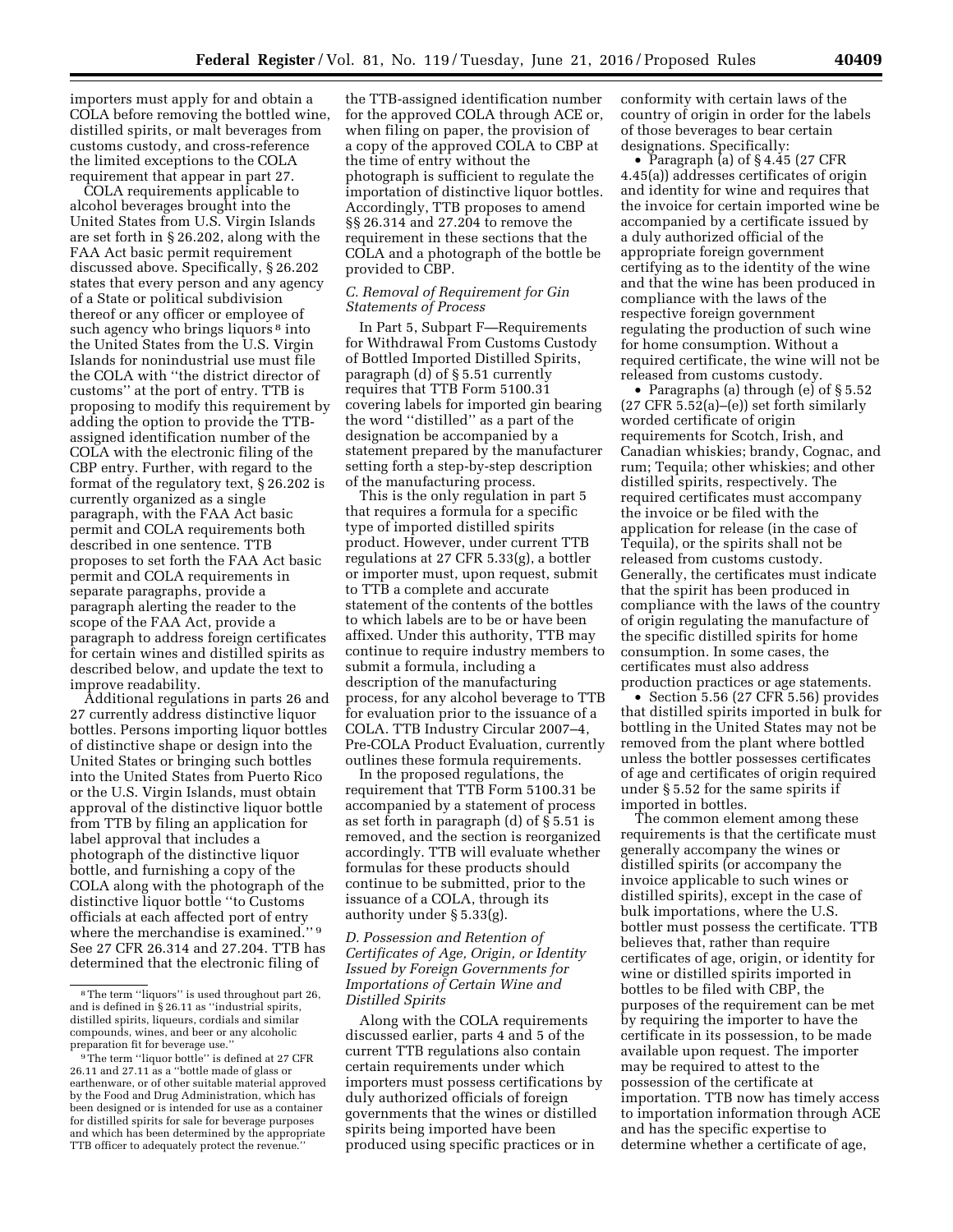origin, or identity is required for a certain product and whether a certificate is valid. Under the proposal, TTB could, through post-release review of the importation information, determine whether the appropriate certificate of age, origin, or identity is in the possession of the importer. This approach supports compliance in a way that facilitates legitimate trade, expedites the release of compliant wines and distilled spirits from customs custody, and allows enforcement resources to be focused on identifying noncompliance.

Accordingly, TTB is proposing to amend §§ 4.45(a), and 5.52(a) through (e), to state that products for which a certification of age, origin, or identity is required are not eligible for release from customs custody and no person may remove such products from customs custody, unless the importer possesses the relevant certificate (and accompanying invoice, if required). The proposed amendments are for clarity only and do not change the intent of those regulations, that is, that products requiring a certificate of age, origin, or identity may not enter the United States for consumption unless covered by such a certificate.

The revisions to § 4.45(a) will also clarify that the certificate must only be in the possession of the importer at the time of removal from customs custody in the case of wine imported in containers.

TTB is proposing to add a new § 4.53 (new 27 CFR 4.53) to subpart F, Requirements for Approval of Labels of Wine Domestically Bottled or Packed, to provide that wine imported in bulk and bottled in the United States may not be removed from the premises where bottled unless the bottler possesses a certificate if a certificate is required under § 4.45 for like wine imported in containers. TTB is also proposing editorial changes to current § 5.56, pertaining to certificates of age and origin for distilled spirits imported in bulk for bottling in the United States.

In order to ensure that the required certificates are available for TTB inspection, TTB is proposing in this document to add provisions in the regulations at § 5.56, in a new paragraph (c) in § 4.45, in new § 4.53, and new paragraph (f) in § 5.52 to address the retention of the certificates addressed in those sections. Under new paragraphs (c) in  $\S 4.45$  and (f) in  $\S 5.52$ , for the five years following importation, upon request by the appropriate TTB officer or a customs officer, the importer must provide a copy of any certificate of age, origin, or identity relied upon for removal of imported wine or distilled

spirits, as applicable, from customs custody. Similarly, under new § 4.53 and the revision to § 5.56, for the five years following the removal of bottled wine or distilled spirits from the bonded wine cellar or distilled spirits plant where bottled, upon request of the appropriate TTB officer, the U.S. bottler must provide a copy of any certificate of age, origin, or identity required under §§ 4.45 or 5.52 for like wine or distilled spirits imported in containers.

TTB believes that five years is a reasonable period of time for record retention because there is a five-year statute of limitations for criminal violations of the FAA Act. TTB notes that the proposed rule does not require industry members to retain paper copies of each certificate; they may retain electronic copies of certificates.

While the FAA Act does not contain any specific recordkeeping requirements in this regard, the labeling regulations have for decades required industry members to produce such certificates upon demand. Furthermore, such records are necessary to enforce the requirements of the FAA Act. See, *e.g., National Confectioners Ass'n* v. *Califano,* 569 F.2d 690, 693–94 (D.C. Cir. 1978), which upheld the U.S. Food and Drug Administration's authority to require records in the absence of a specific statutory requirement, where records were necessary to help in the efficient enforcement of the Federal Food, Drug and Cosmetic Act. Further, as noted above, TTB has authority under section 2(d) of the FAA Act, Pub. L. 74– 401 (1935) ''to prescribe such rules and regulations as may be necessary to carry out [its] powers and duties'' under the FAA Act.

TTB is also proposing certain clarifications to §§ 4.45 and 5.52. First, references to ''a duly authorized official'' of a foreign government would be changed to ''an official duly authorized by'' the appropriate foreign government. Many foreign governments authorize non-governmental or quasigovernmental bodies (like the Consejo Regulador del Tequila in Mexico or the Comité Interprofessionnel du Vin de Champagne in France) to issue such certificates for wines or distilled spirits, and TTB's practice has been to accept certificates issued by such organizations. Second, certain certification requirements in §§ 4.45(a) and 5.52(e) would be limited to instances when the country of origin of imported wine or distilled spirits requires the issuance of a certificate of age, origin, or identity, instead of when the country of origin ''authorizes'' the issuance of such certificates. This

change conforms the regulations to TTB's practice.

# *E. Certification of Imported Vintage Wine*

Section 4.27 (27 CFR 4.27) requires that wine labeled with the year of harvest of the grapes, or vintage date, meet certain requirements. Paragraph (c) of § 4.27 currently states that imported wine may bear a vintage date if, among other conditions, the invoice for such wine is accompanied by a certificate issued by a duly authorized official of the country of origin certifying that the wine meets various criteria or, if imported in bulk for bottling in the United States, the American bottler possesses such a certificate.

TTB believes that it is no longer necessary to require this certificate. TTB's regulations do not impose a certification requirement on imported wine labeled with an appellation of origin, and TTB believes that a consistent approach is appropriate for vintage wine.

Accordingly, TTB is proposing to amend paragraph (c) of § 4.27 to remove the requirement that the importer or bottler of imported vintage wine possess a certificate of vintage wine from the appropriate foreign government. Instead, the proposed regulations require that, upon request by the appropriate TTB officer or a customs officer, the importer of the wine imported in bottles, or the domestic bottler of wine imported in bulk and bottled in the United States, must be able to demonstrate that the wine is entitled to be labeled with the vintage date. The remaining requirements would be that the wine be of the vintage shown, that the laws of the country regulate the appearance of vintage dates on the labels of wine produced for consumption within the country of origin, that the wine has been produced in conformity with those laws, and that the wine would be entitled to bear the vintage date if it had been sold within the country of origin.

# *F. Possession of Certificates for Imported Natural Wine*

TTB proposes to add a definition of natural wine to § 26.11 and § 27.11, applicable to all of parts 26 and 27. The proposed definition of natural wine at § 26.11 and § 27.11 provides that natural wine is made in accordance with a production practice or procedure authorized for natural wine by 27 CFR part 24, or, in the case of natural wine produced and imported subject to an international agreement or treaty, those practices and procedures acceptable to the United States under that agreement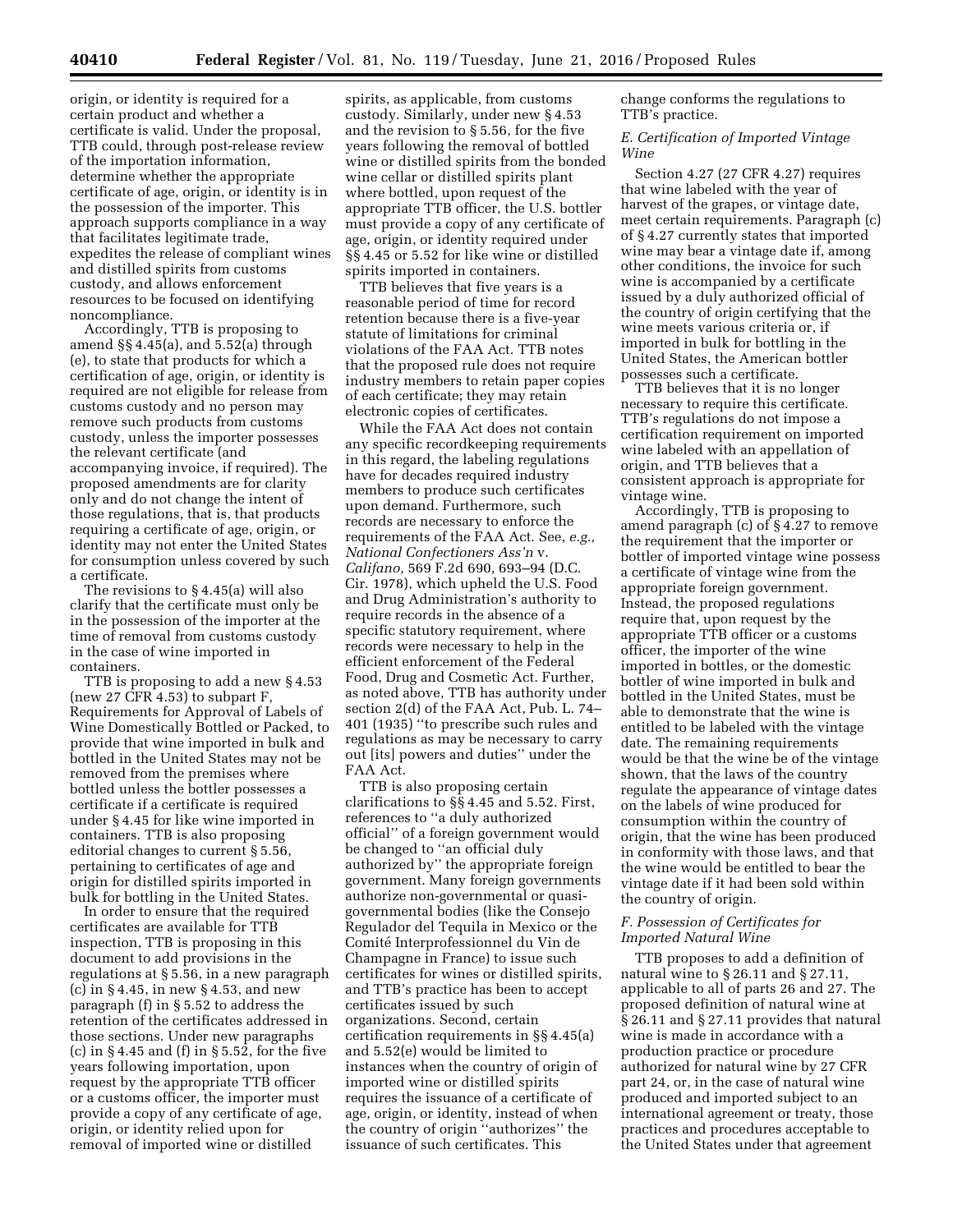or treaty. This is consistent with the requirements of 26 U.S.C. 5382(a)(3)(A).

TTB also proposes amending 27 CFR 27.140, which generally requires importers of natural wine to obtain a certification regarding the production of the wine from the country of origin. (This requirement does not apply to natural wine brought into the United States from the U.S. Virgin Islands.)

TTB proposes to amend § 27.140 to remove the definition of importer from paragraph (a) of that section. The existing regulatory definition applies only to importers that are required to have a basic permit under the FAA Act. Although the certificate is also required under § 4.45(b) for FAA Act purposes, the IRC requirement applies to all importers of natural wine, including wine not subject to the FAA Act. TTB proposes to amend paragraph (b)(1) of § 27.140 to state that the importer of bottled wine must be in possession of the certificate at the time of filing the entry with CBP, and the bottler of bulk wine must be in possession of the certificate at the time the wine is withdrawn from the premises where bottled. Under proposed 27.140(b)(1), natural wine certificates must be retained for three years following release from customs custody, and must be made available to the appropriate TTB officer or a customs officer upon request.

TTB also proposes a technical revision to the definition of proper cellar treatment at § 27.140(a), and proposes to remove the definition of natural wine in § 27.140 from that section. The proposed definition is intended to describe which wine is eligible to be imported or brought into the United States in bulk without payment of tax, as described in more detail below.

For natural wine that is subject to the FAA Act, current § 4.45(b) provides that the importer of bottled wine must be in possession of the certificate at the time of the release of wine from customs custody. Proposed § 4.45(c) provides that the importer must retain the certificate for five years following the date of removal from customs custody, and proposed § 4.53 provides that the bottler of bulk wine must be in possession of the certificate at the time the wine is removed from the premises where bottled and retain the certificate for five years following such removal.

# *G. Removal of Requirement To Present to CBP Certificates of Nonstandard Fill for Wine and Distilled Spirits*

The TTB regulations in 27 CFR parts 4 and 5 currently prescribe certain standards of fill for wine and distilled

spirits, respectively. (See 27 CFR 4.70– 4.72 and 5.45–5.47a.) Over the years, a number of changes were made to these standards, but the most significant change was the adoption of metric standards of fill for wine containers in 1974 (in T.D. ATF–12, 39 FR 45216) and for distilled spirits containers in 1980 (in T.D. ATF–25, 41 FR 10217 and 11022). A later amendment to the metric standards for distilled spirits containers included a phase-out of the 500 milliliter container size for distilled spirits (in T.D. ATF–228, 51 FR 16167).

Wine and distilled spirits that were bottled or packed before these standards became mandatory are ''grandfathered'' and may continue to be marketed in the United States. Imported wine and distilled spirits must either have (1) entered into customs custody before the most recent standards became mandatory (January 1, 1979, for wine and January 1, 1980, for distilled spirits or July 1, 1989, in the case of distilled spirits in 500-milliliter containers) and remained in their containers, or (2) been bottled or packed before the most recent standards became mandatory and a statement signed by a duly authorized official of the appropriate foreign country attests to that fact.

Within part 4, subpart E, Requirements for Withdrawal of Wine From Customs Custody, § 4.46 (27 CFR 4.46) requires that imported wine in containers not conforming to an authorized standard of fill (and not entered into customs custody before January 1, 1979) be accompanied by a certificate of nonstandard fill in order to be withdrawn from customs custody. Within part 5, subpart F, Requirements for Withdrawal From Customs Custody of Bottled Imported Distilled Spirits, § 5.53 (27 CFR 5.53) similarly requires that imported distilled spirits in containers not conforming to an authorized standard of fill (and not entered into customs custody before January 1, 1980, or July 1, 1989, in the case of distilled spirits in 500-milliliter containers) be accompanied by the certificate of nonstandard fill as a requirement for withdrawal from customs custody.

While importations of wine and distilled spirits that were bottled or packed before the most recent standards became mandatory are rare, TTB does occasionally receive COLA applications stating nonstandard fill for wines and distilled spirits. Therefore, TTB believes that it is appropriate to retain the exceptions for these products in the regulations. However, because the certification of nonstandard fill is provided as part of the COLA application, TTB believes it is not

necessary to require the certificate upon importation. Accordingly, TTB proposes to remove §§ 4.46 and 5.53 from the regulations, and to insert the exceptions for the ''grandfathered'' wines and distilled spirits—along with the requirement for the certificate of nonstandard fill for wines not entered into customs custody before January 1, 1979 and distilled spirits not entered into customs custody before January 1, 1980 or July 1, 1989 in the case of distilled spirits in 500-milliliter containers—into the general standards of fill regulations in §§ 4.70 and 5.45. As proposed, the required foreign certificate is a document that must be made available to TTB upon request. TTB also proposes to remove the cross reference to § 5.53 currently contained in § 5.47a (27 CFR 5.47a).

Finally, TTB is clarifying that the certificates are to be issued by ''an official duly authorized by'' the appropriate foreign government, to provide for non-governmental or quasigovernmental bodies that may be authorized by a foreign government to issue such certificates.

These proposals concerning standards of fill are only intended to make changes to allow for the electronic filing of information. Substantive changes to standards of fill requirements are not addressed in this document.

# *H. Removal of Requirements Concerning Liquor Bottles and Filing Certain Applications in Triplicate*

Regulations in part 26 subpart P and part 27 subpart N concern requirements for liquor bottles. Sections 26.316 and 27.206 (27 CFR 26.316 and 27.206) currently provide that a customs officer will deny entry to any liquor bottle containing distilled spirits upon advice of the appropriate TTB officer who deems the bottle to be deceptive. Sections 26.318 and 27.208 (27 CFR 26.318 and 27.208) state that filled liquor bottles not conforming to those regulations will be denied entry into the United States, but provide that TTB may authorize such liquor bottles to be brought into the United States upon a letterhead application filed with TTB in triplicate. Similarly, sections 26.319 and 27.209 provide that TTB may authorize an importer to receive used liquor bottles pursuant to regulations in 27 CFR part 31 upon a letterhead application filed with TTB in triplicate. TTB proposes to amend §§ 26.316 and 27.206 to replace the text that states that the customs officer will deny entry of disapproved liquor bottles with text stating that disapproved bottles may not be brought into the United States. These amendments reflect the current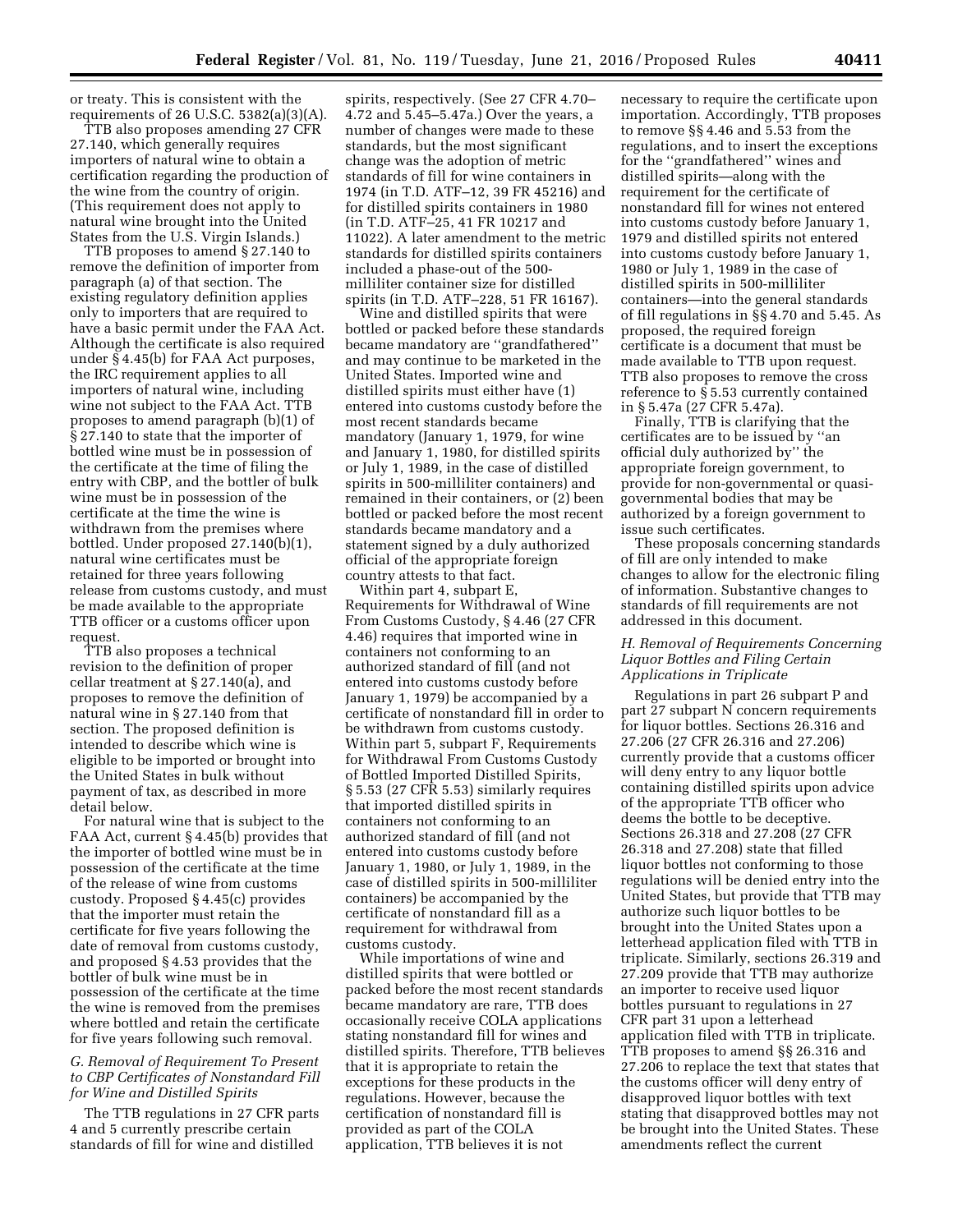environment where CBP may make decisions to inspect shipments on a case-by-case basis. Additionally, as amended, § 26.316 specifically states its provisions apply to bottles both from Puerto Rico, which is within the customs territory of the United States, and from the U.S. Virgin Islands, which is not. TTB also proposes to amend §§ 26.318, 26.319, 27.208, and 27.209 to remove the requirement that the applications be made in triplicate. TTB also proposes to update a crossreference made in §§ 26.319 and 27.209 from § 31.263 (27 CFR 31.263) to § 31.203 (27 CFR 31.203), and to make §§ 26.318 and 27.208 more readable.

In addition, TTB is proposing to remove requirements set forth in 27 CFR 26.331 and 27.221 that applications to TTB for authorization to use alternate methods or procedures in lieu of methods or procedures prescribed by those parts be submitted in triplicate.

# *I. Filing of Data With Respect to Distilled Spirits, Wine, and Beer Imported or Brought Into the United States From the U.S. Virgin Islands Subject to Tax*

As noted above, the Federal excise tax due on the importation of distilled spirits, wine, and beer is collected by CBP, along with any applicable duties. See 27 CFR 27.48. Similarly, liquors coming into the United States from the U.S. Virgin Islands are generally subject to a tax equal to the internal revenue tax imposed upon the production in the United States of like liquors. See 27 CFR 26.200. Such taxes are collected by CBP, along with any applicable duties.

To help ensure appropriate tax payment, TTB is proposing in this rulemaking to require that importers file and/or retain certain information regarding distilled spirits, wine, and beer imported into the United States or brought into the United States from the U.S. Virgin Islands subject to tax. Specifically, TTB is proposing to amend §§ 27.48 and 26.200 to require from electronic filers of TTB data information about the importer (name, FAA Act basic permit number, address, and employer identification number (EIN)) and the ultimate consignee (name and address) as well as information identifying the distilled spirits, wine, or beer for IRC or FAA Act purposes and the quantity of each product. Proposed amendments to §§ 27.48 and 26.200 also refer to the COLA requirement that may apply under § 4.40, 5.51, or 7.31. For importers filing TTB data electronically, this information would be required to be filed with CBP at the time of filing the customs entry or entry summary, as appropriate, along with any other

information that is required by CBP for purposes of determining and collecting the Federal excise tax and administering the provisions of the IRC and FAA Act. The proposed text also includes a clarification that, if any of the information required by TTB is also filed by the importer with CBP upon entry or entry summary, as appropriate, for purposes of meeting CBP requirements, the submission of information for CBP purposes will also meet the TTB requirements. That is, generally, the importer need not enter the same information twice. TTB understands that quantities of distilled spirits are currently submitted to CBP in proof liters and not in proof gallons, and so proposes in §§ 27.48, 26.200, and elsewhere to accept the filing of quantities of distilled spirits in proof liters, and to add a definition of ''proof liter'' to §§ 27.11 and 26.11.

Regardless of the method of filing, the importer must retain the information required, any information provided to CBP to meet CBP requirements, and any supporting documentation, and make such records available for inspection by the appropriate TTB officer or a customs officer.

TTB is also proposing a technical correction to the definition of ''importer'' at § 26.11. As revised, an importer is defined as any person who brings distilled spirits, wines, or beer into the United States from the Virgin Islands. Other proposed technical corrections update statutory references at §§ 26.263 and 26.264, pertaining to the determination of tax on beer and wine, respectively.

# *J. Entry of Distilled Spirits To Which an Effective Tax Rate or Standard Effective Tax Rate Applies*

Section 5010 of the IRC (26 U.S.C. 5010) provides a credit against the tax imposed on distilled spirits for any eligible wine or eligible nonbeverage flavors used in the manufacture of the distilled spirits. This credit results in an effective tax rate, which is a reduced rate of tax. For imported distilled spirits, pursuant to section 5010(b)(2), the wine content and flavors content of the distilled spirits are established by chemical analysis, certification, or other methods set forth in regulations prescribed by the Secretary. Sections 27.76 and 27.77 of the TTB regulations (27 CFR 27.76 and 27.77) set forth the methods by which the effective tax rates are determined and applied to imported distilled spirits. Section 26.204a (27 CFR 26.204a) sets forth the method by which the effective tax rates are determined and applied to distilled

spirits brought into the United States from the U.S. Virgin Islands.

An importer of distilled spirits may obtain and apply an effective tax rate in one of two ways. Under one approach, provided in § 27.76, the importer obtains from TTB a ''statement of eligibility'' for each wine and flavor used in the product, and then prepares a ''certificate of effective tax rate computation'' for each shipment. The importer must file this certificate with CBP at the port of entry at the time it files the relevant entry summary. A similar approach is also available to persons bringing distilled spirits into the United States from the U.S. Virgin Islands, except that, instead of preparing a specific certificate of effective tax rate computation, the importer must submit the information upon which the effective tax rate is based, along with other information about the shipment, in a certificate specified in section 26.205 (27 CFR 26.205). Alternatively, the importer may have a ''standard effective tax rate'' established by TTB pursuant to § 27.77. A standard effective tax rate may be used continually for each importation of a product because it is based on the lowest quantities and lowest alcohol content of eligible wine and flavors used in making the particular product. Under current regulations, a copy of the standard effective tax rate approval must be filed with CBP at the port of entry at the time of entry summary.

TTB believes it is no longer necessary for the importer to submit the certificate of effective tax rate computation or the standard effective tax rate approval document to CBP during the entry process, provided that the importer possesses one of these documents and makes it available upon request. TTB believes that the data already provided by the importer to CBP during the entry process regarding the tax applicable to the imported distilled spirits is sufficient for enforcement of the effective tax rate provisions when combined with the importer's FAA Act basic permit number and the COLA identification number upon importation (the filing of which are proposed in this document). Therefore, TTB proposes to amend §§ 27.76 and 27.77 to remove the requirement that the importer submit the certificate of effective tax rate or the standard effective tax rate approval at entry, although the importer must have the certificate in its possession at the time of filing the entry summary and a copy must be provided to an appropriate TTB officer or a customs officer upon request. TTB also proposes to specify, in a new paragraph (e) in both § 27.76 and § 27.77, that the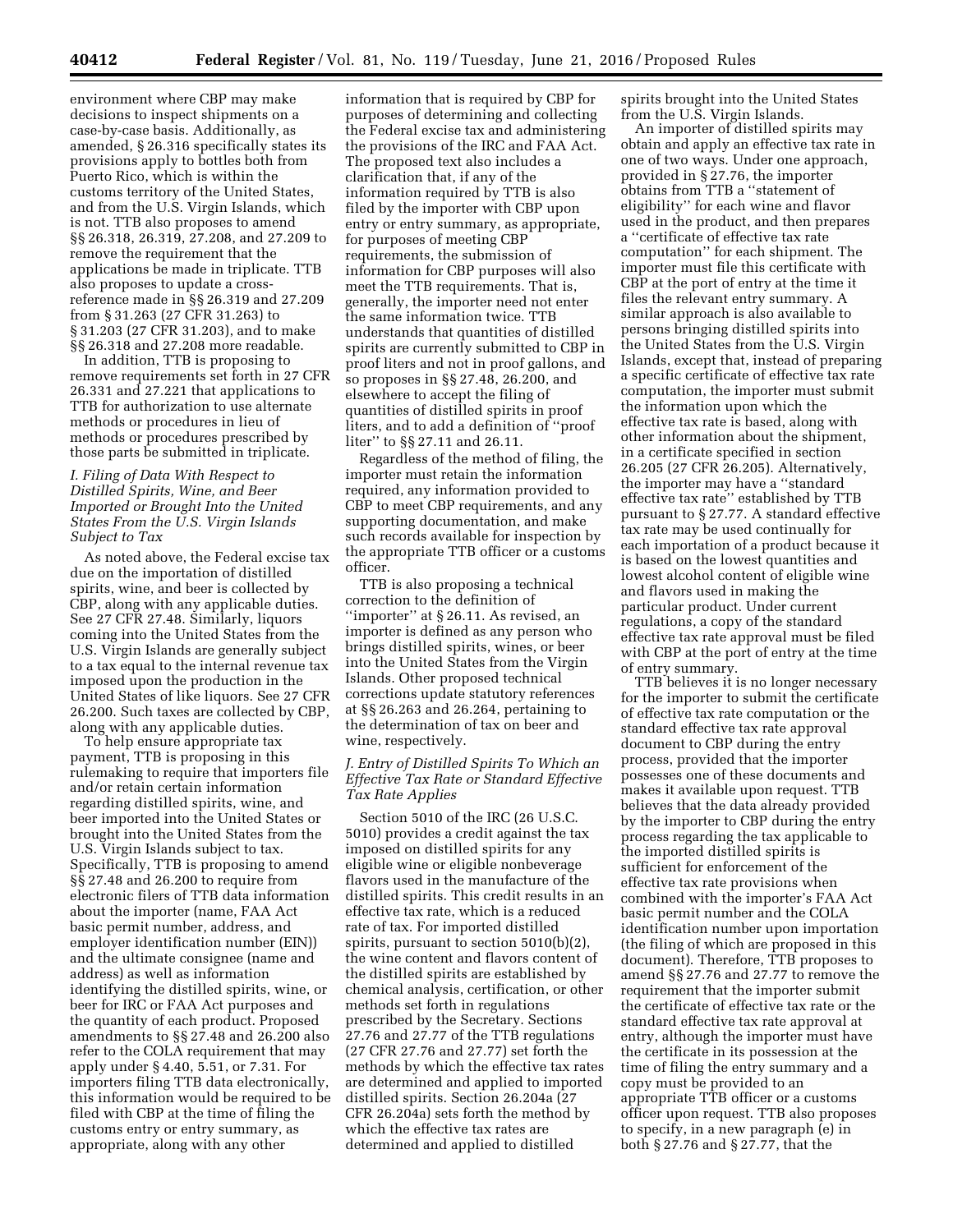importer must retain a copy of the certificate or approval in accordance with the record retention requirements in 27 CFR part 27 and provide it upon request. For persons bringing distilled spirits into the United States from the U.S. Virgin Islands, the information will continue to be entered into the certificate specified in § 26.205. As with imported distilled spirits, TTB also proposes to specify, in a new paragraph (c) in § 26.205, that the person bringing the distilled spirits into the United States must retain a copy of the certificate and records to substantiate information on the certificate, such as information regarding an effective tax rate, in accordance with the record retention requirements in 27 CFR part 26 and provide them upon request.

When distilled spirits eligible for an effective tax rate are removed from customs custody in bulk without payment of tax for transfer to a domestic distilled spirits plant, current and proposed §§ 27.76 and 27.77 provide that the importer must furnish a copy of the certificate or approval to the proprietor of the distilled spirits plant to which the distilled spirits are transferred. Similarly, proposed § 26.205 requires that the certificate showing information regarding liquors brought into the United States from the U.S. Virgin Islands, which would include information related to the effective tax rate if applicable, be provided to the receiving distilled spirits plant.

# *K. Distilled Spirits, Wine, and Beer Imported or Brought Into the United States Without Payment of Tax in Bulk Containers*

As noted above, under 26 U.S.C. 5232, distilled spirits imported or brought into the United States in bulk containers may, under regulations prescribed by the Secretary of the Treasury, be withdrawn from customs custody and transferred in such bulk containers or by pipeline to the bonded premises of a distilled spirits plant without payment of the internal revenue tax. The person operating the bonded premises of the distilled spirits plant receiving the spirits becomes liable for the tax upon release of the spirits from customs custody. Section 27.11 (27 CFR 27.11) defines the term ''bulk containers'' as any container having a capacity of more than one gallon. Subpart L of part 27 and subpart Oa of part 26 currently contain the provisions related to the transfer of distilled spirits from customs custody to the bonded premises of a distilled spirits plant.

Prior to 1998, the IRC contained no provisions allowing the importation of

wine without payment of the excise tax imposed by section 5041 or the importation of beer without payment of the excise tax imposed by section 5051. Wine and beer could both be imported in bulk or in any type of container, but no provision existed in the IRC to defer payment of the excise tax on importation, or to permit the movement of imported wine or beer, without payment of tax, onto bonded wine cellar premises or brewery premises, as applicable, where it would be covered by the TTB bond.

Effective April 1, 1998, sections 1421 and 1422 of the Taxpayer Relief Act of 1997, Public Law 105–34, amended the IRC to authorize the transfer without payment of tax of imported wine in bulk containers from customs custody to a bonded wine cellar and the transfer of beer in bulk containers from customs custody to a brewery premises. See 26 U.S.C. 5364 and 5418, respectively. A subsequent provision enacted by section 6014 of the Internal Revenue Restructuring and Reform Act of 1998, Public Law 105–206, restricted bulk imported wine to ''Natural wine (as defined in section 5381).''

Under 26 U.S.C. 5364 and 5418, as amended, the physical transfer of wine or beer is accompanied by a transfer of the excise tax liability existing for such wine from the customs bond of the importer to the wine or beer bond of the receiving bonded wine cellar or brewery, as the case may be. Excise tax payment on such imported wine or beer is deferred until the time when the wine or beer is removed from the bonded wine cellar or brewery, as applicable, for consumption or sale. At that time, the taxation provisions of section 5041 of the IRC apply to the wine and those of section 5051 of the IRC apply to beer. Accordingly, the proprietor of the bonded wine cellar pays the tax by return under the IRC and the TTB provisions applicable to domestic wine removed subject to tax, while the brewer pays the tax by return under the IRC and the TTB provisions applicable to domestic beer removed subject to tax.

In March 1998, ATF issued two ATF Procedures regarding the administration of sections 1421 and 1422 of Public Law 105–34. The procedures are ATF Procedure 98–2, concerning importation and transfer of beer in bulk containers to a brewery premises, and ATF Procedure 98–3, concerning importation and transfer of wine in bulk containers to a bonded wine cellar. These two procedures provide guidance and set forth requirements applicable to importers of wine and beer in bulk containers and proprietors of the domestic facilities receiving the bulk

wine and beer, which have not yet been incorporated into the TTB regulations. With respect to importers, both procedures require that, on release of the bulk product from customs custody, the importer prepare a transfer record documenting the transfer of the product. With respect to wine, ATF Procedure 98–3 provides that the transfer record will identify the importer and show the number of containers transferred and quantity of wine within each container, the origin of the wine, the customs entry number, the amount of duty paid, the kind of wine, and information identifying the foreign producer. With respect to beer, ATF Procedure 98–2 provides that the transfer record will identify the importer and will show the number of containers transferred and quantity of beer within each container, the foreign origin of the beer, the customs entry number, the amount of duty paid, the kind of beer, and information identifying the foreign brewer. Neither procedure requires the information to be submitted to CBP as part of the customs entry or entry summary.

ATF Procedures 98–2 and 98–3 also provide guidance to domestic manufacturers who receive shipments of bulk wine or beer. In this rulemaking, TTB is not addressing such guidance, because the primary intent of this rulemaking is to address and prepare for the submission by importers of electronic importation information, and procedural rules relating to the operations of domestic recipients of the shipments are beyond the scope of this rulemaking. With regard to importers, TTB is proposing to amend the provisions of 27 CFR part 27 to expand the scope of subpart L, and 27 CFR part 26 to expand the scope of subpart Oa, which currently only address transfers of bulk distilled spirits from customs custody to the bonded premises of distilled spirits plants. Specifically, § 27.171 of part 27 currently sets forth general provisions regarding the importation of bulk distilled spirits, and § 26.300 sets forth general provisions regarding bringing bulk distilled spirits into the United States from the U.S. Virgin Islands. Under the proposed regulations, the current texts of each section will be designated as (a) and new paragraphs (b) and (c) will set forth the general provisions related to the importation of bulk beer and wine without payment of tax.

In subpart L of part 27, 27 CFR 27.172 currently requires a person importing distilled spirits and transferring them from customs custody to the bonded premises of a distilled spirits plant without payment of tax to prepare a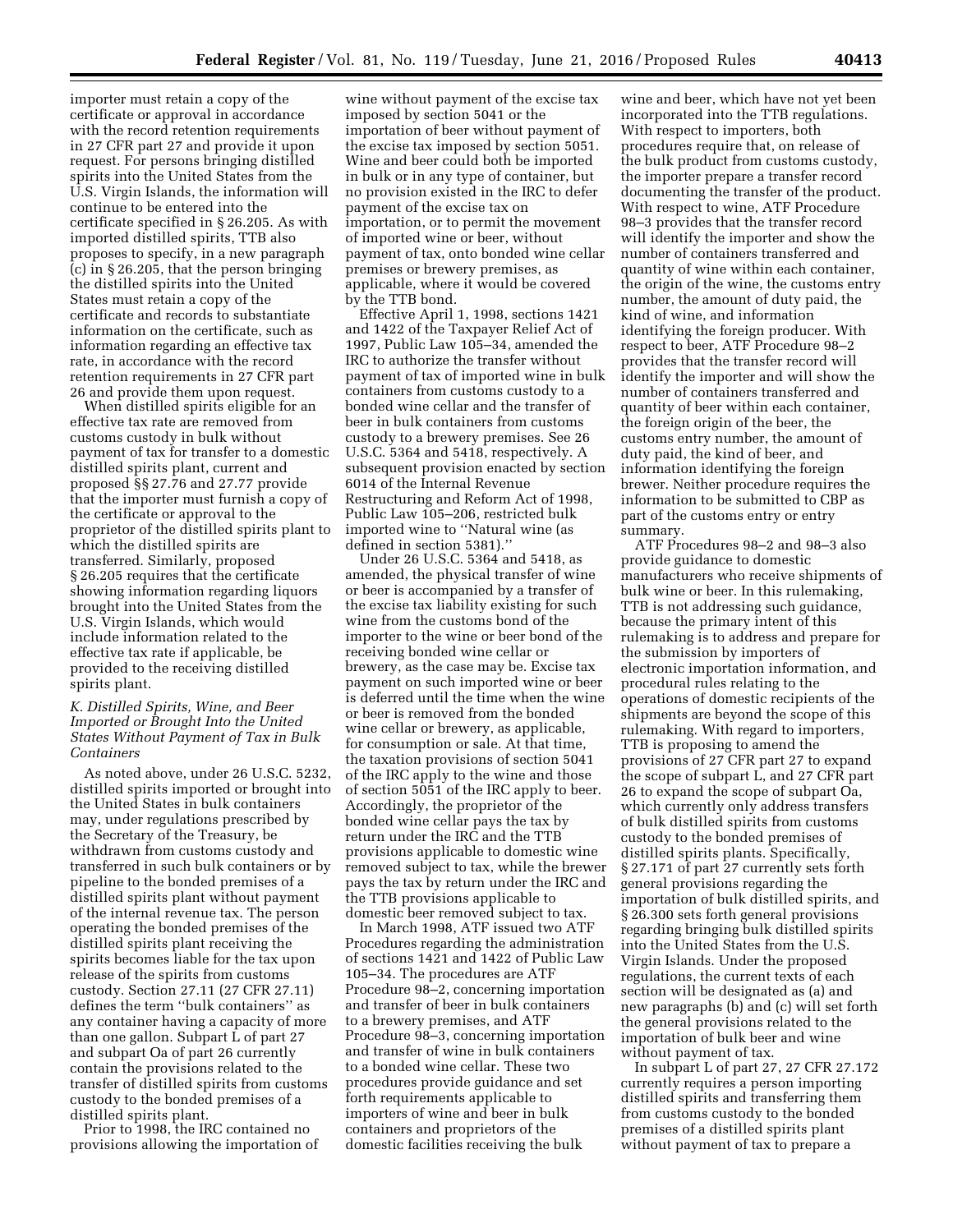transfer record for each conveyance and, if the spirits are in packages, a package gauge record that must be attached to the transfer record. The transfer record and the package gauge record must be prepared in triplicate, and, upon release of the spirits from customs custody, one copy must be given to CBP, one copy must be forwarded to the appropriate TTB officer, and the original must be forwarded to the consignee.

The specific requirements regarding the transfer record's contents are set forth in 27 CFR 27.138. Under § 27.138, the transfer record must be given a serial number by the preparer and must contain such information as the name and IRC registry number of the distilled spirits plant receiving the spirits from customs custody, the country of origin, the name of the foreign producer, the kind of spirits, the age and proof of the spirits, the proof gallons of the spirits, and the type and number of containers in the shipment. The specific requirements regarding the package gauge record's contents are set forth in 27 CFR 27.139. Under § 27.139, the package gauge record must contain information about each package, including the package identification or serial number; the kind of spirits; the gross weight, proof, and proof gallons of the spirits; the name of the warehouseman who received the spirits from customs custody; and the name of the importer. Similar provisions are set forth for persons bringing distilled spirits in bulk containers into the United States from the U.S. Virgin Islands for transfer to a distilled spirits plant at §§ 26.301, 26.273a, and 26.273b (27 CFR 26.301, 26.273a, and 26.273b).

TTB is proposing to amend §§ 27.172 and 26.301, which currently require the preparation of the transfer record and package gauge record for distilled spirits, to include the transfer record requirements for wine and beer. Both sections as amended would require that the transfer records be maintained by the person importing the products or bringing them in from the U.S. Virgin Islands; the transfer record documents would not be submitted to CBP. For importers filing TTB data electronically, certain information from each transfer record would be submitted to CBP with the filing of the entry or entry summary, as appropriate. Under the proposal, the information required would be the name and address of the ultimate consignee, the basic permit number and EIN (if applicable) of the importer, the IRC registry number of the ultimate consignee, information identifying each product for IRC and/or FAA Act purposes, and the quantity in the shipment.

TTB is not proposing to amend the regulations at 27 CFR 27.139 and 26.273b regarding the specific information that must be contained in the distilled spirits package gauge record. However, TTB is proposing to remove § 26.302 (27 CFR 26.302) and incorporate the package gauge requirements of that section into amended § 26.301. The requirements of § 26.302 that refer to preparing copies of documents in duplicate and filing such copies would be removed entirely.

TTB is proposing to amend §§ 27.138 and 26.273a, the transfer record, to add the specific information that is required to be captured in the transfer record regarding transfers of wine and beer in bulk from customs custody to the premises of the applicable TTB-bonded premises. The information specified includes the information now required by ATF Procedure 98–3, with respect to transfers of wine, and ATF Procedure 98–2, with respect to transfers of beer, and adds the following data elements applicable to both wine and beer: The date the records are prepared, the name and address of the bonded wine cellar or brewery receiving the wine from customs custody, and the IRC registry number of the bonded wine cellar or brewery receiving the wine or beer from customs custody. As noted above, under the proposed amendments to §§ 27.172 and 26.301, the transfer record would be maintained by the importer (or person bringing the spirits into the United States from the U.S. Virgin Islands), and from the transfer record only the name and address of the ultimate consignee, the IRC registry number, information identifying each product for IRC and/or FAA Act purposes, and the quantity in the shipment would be required to be submitted upon entry or entry summary, as appropriate. TTB is also proposing to add the customs entry number and amount of duty paid to the specific information that is required to be captured in the transfer record regarding transfers of distilled spirits in bulk from customs custody to the premises of the distilled spirits plant. TTB believes that this information is important to track shipments of distilled spirits transferred without payment of tax.

TTB is proposing to no longer require submission of the remaining data elements currently required as part of the transfer record or package gauge record, as TTB believes that they are either no longer necessary to be submitted or that they can be requested of an industry member as needed on a case-by-case basis, if not otherwise available through data the industry member submits to CBP for purposes of meeting CBP requirements.

The proposed amendments at §§ 27.172 and 26.301 clarify that if any of the information required by TTB is also filed by the importer with CBP upon entry or entry summary, as appropriate, for purposes of meeting CBP requirements, the submission of information for CBP purposes will also meet the TTB requirements. In other words, generally, when filing information electronically, the importer need not enter the same information twice. Regardless of the method of filing, the importer must retain records, including supporting records to substantiate the information it filed with CBP, in accordance with the record retention requirements of parts 27 and 26, and provide such records upon request. Proposed §§ 27.172 and 26.301 also provide that all importers, including importers that do not file TTB data electronically, must maintain the transfer record, specified information, and supporting documentation, and make those records available upon request of the appropriate TTB officer or a customs officer.

In addition, proposed §§ 27.172 and 26.301 state that the importer must also provide a copy of the transfer record to the recipient, if the recipient is not the importer. The proposed text would remove the current requirement in § 27.172 that the "original" transfer record be forwarded to the transferee, and help ensure that the domestic TTBbonded premises receive the record, regardless of whether a shipment originates in a foreign country or the U.S. Virgin Islands. Current and proposed §§ 27.76 and 27.77 require that, when distilled spirits eligible for an effective tax rate are transferred without payment of tax, the importer must furnish a copy of the relevant approval or certificate to the domestic DSP proprietor. Proposed § 26.205 also requires that a certificate be forwarded to the domestic TTB-bonded premises in the case of distilled spirits, natural wine, and beer transferred without payment of tax.

TTB also proposes to amend the definition of ''bulk container'' in 27 CFR 27.11 and 26.11 to include references to bulk containers of wine (any container larger than 60 liters) and to bulk containers of beer (any container larger than 1 barrel of 31 gallons). The definition proposed for ''bulk container'' of wine mirrors the definition of that term in ATF Procedure 98–3 and in 27 CFR 24.11. (27 CFR part 24 contains the regulations applicable to operations of domestic wine premises.) The definition proposed for ''bulk container'' of beer mirrors the definition of that term set out in ATF Procedure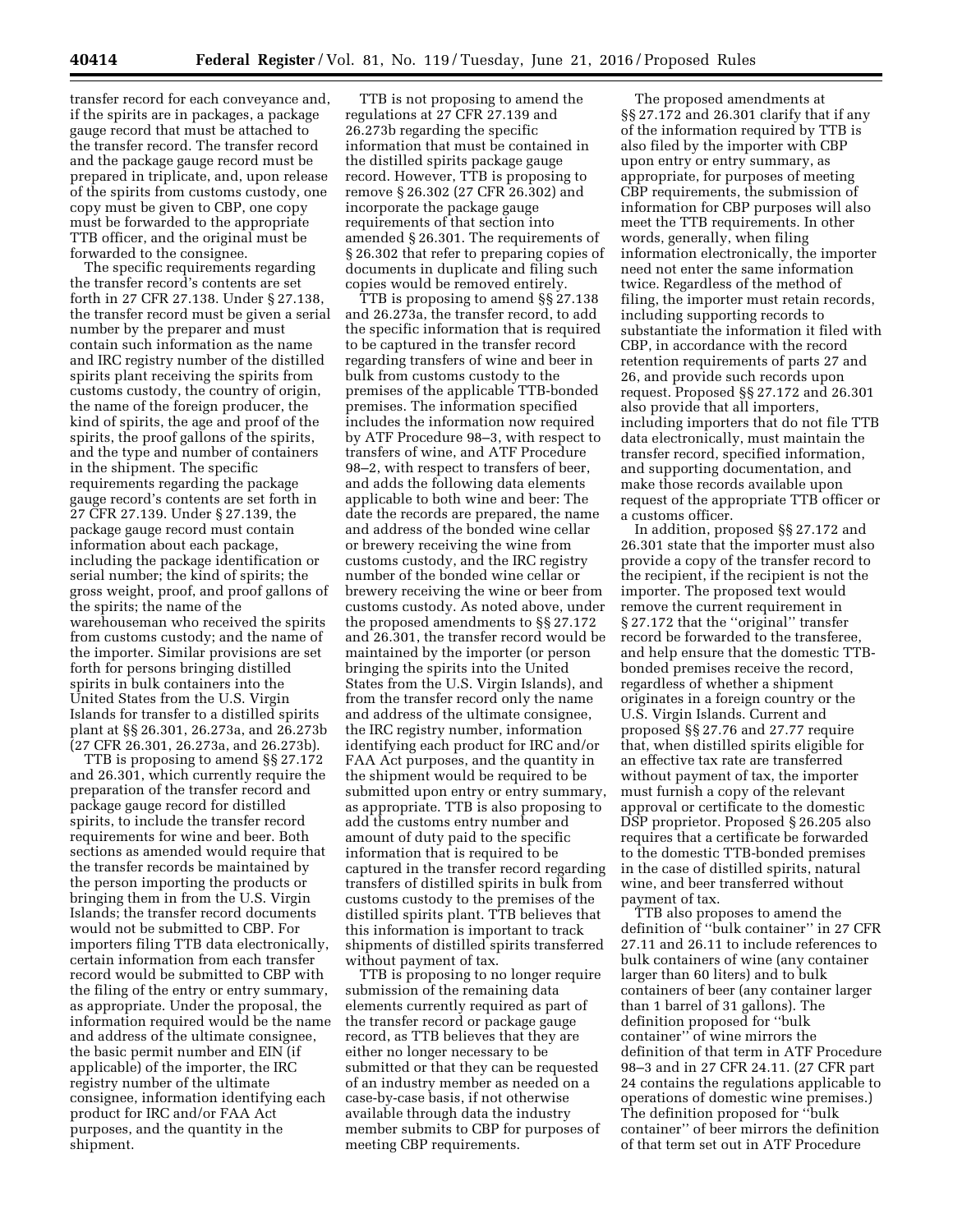98–2. TTB is also proposing to add a definition of ''natural wine'' to §§ 27.11 and 26.11 to describe what wine may be imported or brought into the United States in bulk without payment of tax.

Finally, TTB proposes a number of clarifying changes to the regulations relating to imports in bulk. TTB proposes to add definitions of ''Bonded wine cellar'', ''Brewery'', and ''IRC registry number'' to §§ 26.11 and 27.11. In paragraph (c) of § 26.1, which sets out the scope of the part 26 regulations, TTB proposes to add a reference to bulk wine and bulk beer coming into the United States from the U.S. Virgin Islands. In § 26.273 (27 CFR 26.273), which refers to the reporting and recording requirements of proprietors of bonded premises, TTB proposes to add references to bonded wine cellars and breweries. In § 27.120 (27 CFR 27.120), TTB is updating the reference to ''Regulation 3 (27 CFR part 3)'' to ''subpart E of part 1,'' to reflect the regulatory changes made in T.D. ATF– 373 (61 FR 26096). TTB also proposes to update the title of § 27.175 to clarify that it applies only to the receipt of distilled spirits by proprietors of distilled spirits plants.

This regulation, if finalized, would supersede parallel provisions of ATF Procedures 98–2 and 98–3.

# *L. Filing of Permit Number and Information for Industrial Alcohol Shipments to the United States From the U.S. Virgin Islands*

Section 5314(b)(1) of the IRC (26 U.S.C. 5314(b)(1)) authorizes, in certain circumstances, distilled spirits produced or manufactured in the U.S. Virgin Islands to be brought into the United States from the U.S. Virgin Islands free of tax. Those circumstances include: (1) When the alcohol has been ''denatured'' by the addition of materials that make the spirits unfit for beverage consumption; (2) when the alcohol is withdrawn by, and for the use of, the United States or any agency thereof, any State, any political subdivision of a State, or the District of Columbia, for nonbeverage purposes; and (3) when the alcohol is withdrawn by an eligible person for certain specified nonbeverage educational, medical, or research purposes.

Regulations pertaining to the use of denatured spirits are found in 27 CFR part 20 (Distribution and Use of Denatured Alcohol and Rum), and regulations pertaining to the use of undenatured tax-free spirits are in found in 27 CFR part 22 (Distribution and Use of Tax-Free Alcohol). Under regulations in parts 20 and 22, TTB authorizes the withdrawal and use of tax-free alcohol

by issuing permits to eligible persons on TTB Form 5150.9 and to government entities on TTB Form 5150.33 (or previous editions on Form 1444).

The distilled spirits described above may be shipped tax-free to the United States from the U.S. Virgin Islands under the provisions of 27 CFR part 26. Section 26.292 (27 CFR 26.292) requires that the consignor or consignee file with CBP the permit issued to the consignee under part 20 or 22 as evidence that the consignee is authorized to enter the spirits free of tax. Sections 26.294 and 26.296 (27 CFR 26.294 and 26.296) require that each shipment be accompanied by a record of shipment, consisting of an invoice, bill of lading, or similar document that shows certain specified information about the shipment, such as the consignee's name and address and the total quantity of the shipment.

As with FAA Act basic permits, TTB assigns each of the permits referenced in § 26.292 a number so that TTB can track the permit and its use. TTB proposes to amend § 26.292 to require the consignor or consignee, if filing TTB data electronically, to provide the number associated with the consignee's permit to CBP upon entry of the tax-free distilled spirits instead of a copy of its permit. The permit number would be entered into ACE. The TTB permit number would allow TTB to verify that the consignee is authorized to enter industrial spirits or specially denatured spirits free of tax.

Revised 27 CFR 26.292 also provides that, regardless of the method of filing, the consignor or the consignee must make the permit available upon request by the appropriate TTB officer or a customs officer.

TTB also proposes to amend §§ 26.294 and 26.296 to remove the statement that paper documents must ''accompany'' shipments into the United States. As amended, §§ 26.294 and 26.296 require the consignor, if filing TTB data with CBP electronically, to file certain information from the record of shipment with CBP, along with the filing of the customs entry or entry summary, as appropriate, and maintain the rest of the information required in the record of shipment as a record. Records substantiating the information filed with CBP also must be kept. As proposed, §§ 26.294 and 26.296 also include the clarification, that if any of the information required by TTB to be provided to CBP is also required by CBP as part of the entry or entry summary, the information provided to meet CBP requirements is sufficient to also meet TTB requirements, and it need not be entered twice.

# *M. Filing of Permit Number and Data by Government Agencies Importing Distilled Spirits Free of Tax*

Under section 5313 of the IRC, the United States Government or any of its agencies may withdraw imported distilled spirits for nonbeverage purposes free of tax from customs custody. As was mentioned above, TTB issues permits to government entities that wish to use tax-free distilled spirits. Section 27.183 (27 CFR 27.183) currently requires a government agency withdrawing distilled spirits free of tax from customs custody to provide a photocopy of its permit to ''the district director of customs.'' For the same reasons as those discussed with regard to shipments of distilled spirits from the U.S. Virgin Islands, TTB proposes to amend § 27.183 to require a government agency, if filing TTB data with CBP electronically, to file the number associated with the TTB-issued permit with CBP when the entry is filed. The permit number would be entered into ACE. If the government agency is not filing TTB data electronically, it must make a copy of the permit available to the customs officer, upon request, at entry or any subsequent time. TTB is also removing numerous references to ''the district director of customs'' in part 27, replacing them with a more general reference to CBP or removing the reference entirely.

Section 27.184 (27 CFR 27.184) currently requires identifying numbers of containers and the quantity of tax-free spirits to be recorded on entry documents. TTB proposes to amend § 27.184 to remove references to entry documents and simply require that the total quantity be filed, along with the number of the TTB-issued permit. Finally, TTB also proposes to remove § 27.185 (27 CFR 27.185), Customs release, as it describes customs processes and inspection. As described earlier, TTB is generally proposing to remove most references to actions that CBP will take at entry, and replace them, where appropriate, with text that clarifies the requirements that apply to the importer at entry.

# *N. Certificate Covering Distilled Spirits, Wine, or Beer Brought Into the United States From the U.S. Virgin Islands*

Section 26.205 (27 CFR 26.205) currently requires that every person bringing distilled spirits, wine, or beer under part 26 into the United States from the U.S. Virgin Islands, except tourists, obtain a certificate in the English language from the manufacturer. The required information in the certificate includes, among other things,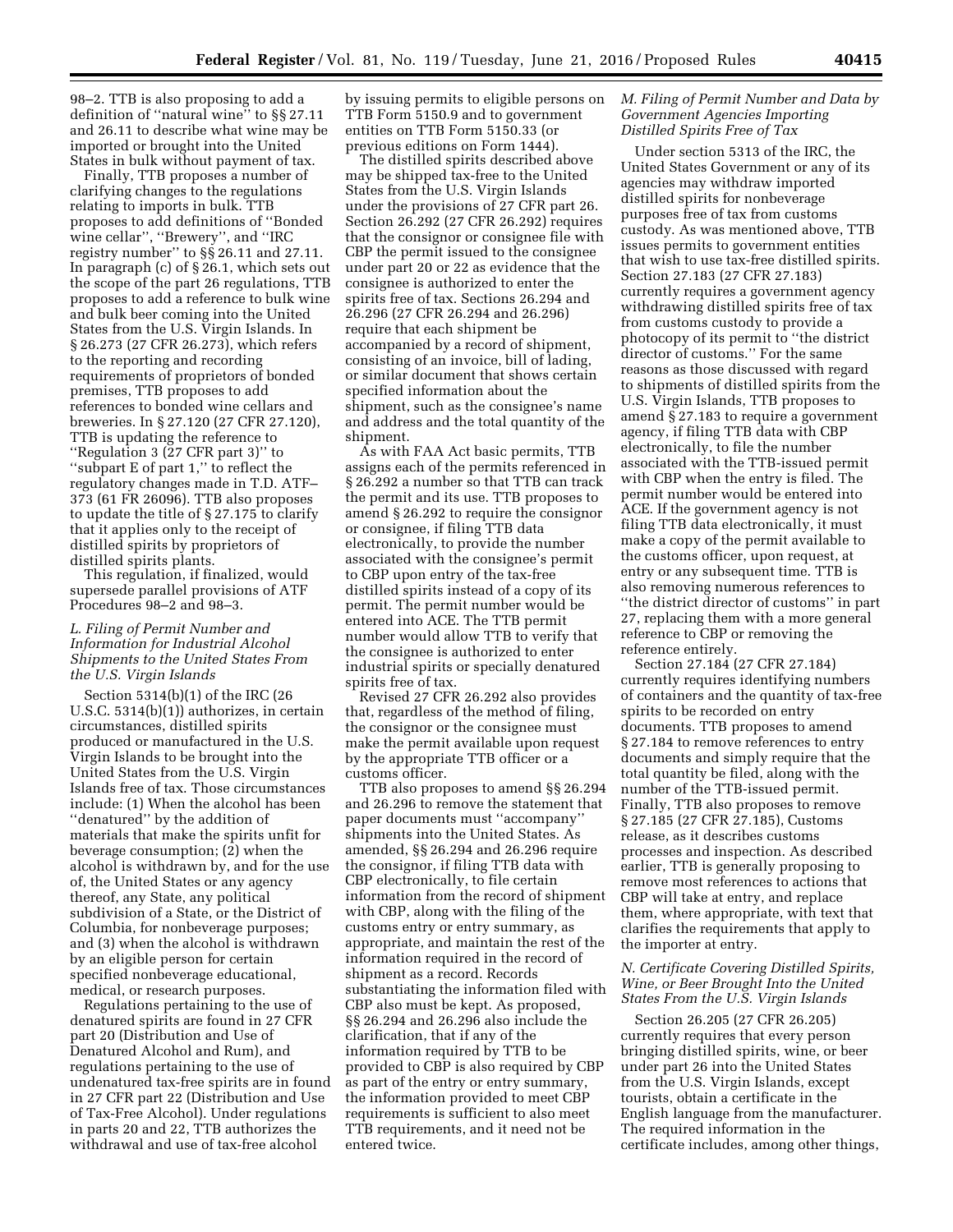the name and address of the consignee, the kind and brand name, and the quantity. Under paragraph (b) of § 26.205, the person bringing the distilled spirits, wine, or beer into the United States must file the certificate and a record of gauge with CBP at the port of entry with the entry summary. Section 26.260 (27 CFR 26.260) also requires the certificate to be filed with CBP.

TTB proposes in this rulemaking to amend § 26.205(b) to require that any person bringing liquors into the United States file information that appears on the certificate as required by proposed § 26.200. TTB proposes to add a new paragraph (c) to § 26.205, under which information associated with the certificate required under that section must be maintained as a record and made available upon request of the appropriate TTB officer or a customs officer. TTB proposes to amend § 26.260 to cross-reference the requirements set forth in §§ 26.200, 26.204, and 26.205. Finally, TTB proposes to add a new paragraph (d) to § 26.205, to require that for distilled spirits, natural wine, or beer withdrawn from customs custody without payment of tax, the importer must furnish a copy of the certificate described in § 26.205 to the proprietor of the receiving distilled spirits plant, bonded wine cellar, or brewery.

# *O. Clarification of Record Retention Requirements*

Sections 26.276 and 27.137 (27 CFR 26.276 and 27.137) currently set forth certain recordkeeping requirements for all documents or copies of documents that support records required by parts 26 and 27, respectively. TTB proposes to amend each of these sections to provide that the length of time during which the records must be kept is measured from the time of withdrawal from customs custody. TTB also proposes to provide that the records must be made available upon request of the appropriate TTB officer or a customs officer, rather than made available during business hours as the texts of these sections currently state. This amendment would provide for alternative means of providing such records, such as by mail or email. TTB also proposes to clarify that supporting documents include data filed with CBP pursuant to CBP requirements.

# *P. Removal of Requirements for CBP to Gauge or Inspect*

Certain TTB regulations currently state that customs officers shall inspect or gauge shipments of alcohol before release. Section 26.261 (27 CFR 26.261) states that CBP will regauge or inspect

a consignment of liquors from the U.S. Virgin Islands to the United States to determine the tax due on the consignment. Section 26.297 (27 CFR 26.297) states that CBP shall inspect shipments of industrial spirits, specially denatured spirits, completely denatured alcohol, and products made with denatured spirits coming into the United States from the U.S. Virgin Islands. Section 26.303 (27 CFR 26.303) directs CBP to inspect shipments of bulk distilled spirits brought into the United States from the U.S. Virgin Islands and being transferred free of tax. Similarly, under § 27.173 (27 CFR 27.173) CBP shall inspect imports of bulk distilled spirits being transferred free of tax, and enter certain information on the transfer record. Finally, § 27.185 (27 CFR 27.185) requires CBP to inspect imported distilled spirits being released without payment of tax for use of the United States. These inspections are generally to detect losses in transit.

TTB proposes to remove these provisions. TTB believes that it is not now necessary to state that CBP will gauge or inspect all such consignments or shipments. TTB notes that persons receiving the alcohol are subject to regulation by TTB, and are required to take action to determine if losses have occurred. Accordingly, TTB proposes to remove §§ 26.261, 26.297, 26.303, 27.173, and 27.185.

# *Q. Filing of Data for Importation of Tobacco Products Subject to Tax and Processed Tobacco*

The Federal excise tax due incident to the importation of tobacco products and cigarette papers and tubes is collected by CBP, along with any applicable duties. Tobacco products and cigarette papers and tubes coming into the United States from the U.S. Virgin Islands are generally subject to a tax equal to the internal revenue tax imposed upon the production in the United States of like products. Such taxes are collected by CBP, along with any applicable duties. Processed tobacco is not subject to tax but the importation of processed tobacco is subject to TTB regulation. Anyone engaged in the business of importing processed tobacco must obtain a permit, issued by TTB, prior to engaging in such business. See 26 U.S.C. 5712 and 5713.

Current 27 CFR 41.81 requires that, when tobacco products and cigarette papers and tubes are released from customs custody for consumption, importers must maintain certain information about those shipments and, if the customs form or the electronic transmission of information allows for the reporting of that information, file the information with CBP. The information required to be submitted or maintained under current § 41.81 includes, for example, identification of the imported product as it is classified under the IRC, the quantity imported, and the tax due. Although a permit is required to import tobacco products subject to tax, the regulations do not currently state the conditions under which an importer obtaining release of tobacco products subject to tax must provide the permit or proof of having obtained the permit to CBP during importation. TTB is proposing to update the information required to be filed and recorded.

Under the proposed regulations, the importer of tobacco products that files TTB data electronically must still file certain information identifying the imported product as it is classified under the IRC and the quantity imported, as well as information identifying the importer (by TTB permit number and employer identification number, or EIN) and the ultimate consignee. With regard to the TTB permit number and EIN, each permit to import tobacco products issued by TTB has a number associated with it. Amending the regulations to provide for the electronic submission of the permit number by importers that file TTB data electronically would make clearer to the importer what is required upon importation of TTB-regulated tobacco products and make the permit requirement more transparent and consistent. It would also allow TTB to link more easily specific importations to the records importers keep and the reports they submit to TTB. For importers of cigarette papers and tubes, the regulations set forth similar filing requirements, but do not require submission of a permit number because importers of cigarette papers and tubes are not required to obtain a TTB permit.

Proposed § 41.81 provides that any information required by that section and also filed with CBP as part of the entry or entry summary for purposes of meeting CBP requirements will also satisfy the TTB requirement. That is, generally, when filing information electronically, the importer need not enter the same information twice.

Whether or not the importer files TTB data electronically, revised 27 CFR 41.81 provides that the importer must retain the information required by § 41.81, any information provided to CBP for purposes of meeting CBP requirements, and any supporting documentation and make such records available upon request by the appropriate TTB officer or a customs officer.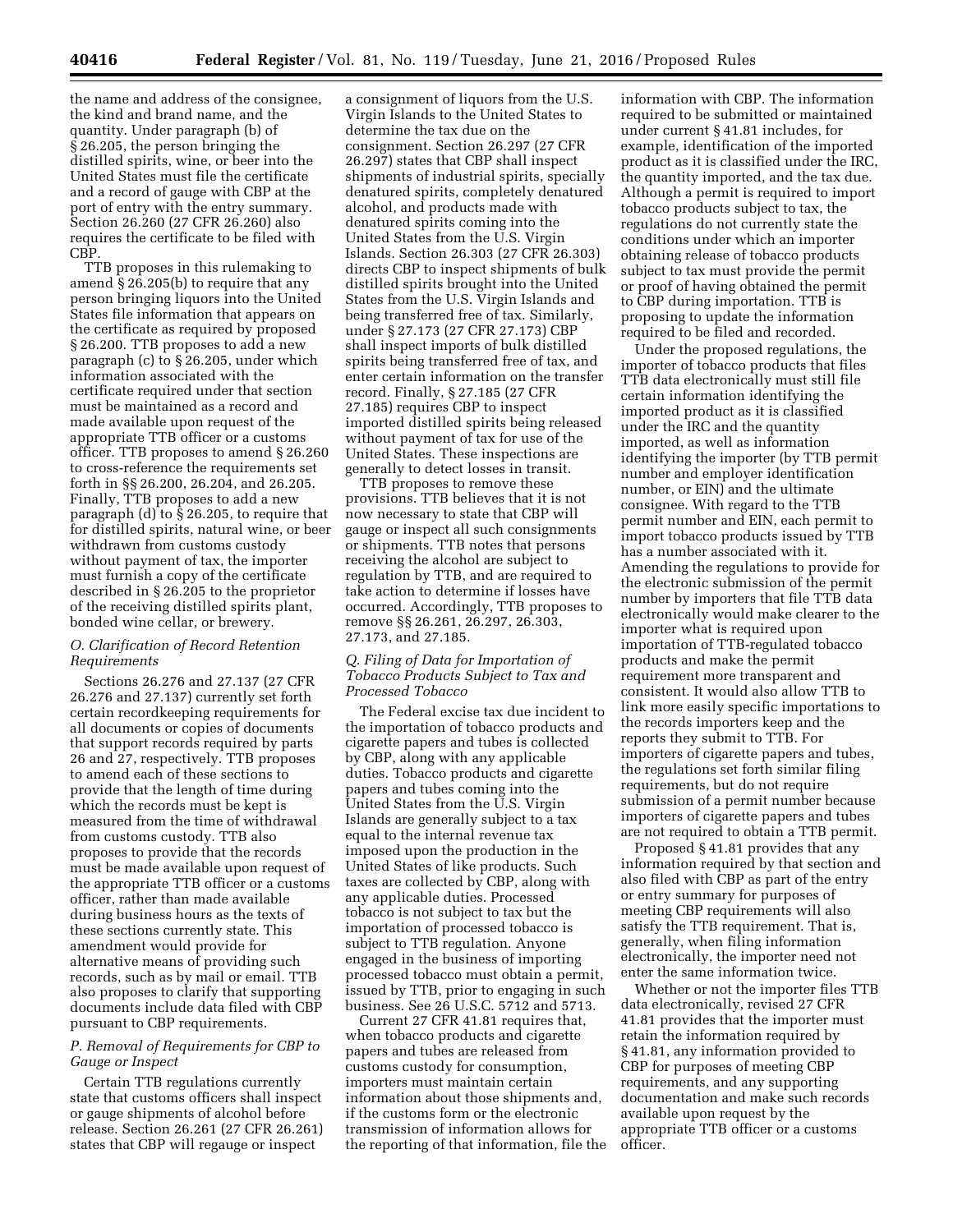In this document, TTB is also proposing to add a new section 27 CFR 41.265 to outline the process for importing processed tobacco. The requirements, as proposed, are similar to those for importers of tobacco products and cigarette papers and tubes. That is, if filing TTB data electronically, the importer must file with CBP certain information identifying the importer (by TTB permit number and employer identification number, or EIN), the ultimate consignee, and the import as ''processed tobacco'' and quantity. The proposed regulation clarifies that any information required by that section, that is filed with CBP as part of the entry or entry summary for purposes of meeting CBP requirements, will also satisfy the TTB requirement. Whether or not the importer files TTB data electronically, revised 27 CFR 41.265 provides that the importer must retain the information required by this section, any information submitted to CBP to meet CBP requirements, and any supporting documentation and make such records available upon request by the appropriate TTB officer or a customs officer.

TTB is also proposing to amend 27 CFR 41.204, which concerns records and reports. Currently, that section states that every tobacco products importer must keep records and submit reports, when required, of the physical receipt and disposition of tobacco products. The proposed regulations remove the reference to ''physical'' receipt and disposition. As proposed, the importer would be responsible for accounting for all tobacco products released from customs custody under the importer's TTB permit, including receipt and disposition. Proposed § 41.204 would also require recordkeeping by importers of cigarette papers and tubes.

# *R. Filing of Data for Importation of Tobacco Products Without Payment of Tax*

As noted above, imported tobacco products and cigarette papers and tubes may be released from customs custody without payment of tax for delivery to a proprietor of an export warehouse, or to a manufacturer of tobacco products or cigarette papers and tubes if such articles are not put up in packages, in accordance with such regulations and under such bond as the Secretary shall prescribe. See 26 U.S.C. 5704(c). Imported tobacco products and cigarette papers and tubes previously exported and returned may be released from customs custody without payment of tax for delivery to the original manufacturer or an export warehouse proprietor

authorized by such manufacturer to receive the products, in accordance with such regulations and under such bond as the Secretary shall prescribe. See 26 U.S.C. 5704(d).

Section 41.86 (27 CFR 41.86) addresses releases of tobacco products and cigarette papers and tubes from customs custody without payment of tax. Section 41.86 requires that a manufacturer or export warehouse proprietor wanting to obtain release of tobacco products or cigarette papers or tubes, under the provisions of 26 U.S.C. 5704(c) and (d), for transfer under bond to the manufacturer's or export warehouse proprietor's premises must prepare a notice of release on TTB F 5200.11 and file the form with the appropriate TTB officer, who certifies that the manufacturer or export warehouse proprietor meets the statutory requirements to obtain release. The importer makes this document available for the CBP officer, who verifies that the TTB F 5200.11 has been certified and provides a copy of the form to the importer. After release, the importer is currently required to send a copy of the form to TTB. Section 41.86(b) recognizes the use of electronic filing with CBP but does not specify how the TTB F 5200.11 is to be used to obtain the release electronically.

TTB proposes amending § 41.86 to provide the option for the data required on the TTB F 5200.11 to be submitted to CBP electronically, rather than on a paper form. Those not filing TTB data electronically with CBP must continue to use the paper form, be in possession of the TTB-certified form at the time the products are released from customs custody, and make the form available to a customs officer upon request. TTB notes that the proposed regulations would require, when applicable, two data elements (the TTB Importer Permit number and the recipient's EIN) that do not currently appear on the TTB F 5200.11. Amendments to the form would be made to mirror any final regulations. Section 41.86 would also be amended to specify the circumstances under which tobacco products and cigarette papers and tubes may be released from customs custody without payment of tax and to include a specific recordkeeping requirement, that regardless of the method of filing, the information required to be submitted to CBP must be retained along with any supporting documentation, and such records must be available for inspection upon request by the appropriate TTB officer or a customs officer.

# *S. Entry for Warehousing of Distilled Spirits, Wines, Beer, Tobacco Products, and Cigarette Papers and Tubes*

Under the IRC at 26 U.S.C. 5061(d)(2), for distilled spirits, wine, and beer entered for warehousing (such as those commodities imported and transferred directly to a customs bonded warehouse or foreign trade zone and subsequently transferred between such warehouses), the last day for payment of the tax shall not be later than the 14th day after the last day of the semimonthly period during which the products are removed from the first such warehouse, even if the products are removed from that customs bonded warehouse or foreign trade zone for transfer to another customs bonded warehouse or foreign trade zone. There is an exception to this rule for products that are shown to the satisfaction of the Secretary to be destined for export. The IRC at 26 U.S.C. 5703(b)(2) mirrors these provisions for tobacco products and cigarette papers and tubes. Neither of these statutory requirements has yet been incorporated into the TTB regulations in part 26, 27, or 41. TTB proposes in this document to add appropriate regulatory text in 27 CFR 26.200 (regarding distilled spirits, wine, and beer brought into the United States from the U.S. Virgin Islands), 27.45 (regarding the time of the determination of the tax on beer), 27.48 (regarding the importation of distilled spirits, wine, and beer), and new 41.84 (regarding the importation of tobacco products) to reflect these statutory provisions.

#### *IV. Public Participation*

#### *A. Comments Invited*

TTB invites comments from interested members of the public on this proposed rulemaking. Regarding the effective date for these regulations, TTB solicits views on the amount of time that importers believe would be needed to develop functionality to file TTB data electronically. In the Interim Final Rule, ''Automated Commercial Environment (ACE) Filings for Electronic Entry/Entry Summary (Cargo Release and Related Entry),'' 80 FR 61278, 61281 (2015), CBP announced that it is considering a ''proposal to eliminate hybrid filing.'' That proposal would require importers to choose between submitting CBP entry and entry summary documentation (including all required TTB and other Partner Government Agency data) either entirely electronically or entirely on paper. CBP would no longer accept any hybrid filings, except in limited circumstances. This would mean that if an importer files one paper document not covered by the limited exceptions,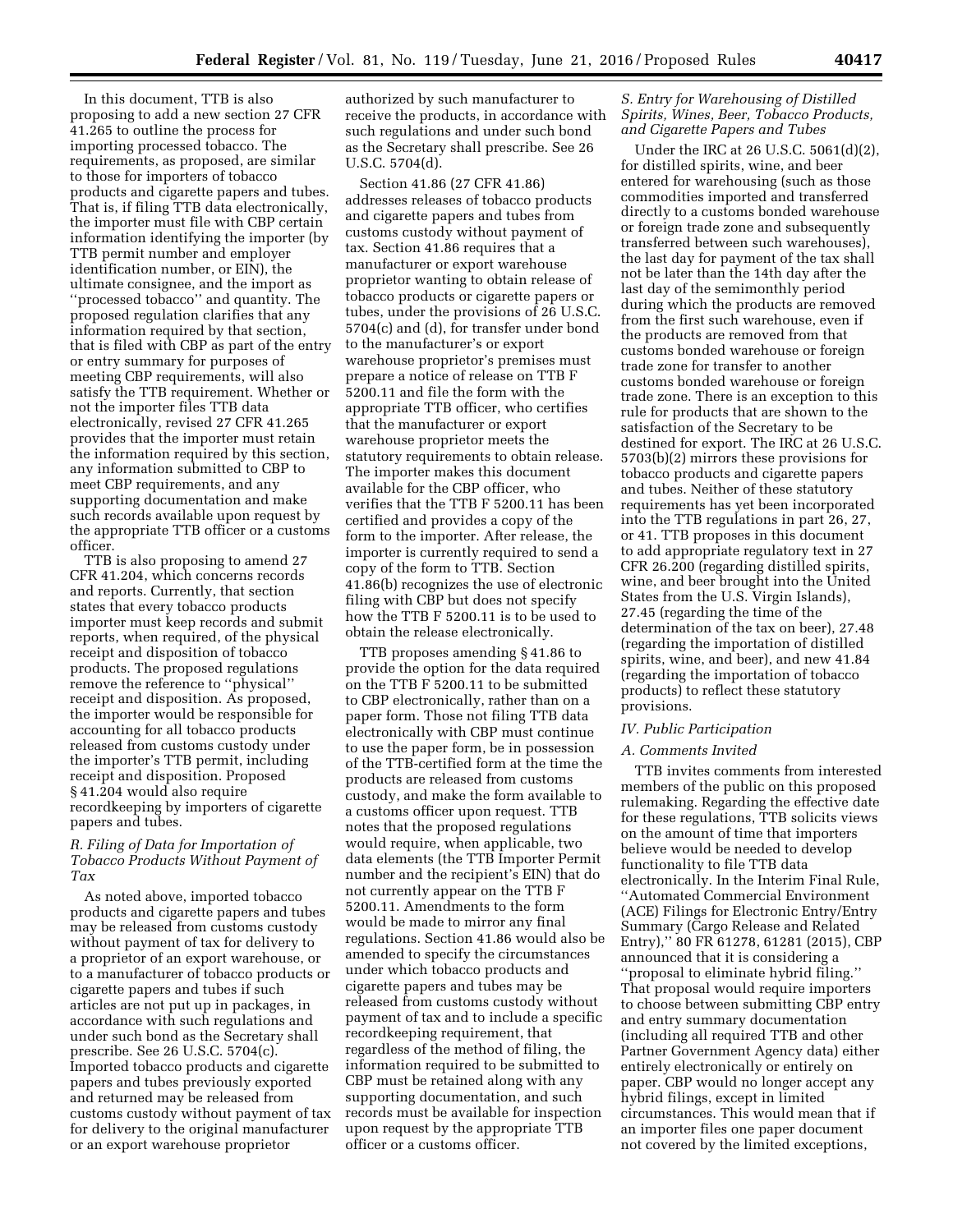the entire filing, including the report to CBP, must be on paper. TTB is interested in comments from the public regarding how their implementation of the TTB electronic filing processes described in this document would be impacted by a CBP decision to eliminate hybrid filing.

TTB is currently allowing importers that are prepared to file electronically to do so through a pilot program announced by TTB in a **Federal Register**  notice, ''Importation of Distilled Spirits, Wine, Beer, Tobacco Products, Processed Tobacco, Cigarette Papers and Tubes; Availability of Pilot Program and Filing Instructions to Test the Collection of Import Data for Implementation of the International Trade Data System,'' (80 FR 47558, August 7, 2015). Importers participating in the pilot program are doing so under an alternate method published by TTB in Industry Circular 2015–1 on *[www.ttb.gov.](http://www.ttb.gov)* TTB encourages importers to participate in the pilot program, test the usability and functionality of the TTB PGA Message Set, and provide comments.

# *B. Submitting Comments*

Please submit your comments by the closing date shown above in this document. You may submit comments in one of the following three ways:

• *Federal e-Rulemaking Portal:* You may send comments via the online comment form associated with this document in Docket No. TTB–2016– 0004 on ''*Regulations.gov*,'' the Federal e-rulemaking portal, at *[https://](https://www.regulations.gov) [www.regulations.gov.](https://www.regulations.gov)* A direct link to that docket is available under Notice No. 159 on the TTB Web site at *[https://](https://www.ttb.gov/regulations_laws/all_rulemaking.shtml)  [www.ttb.gov/regulations](https://www.ttb.gov/regulations_laws/all_rulemaking.shtml)*\_*laws/all*\_ *[rulemaking.shtml.](https://www.ttb.gov/regulations_laws/all_rulemaking.shtml)* Supplemental files may be attached to comments submitted via *Regulations.gov*. For information on how to use *Regulations.gov*, click on the site's Help tab.

• *U.S. Mail:* You may send comments via postal mail to the Director, Regulations and Rulings Division, Alcohol and Tobacco Tax and Trade Bureau, 1310 G Street, NW., Box 12, Washington, DC 20005.

• *Hand Delivery/Courier:* You may hand-carry your comments or have them hand-carried to the Alcohol and Tobacco Tax and Trade Bureau, 1310 G Street NW., Suite 400, Washington, DC 20005.

Your comments must reference Notice No. 159 and include your name and mailing address. Your comments also must be made in English, be legible, and be written in language acceptable for public disclosure. TTB does not accept anonymous comments, does not

acknowledge receipt of comments, and considers all comments as originals.

If you are commenting on behalf of an association, business, or other entity, your comment must include the entity's name as well as your name and position title. If you comment via *Regulations.gov*, please enter the entity's name in the ''Organization'' blank of the comment form. If you comment via mail, please submit your entity's comment on letterhead.

You may also write to the Administrator before the comment closing date to ask for a public hearing. The Administrator reserves the right to determine whether to hold a public hearing.

#### *C. Confidentiality*

All submitted comments and attachments are part of the public record and subject to disclosure. Do not enclose any material in your comments that you consider confidential or inappropriate for public disclosure.

#### *D. Public Disclosure*

On the Federal e-rulemaking portal, *Regulations.gov*, TTB will post, and the public may view, copies of this document and any electronic or mailed comments we receive about it. A direct link to the *Regulations.gov* docket containing this document and the posted comments received on it is available on the TTB Web site at *[https://](https://www.ttb.gov/regulations_laws/all_rulemaking.shtml)  [www.ttb.gov/regulations](https://www.ttb.gov/regulations_laws/all_rulemaking.shtml)*\_*laws/all*\_ *[rulemaking.shtml](https://www.ttb.gov/regulations_laws/all_rulemaking.shtml)* under Notice No. 159. You may also reach the docket containing this document and its related comments through the *Regulations.gov*  search page at *[https://](https://www.regulations.gov) [www.regulations.gov.](https://www.regulations.gov)* 

All posted comments will display the commenter's name, organization (if any), city, and State, and, in the case of mailed comments, all address information, including email addresses. TTB may omit voluminous attachments or material that the Bureau considers unsuitable for posting.

You and other members of the public may view copies of this notice of proposed rulemaking and any electronic or mailed comments TTB receives on it by appointment at the TTB Information Resource Center, 1310 G Street NW., Washington, DC 20005. You may also obtain copies at 20 cents per 8.5- x 11 inch page. Contact the TTB information specialist at the above address or by telephone at 202–453–2270 to schedule an appointment or to request copies of comments or other materials.

# **V. Regulatory Analysis and Notices**

# *A. Executive Order 12866*

It has been determined that this proposed rule is not a significant regulatory action as defined by Executive Order 12866. Therefore, a regulatory impact assessment is not required.

# *B. Regulatory Flexibility Act*

In accordance with the Regulatory Flexibility Act (5 U.S.C. 601 *et seq.*), TTB has analyzed the potential economic effects of this action on small entities. In lieu of the initial regulatory flexibility analysis required to accompany proposed rules under 5 U.S.C. 603, section 605 allows the head of an agency to certify that a rule will not, if promulgated, have a significant economic impact on a substantial number of small entities. The following analysis provides the factual basis for TTB's certification under section 605.

#### *Impact on Small Entities*

While TTB believes the majority of businesses subject to this proposed rule are small businesses, the changes proposed in this document will not have a significant impact on those small entities. Electronic filing will not be required under the proposed changes. For entities filing on paper, the proposed changes will generally only require that certain additional information must be kept as a record. Furthermore, the majority of changes that TTB is proposing in this document would provide importers with more predictability regarding the data required at importation, and the proposed electronic filing option would allow importers to more easily provide information required to import alcohol and tobacco products. This would facilitate the movement of the commodities from the port of entry into U.S. commerce, and reduce the possibility of cargo being delayed at the port. As small entities typically have fewer resources than large entities to devote to regulatory compliance and logistics, these benefits could have a disproportionately positive effect for small entities.

In addition, these changes will allow importers the option to provide data required by the U.S. government in order to clear their imported goods through a single window, rather than the current practice of filling out separate forms for commodities subject to regulation by multiple Federal agencies.

The changes in the proposed rule can be divided into three classes with respect to their impact on entities: (1)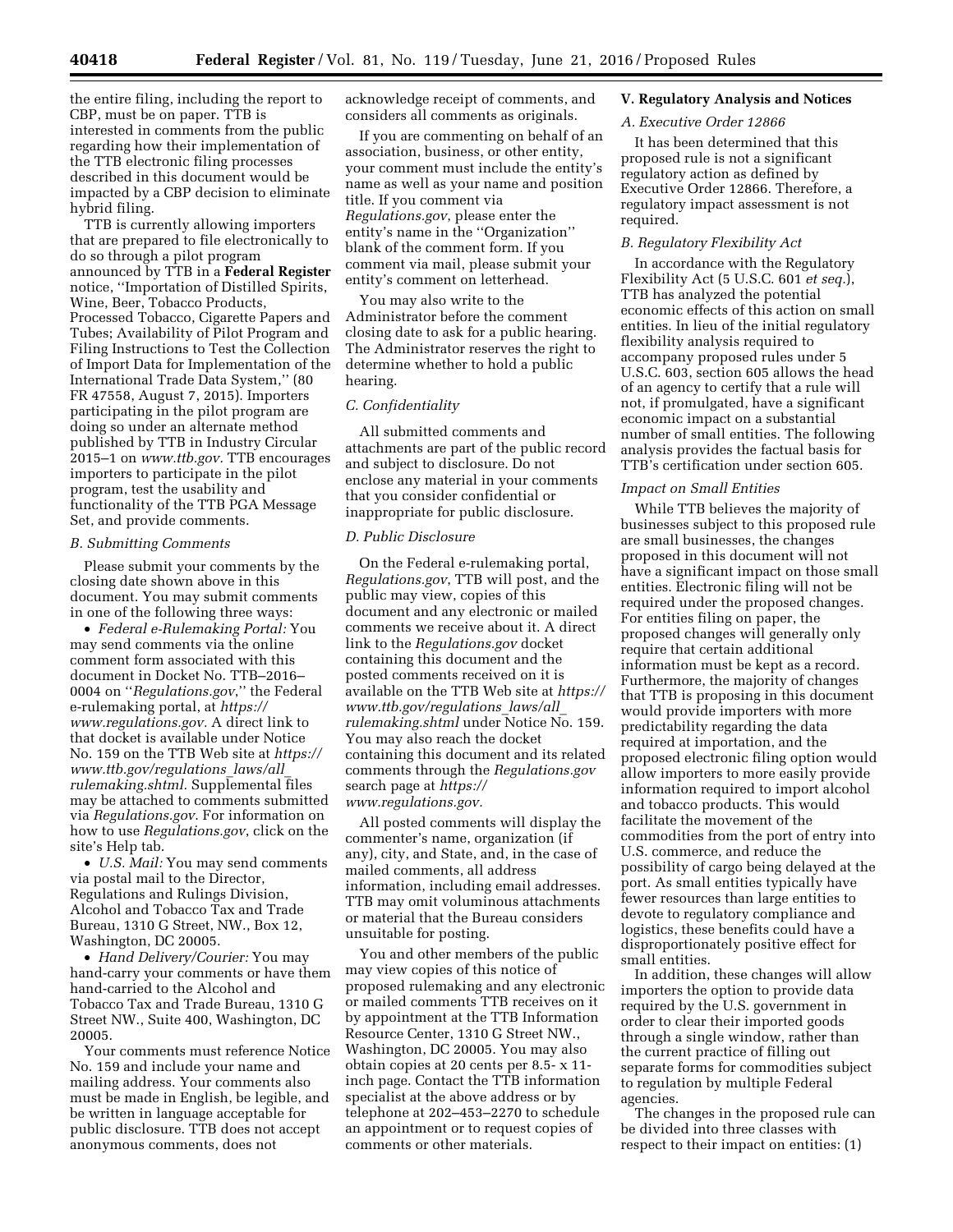Providing an electronic filing alternative to requirements to submit paper documents to CBP as part of the customs entry or entry summary filing; (2) replacing reporting requirements with recordkeeping requirements, under which the importer must make documents available upon request; and (3) adding some filing requirements. An example of the electronic filing alternative is the proposal to address the COLA. Current regulations require that the COLA be ''deposited with'' CBP before the alcohol beverages covered by the COLA are released from customs custody. TTB is proposing instead to require that importers that file TTB data electronically input the number of the COLA with the filing of the customs entry. Electronic filing provides a nonpaper alternative to submitting information. It is likely that such an alternative will be welcomed by importers that prefer to file electronically, as including paper documents in shipments is likely more burdensome than submitting data electronically. Paper COLAs will continue to be required from importers that do not file TTB data electronically.

An example of replacing reporting with recordkeeping is the proposal to address foreign certificates, which include certificates of age and origin for certain distilled spirits; certification of origin and identity for certain wine; and certification of proper cellar treatment of natural wine. In general, current regulations require that the foreign certificate ''accompany'' the importation. TTB is proposing instead that the importer obtain the certificate prior to importation and only make it available upon request. If filing TTB data electronically, at the filing of the entry or entry summary, the importer would certify that it has complied and will comply with these conditions. The burden of including paper documents in shipments is being removed for both electronic and paper filers in these instances.

An example of requiring new information is the proposal that importers that import alcohol or tobacco products subject to tax and file TTB data electronically provide at entry or entry summary: The importer's TTB permit number; the importer's EIN; the name and address of the ultimate consignee; the quantity of each product; and information identifying each product for IRC and/or FAA Act purposes. Importers that do not file electronically would be required to maintain records of the information to be made available upon request. TTB believes that the impact of this change would be minimal because much of this information is

already submitted to CBP for CBP purposes.

In conclusion, while the entities affected by the proposed rule include a substantial number of small entities, the effects of the changes in this proposed rule in general, and in particular the provision of electronic filing alternatives and the replacement of reporting requirements with recordkeeping requirements, are expected to be positive for the affected entities. The proposals generally provide additional options for complying with import requirements and allow importers that prefer filing electronically to meet TTB requirements through electronic means.

In accordance with the Regulatory Flexibility Act (5 U.S.C. 601 *et seq.*), TTB certifies that this proposed rule, if promulgated, will not have a significant economic impact on a substantial number of small entities. The proposed rule will not impose, or otherwise cause, a significant increase in reporting, recordkeeping, or other compliance burdens on a substantial number of small entities. The proposed rule is not expected to have significant secondary or incidental effects on a substantial number of small entities. Accordingly, a regulatory flexibility analysis is not required. Pursuant to 26 U.S.C. 7805(f), TTB will submit the proposed regulations to the Chief Counsel for Advocacy of the Small Business Administration for comment on the impact of the proposed regulations on small businesses.

#### *C. Paperwork Reduction Act*

Regulations addressed in this document contain current collections of information that have been previously reviewed and approved by the Office of Management and Budget (OMB) in accordance with the Paperwork Reduction Act of 1995 (44 U.S.C. 3504(h)) and assigned control numbers 1513–0020, 1513–0025, 1513–0056, 1513–0059, 1513–0062, 1513–0064, 1513–0088, 1513–0106, and 1513–0119. The specific regulatory sections in this proposed rule that contain collections of information, either current or proposed, are §§ 1.58, 4.27, 4.40, 4.45, 4.53, 4.70, 5.45, 5.51, 5.52, 5.56, 7.31, 26.200, 26.205, 26.273a, 26.276, 26.292, 26.294, 26.296, 26.301, 26.302, 26.314, 26.318, 26.319, 26.331, 27.48, 27.76, 27.77, 27.137, 27.138, 27.140, 27.172, 27.204, 27.208, 27.209, 27.221, 41.81, 41.86, 41.204, and 41.265. An agency may not conduct or sponsor, and a person is not required to respond to, a collection of information unless it displays a valid control number assigned by OMB.

Several amendments proposed in this document would allow importers to file information required at importation electronically, rather than on paper. In many cases, the proposed regulations require information that the importer would already file as part of its customs entry or entry summary in order to meet CBP requirements and, in such cases, the information submitted to CBP to meet CBP requirements would also satisfy the TTB requirements. In some cases, new information is required to be submitted at importation. Whether the information is information currently required to be submitted at importation or whether it is a new requirement, the importer has the option of filing the TTB data electronically with CBP. Regardless of the method of filing, the importer must retain and provide the information upon request. TTB has submitted a revision to OMB control number 1513–0064, Importers' Records and Reports, to include the information that TTB is proposing to require importers that file TTB data electronically to submit electronically at entry or entry summary, as well as the information that must made available by all importers upon request. Upon revision of OMB control number 1513– 0064, that collection will include information related to importers' compliance with the Federal Alcohol Administration Act (FAA Act) and with the Internal Revenue Code of 1986 (IRC), as described below.

Under the proposed regulations, persons who import, or bring into the United States from the U.S. Virgin Islands, distilled spirits, wine, or malt beverages under an FAA Act basic permit and who file TTB data electronically would be required to submit certain information to show compliance with FAA Act provisions. Under proposed § 1.58, every person required to obtain a basic permit as an importer must, when importing distilled spirits, wine, or malt beverages under that permit and filing TTB data electronically, file the number of the permit with CBP along with the filing of the customs entry, and, regardless of the method of filing, must make the permit available upon request.

Further, current §§ 4.27, 4.45, and 5.52, require foreign certificates, which include certification of vintage wine, certification of origin and identity for certain wine, certification of proper cellar treatment of natural wine (as required under 27 CFR 27.140), and certification of age and origin for certain distilled spirits. Under current regulations, the importer must obtain such certificates prior to importation; importations of products subject to such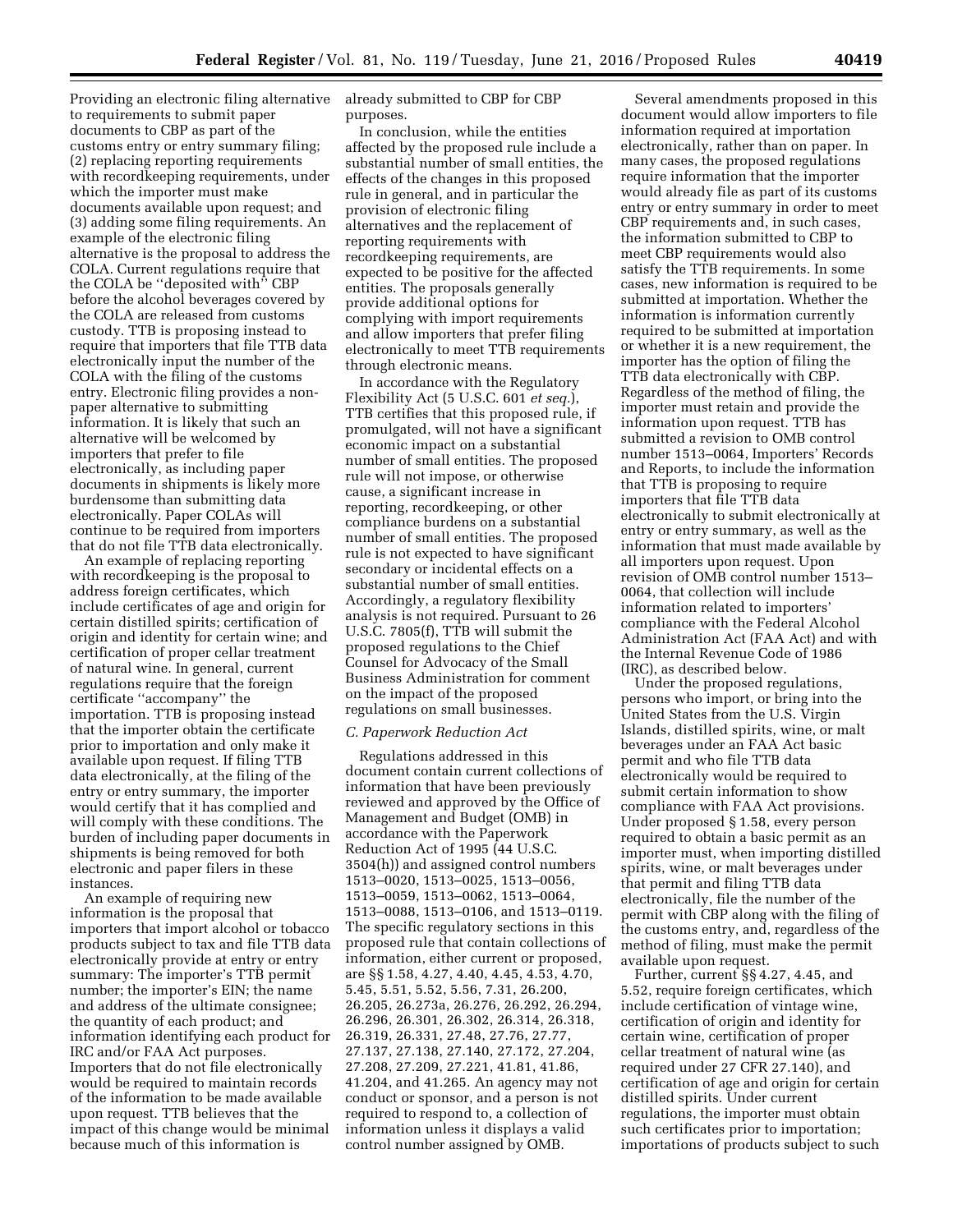requirements generally must be accompanied by the certificates. Under the proposed regulations at §§ 4.45 and 5.52, the importer must make the applicable certificate available upon request. If filing TTB data electronically, as part of the customs filing, the importer may be asked to make an attestation that it has obtained a certificate and will make it available upon request. In addition, TTB proposes to add § 4.53 to clarify that bottlers of bulk imported wine must also possess a certificate of origin or a certification of proper cellar treatment of natural wine (as required under 27 CFR 27.140), when applicable, that provides the same information as a certificate required for importers of wine in bottles. Proposed §§ 4.53 and 5.56 also specify the applicable record retention requirements for the certificates. TTB proposes to remove the certification of vintage wine requirement from § 4.27 and to require industry members to demonstrate upon request that the wine is entitled to be labeled with the vintage date. (The natural wine certificate required by §§ 4.45 and 27.140 is currently included in the collection of information assigned OMB control number 1513–0119, Certification of Proper Cellar Treatment for Imported Natural Wine. TTB has submitted to OMB a revision of that information collection to make reference to § 4.45.)

The amendments proposed to §§ 4.70 and 5.45 would incorporate the exceptions to the standards of fill for imported wine and imported distilled spirits (respectively), currently found in §§ 4.46 and 5.53, stating that the standards of fill do not apply to such wine or distilled spirits bottled or packed before January 1, 1979 (or before July 1, 1989 in the case of distilled spirits in 500 mL containers). Under the proposed amendment, the currentlyrequired foreign certificate must be made available to TTB upon request, instead of accompanying the shipment.

For bottled distilled spirits, wine, or malt beverages, the proposed regulations also require from those filing TTB data electronically the submission of the TTB-assigned number of the product's valid certificate of label approval (COLA). TTB proposes to amend regulatory sections that currently require the depositing of the COLA, TTB Form 5100.31, with CBP at the port of entry of a shipment, in order for the bottled distilled spirits, wine, or malt beverage to be released from customs custody. As proposed, if the importer is filing the TTB data electronically, the importer would not deposit the COLA with CBP but, rather, would file along with the customs entry the TTB-

assigned number of the approved COLA that corresponds to the label on the bottle of distilled spirits, wine, or malt beverage. If the importer is not filing TTB data electronically, a paper COLA will continue to be required at entry. Currently, the requirement that importers deposit the applicable COLA with CBP is set forth in §§ 4.40, 5.51, and 7.31 and is covered by OMB control number 1513–0020, Application for and Certification/Exemption of Label/Bottle Approval (TTB F 5100.31), which also covers the information collected on the form used to apply for the COLA. As part of this rulemaking, TTB will include the electronic submission of the TTB-assigned COLA number in OMB control number 1513–0064.

In addition to the FAA Act provisions described above, under the proposed amendments, persons who import, or bring into the United States from the U.S. Virgin Islands, distilled spirits, wine, beer, tobacco products, processed tobacco, or cigarette papers or tubes that are either released from customs custody subject to tax or without payment of tax in bulk under certain exemptions would be required to submit and/or make available upon request certain information to show compliance with IRC provisions. The proposed amendments that affect the collection of information are described below.

Proposed amendments to §§ 26.200, 26.301, 27.48, 27.172, 41.81, 41.86, and new 41.265 set forth new data elements (in addition to the FAA Act basic permit number, where applicable, as described above) that must be filed with CBP when filing TTB data electronically and, regardless of the method of filing, be kept as a record and made available upon request. As noted above, in some cases this information will already be filed by the importer pursuant to CBP guidelines (either mandated or provided at the discretion of the importer) and, if the importer files the information for CBP purposes, the importer will satisfy the TTB requirement without additional action. In other cases, the information is specific to the IRC or FAA Act and will not already be filed by the importer with CBP for CBP purposes. When using the option to file TTB data electronically, the data elements required by the proposed amendments to §§ 26.200, 27.48, and 41.81 are as follows, with some variation depending on the products and circumstances covered under the specific section: The number of the importer's FAA Act basic permit; the importer's name, address, and employer identification number (EIN) associated with that permit; the name and address of the ultimate consignee; the quantity of each product; and

information identifying each product for IRC and/or FAA Act purposes. The proposed amendments also require similar information for releases of certain products from customs custody without payment of tax under proposed §§ 26.301, 27.172, and 41.86 and, for releases of processed tobacco, which is not subject to tax, under new § 41.265.

Sections 26.273a, 26.301, and 27.138 set forth the transfer records applicable to distilled spirits, wine, and beer withdrawn from customs custody without payment of tax for delivery to specified TTB-bonded facilities. Distilled spirits transfer records are currently covered by OMB control number 1513–0056. The existing regulations only cover distilled spirits transfer records; the proposed regulations add wine and beer transfer records. For those who will file TTB data electronically, the proposed regulations also require the reporting of information from the transfer records with the CBP entry. The information required to be recorded and reported, as applicable, under the proposed regulations includes the following, with some variation depending on the product: The date the record is prepared; the name and address of the bonded premises receiving the distilled spirits, wine, or beer from customs custody; the TTB-issued registry number of the bonded premises receiving the distilled spirits, wine, or beer from customs custody; the number of containers transferred and the quantity in each container; the country of origin; the customs entry number and amount of duty paid; and the foreign producer.

Current § 26.205 requires that persons, other than tourists, bringing liquors or articles under part 26 into the United States from the Virgin Islands obtain a certificate from the manufacturer showing certain information. TTB proposes to amend that section to specify that a copy of the certificate must be retained along with other records needed to substantiate the information in the certificate, and those records must be made available upon request. Proposed § 26.205 also requires that the importers that file TTB data electronically must file the information included on the certificate in accordance with the provisions of § 26.200.

This document also includes proposals to amend the regulations in part 26 and 27 relating to records of shipments of industrial spirits, specially denatured spirits, and completely denatured spirits. Section 26.292 requires that a copy of the consignee's permit for shipments of industrial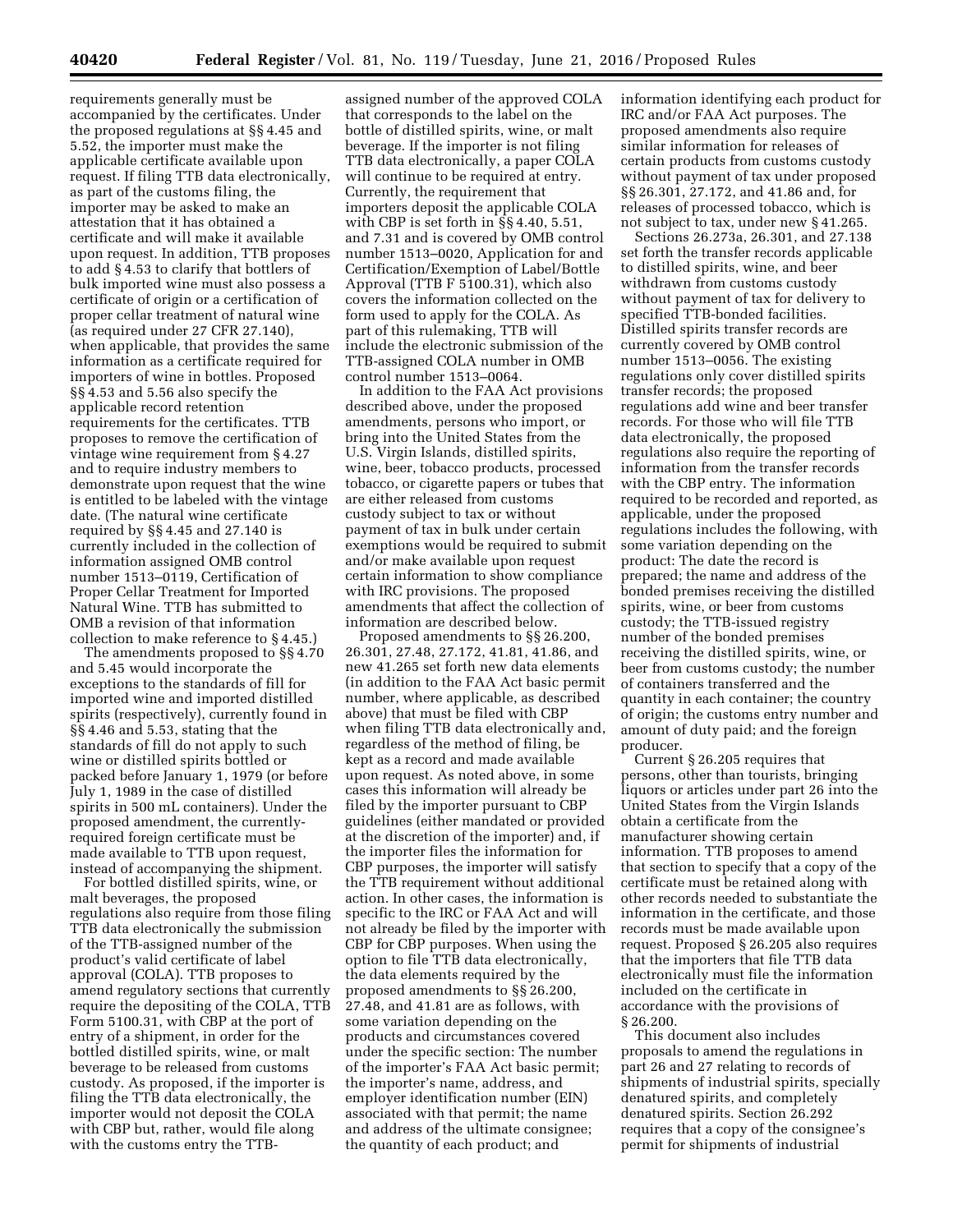spirits or specially denatured spirits brought into the United States from the U.S. Virgin Islands be filed with CBP. The proposed amendment to that section provides that the permit number be submitted electronically, if the importer is filing TTB data electronically, and must be made available upon request. As discussed below, amendments to §§ 26.294 and 26.296 require the reporting with the CBP entry of the names and addresses of the consignor and the consignee and consignor as well as the total quantity shipped.

Sections 26.318 and 27.208 address requirements related to liquor bottles being imported or brought into the United States, and provide a letterhead application process for importers that wish to bring into the United States filled liquor bottles that do not conform to the regulatory requirements in part 26. The proposed amendments specify that the proof of authorization must be retained for a three-year period and made available upon request.

TTB is also proposing to remove references to submissions of information in triplicate. See §§ 26.331, 27.209, and 27.221.

TTB is proposing to amend §§ 27.76 and 27.77 regarding the approval and certification of wine and flavors content and the approval of a standard effective tax rate for importers. In both cases, the amendments will remove the requirement that a TTB approval letter or certificate be filed with CBP. Under the proposed regulations, the approval letter or certificate would be made available upon request. Proposed §§ 27.76 and 27.77 also include record retention requirements.

Finally, TTB is proposing to amend §§ 26.276, 27.137, and 41.204, which currently set forth certain recordkeeping requirements for all documents or copies of documents that support records required by parts 26, 27, and 41, respectively. TTB proposes to amend sections §§ 26.276 and 27.137 to clarify that: (1) The length of time for which the records must be kept is measured from the time of withdrawal from customs custody; (2) the records must be made available upon request of a customs officer or the appropriate TTB officer, rather than made available during business hours as the texts of these sections currently states; and (3) supporting documents that must be kept include data filed with CBP pursuant to CBP requirements. TTB proposes to amend § 41.204 to provide that importers of tobacco products and cigarette papers or tubes must keep records of such products received and disposed of, but also of any of these

products released from customs custody under the importer's TTB permit. (Current requirements of § 41.204 are covered by OMB control number 1513– 0106. The proposed requirements are being submitted to OMB control number 1513–0064.)

TTB believes that these proposed requirements are necessary to ensure that:

• Persons engaged in business as importers are operating under the permit required by Federal law to engage in such operations;

• Applicable taxes are paid;

• Commodities released from customs custody without payment of tax for transfer in bond are eligible for such release, are sent to eligible bonded facilities, and are not diverted; and

• Labels applied to containers of imported alcohol beverages comply with FAA Act requirements.

TTB estimates that, as a result of the amendments, the new annual burden hours associated with OMB control number 1513–0064 will change. The new estimates are:

• *Estimated number of respondents:*  10,521.

• *Estimated average annual burden hours:* 21,042.

The revision of 1513–0064 generally consolidates the information required of importers to be filed as part of the customs entry or entry summary, or kept as a record relating to the entry or entry summary. Such consolidation entails removing requirements that currently appear in other information collections. TTB has submitted to OMB a revision of OMB control number 1513–0056, TTB REC 5110/05, Distilled Spirits Plants— Transaction and Supporting Records, to remove references to §§ 26.273a, 26.301, 27.138, and 27.172 that would now be captured under OMB control number 1513–0064, as described above. The estimated number of respondents (620) and estimated average annual burden hours (13,516) for 1513–0056 remain unchanged.

In addition, TTB has submitted to OMB revisions of OMB control numbers 1513–0059, TTB REC 5150/3, Usual and Customary Business Records Relating to Tax-Free Alcohol, and 1513–0062, TTB REC 5150/1, Usual and Customary Business Records Relating to Denatured Spirits. Proposed amendments to the regulations at §§ 26.294 and 26.296 allow certain information relating to shipments from the U.S. Virgin Islands of industrial spirits, specially denatured spirits or completely denatured spirits to be filed electronically at the time of filing the entry or entry summary, as appropriate. Regardless of the method of filing, the record of shipment must be

retained and be made available upon request. These electronic submissions will be placed under OMB control number 1513–0064. The estimated number of respondents for OMB control number 1513–0059 (5,268) and for OMB control number 1513–0062 (3,430) and the estimated average annual burden hours for each (one, for usual and customary business records) remain unchanged. TTB has also submitted to OMB a revision of OMB control number 1513–0088, TTB REC 5000/24, Alcohol, Tobacco, and Firearms Related Documents for Tax Returns and Claims, to remove the information collections in §§ 27.48, 27.137, and 41.81, which will now be included in revised OMB control number 1513–0064. OMB control number 1513–0088 is also revised to state that the information that must be maintained as a record includes all supporting documents, including information submitted to CBP to meet CBP requirements. Such information must be retained for three years. The estimated number of respondents for OMB control number 1513–0088 (503,921) and the estimated average annual burden hours for each (one, for usual and customary business records) remain unchanged.

As noted above, TTB has submitted the revised information collection requirements to the OMB for review. Comments on these new recordkeeping and reporting requirements should be sent to OMB at Office of Management and Budget, Attention: Desk Officer for the Department of the Treasury, Office of Information and Regulatory Affairs, Washington, DC 20503 or by email to *OIRA*\_*[submissions@omb.eop.gov.](mailto:OIRA_submissions@omb.eop.gov)* A copy should also be sent to TTB by any of the methods previously described. Comments on the information collections should be submitted no later than August 22, 2016. Comments are specifically requested concerning:

• Whether the collections of information submitted to OMB are necessary for the proper performance of the functions of the Alcohol and Tobacco Tax and Trade Bureau, including whether the information will have practical utility;

• The accuracy of the estimated burdens associated with the collections of information submitted to OMB;

• How to enhance the quality, utility, and clarity of the information to be collected;

• How to minimize the burden of complying with the proposed revisions of the collections of information, including the application of automated collection techniques or other forms of information technology; and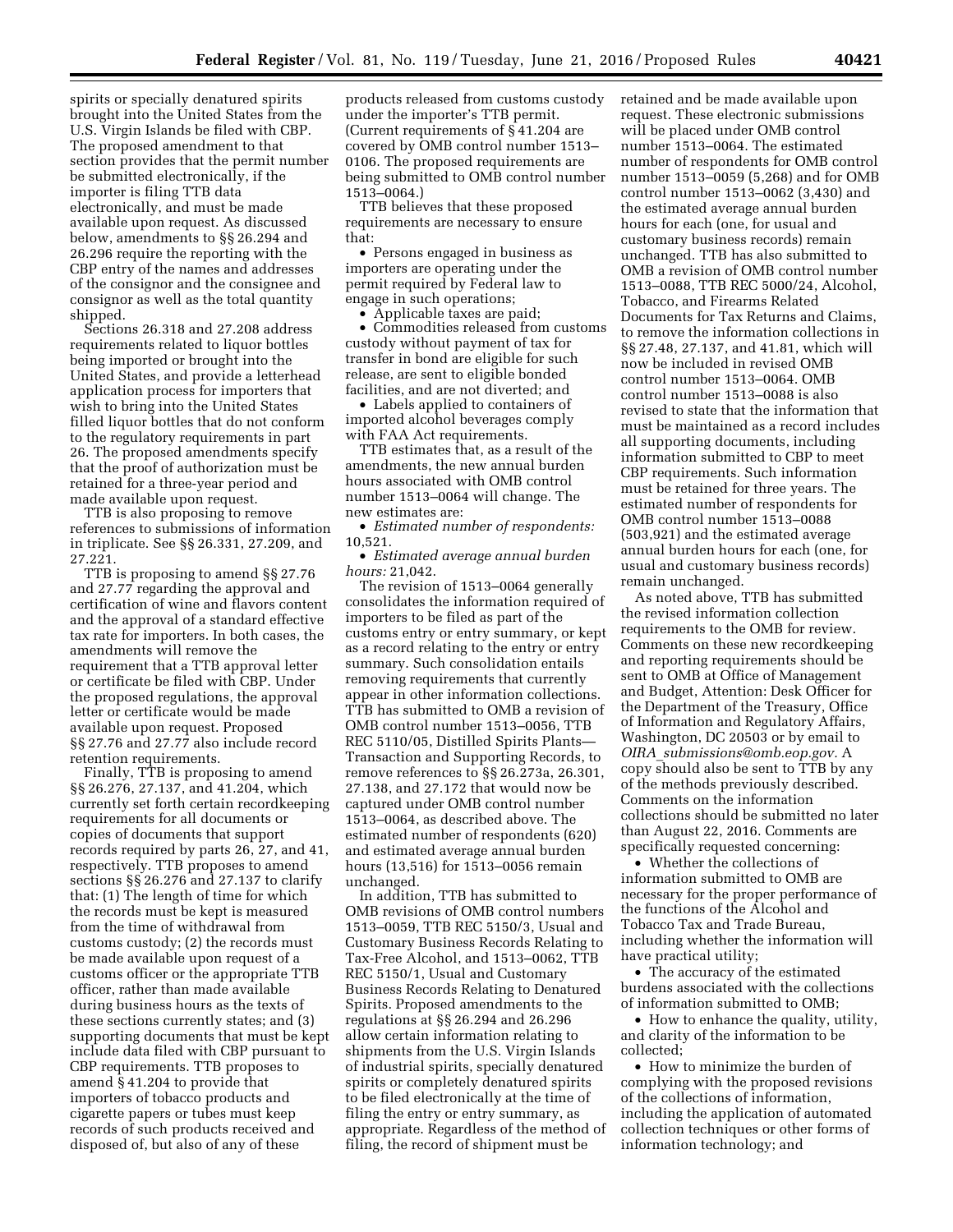• Estimates of capital or start-up costs and costs of operation, maintenance, and purchase of services to provide information.

# **Lists of Subjects**

# *27 CFR Part 1*

Administrative practice and procedure, Alcohol and alcoholic beverages, Imports, Liquors, Packaging and containers, Warehouses, Wine.

# *27 CFR Part 4*

Advertising, Alcohol and alcoholic beverages, Customs duties and inspection, Food additives, Imports, International agreements, Labeling, Packaging and containers, Reporting and recordkeeping requirements, Trade practices, Wine.

#### *27 CFR Part 5*

Advertising, Alcohol and alcoholic beverages, Customs duties and inspection, Food additives, Grains, Imports, International agreements, Labeling, Liquors, Packaging and containers, Reporting and recordkeeping requirements, Trade practices.

#### *27 CFR Part 7*

Advertising, Alcohol and alcoholic beverages, Beer, Customs duties and inspection, Food additives, Imports, Labeling, Packaging and containers, Reporting and recordkeeping requirements, Trade practices.

#### *27 CFR Part 26*

Alcohol and alcoholic beverages, Caribbean Basin Initiative, Claims, Customs duties and inspection, Electronic funds transfers, Excise taxes, Packaging and containers, Puerto Rico, Reporting and recordkeeping requirements, Surety bonds, Virgin Islands, Warehouses.

#### *27 CFR Part 27*

Alcohol and alcoholic beverages, Beer, Cosmetics, Customs duties and inspection, Electronic funds transfers, Excise taxes, Imports, Labeling, Liquors, Packaging and containers, Reporting and recordkeeping requirements, Wine.

# *27 CFR Part 41*

Cigars and cigarettes, Claims, Customs duties and inspection, Electronic funds transfers, Excise taxes, Imports, Labeling, Packaging and containers, Puerto Rico, Reporting and recordkeeping requirements, Surety bonds, Tobacco, Virgin Islands, Warehouses.

#### **Amendments to the Regulations**

For the reasons discussed above in the preamble, TTB proposes to amend 27

CFR parts 1, 4, 5, 7, 26, 27, and 41 as follows:

# **PART 1—BASIC PERMIT REQUIREMENTS UNDER THE FEDERAL ALCOHOL ADMINISTRATION ACT, NONINDUSTRIAL USE OF DISTILLED SPIRITS AND WINE, BULK SALES AND BOTTLING OF DISTILLED SPIRITS**

■ 1. The authority citation for part 1 continues to read as follows:

**Authority:** 27 U.S.C. 203, 204, 206, 211 unless otherwise noted.

■ 2. Section 1.10 is amended by adding a definition of ''Malt beverage'' in alphabetical order to read as follows:

#### **§ 1.10 Meaning of terms.**  \* \* \* \* \*

*Malt beverage.* A beverage made by the alcoholic fermentation of an infusion or decoction, or combination of both, in potable brewing water, of malted barley with hops, or their parts, or their products, and with or without other malted cereals, and with or without the addition of unmalted or prepared cereals, other carbohydrates or products prepared therefrom, and with or without the addition of carbon dioxide, and with or without other wholesome products suitable for human food consumption. Standards applying to the use of processing methods and flavors in malt beverage production appear in § 7.11 of this chapter.

\* \* \* \* \* ■ 3. Section 1.58 is revised to read as follows:

#### **§ 1.58 Filing of permits.**

Every person receiving a basic permit under the provisions of this part must maintain the permit at the place of business covered by the permit and make it available upon the request of the appropriate TTB officer. Every person required to obtain a basic permit as an importer under § 1.20 must, when importing distilled spirits, wine, or malt beverages under that permit and filing TTB data electronically, file the number of the permit with U.S. Customs and Border Protection (CBP) along with the filing of the customs entry. Regardless of the method of filing, every importer must make the permit available upon request by the appropriate TTB officer or a customs officer.

# **PART 4—LABELING AND ADVERTISING OF WINE**

■ 4. The authority citation for part 4 continues to read as follows:

**Authority:** 27 U.S.C. 205, unless otherwise noted.

■ 5. Section 4.10 is amended by adding a definition of ''Customs officer'' in alphabetical order to read as follows:

#### **§ 4.10 Meaning of terms.**

\* \* \* \* \*

*Customs officer.* An officer of U.S. Customs and Border Protection (CBP) or any agent or other person authorized by law to perform the duties of such an officer.

\* \* \* \* \*

■ 6. Section 4.27 is amended by revising paragraph (c)(3) to read as follows:

# **§ 4.27 Vintage wine.**

\* \* \* \* \*

 $(c) * * * *$ 

(3) The wine is of the vintage shown, the laws of the country of origin regulate the appearance of vintage dates upon the labels of wine produced for consumption within the country of origin, the wine has been produced in conformity with those laws, and the wine would be entitled to bear the vintage date if it had been sold within the country of origin. The importer of the wine imported in bottles or the domestic bottler of wine imported in bulk and bottled in the United States must be able to demonstrate, upon request by the appropriate TTB officer or a customs officer, that the wine is entitled to be labeled with the vintage date.

■ 7. Section 4.40 is amended by:

■ a. Revising paragraph (a);

■ b. Removing and reserving paragraph (b); and

■ c. Adding an Office of Management and Budget control number reference at the end of the section.

The revision and addition read as follows:

#### **§ 4.40 Label approval and release.**

(a) *Certificate of label approval.* Wine, imported in containers, is not eligible for release from customs custody for consumption, and no person may remove such wine from customs custody for consumption, unless the person removing the wine has obtained and is in possession of a certificate of label approval (COLA) and the containers bear labels identical to the labels appearing on the face of the certificate, or labels with changes authorized by the form. Any person removing wine in containers from customs custody for consumption must first apply for and obtain a COLA covering the wine from the appropriate TTB officer, and, if filing electronically, the importer must file with U.S. Customs and Border Protection (CBP), at the time of filing the customs entry, the TTB-assigned number of the valid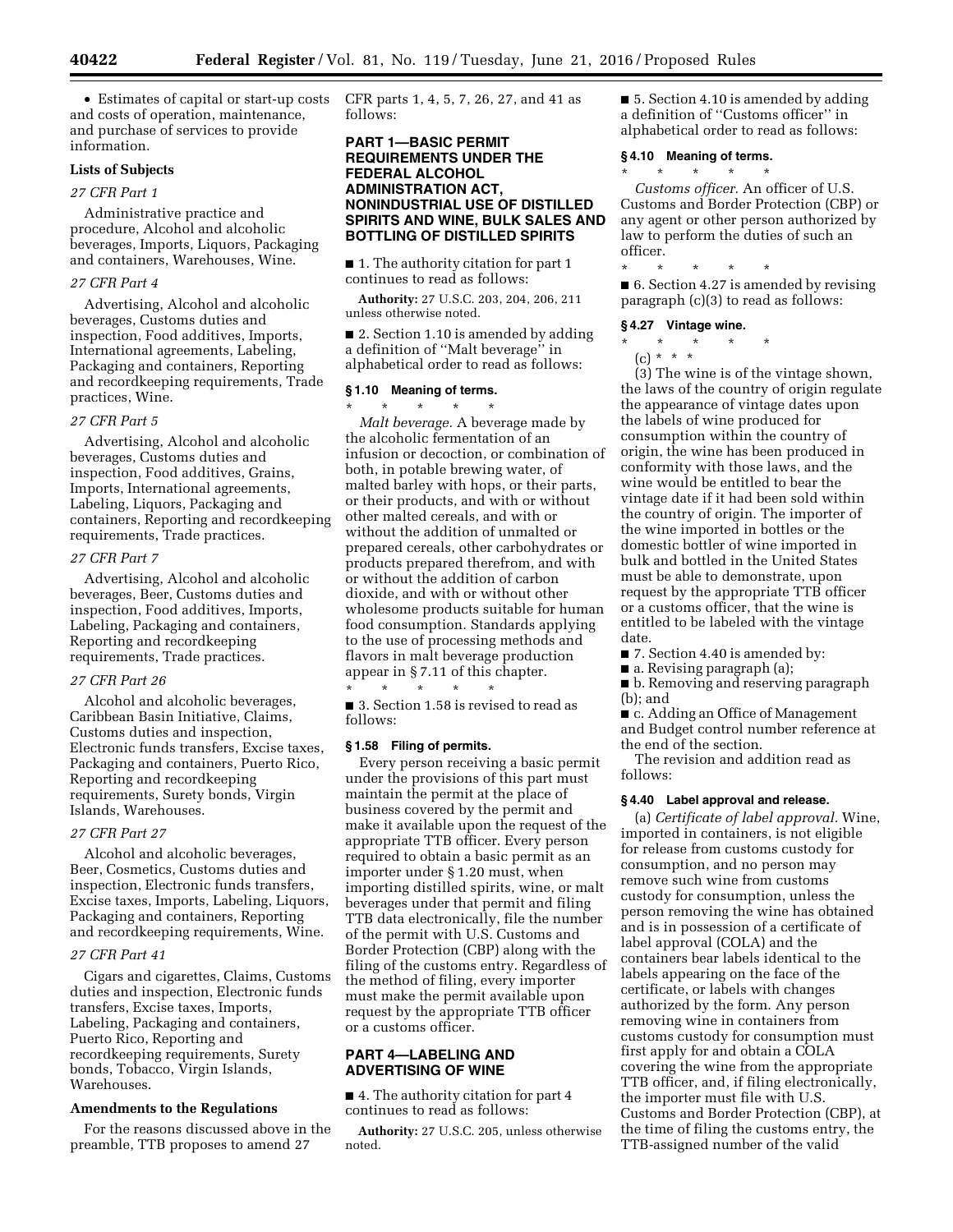COLA that corresponds to the label on the brand or lot of wine to be imported. If the importer is not filing electronically, the importer must provide a copy of the COLA to CBP at time of entry. In addition, the importer must provide a copy of the applicable COLA upon request by the appropriate TTB officer or a customs officer. The COLA requirement imposed by this section applies only to wine that is removed for sale or any other commercial purpose. See 27 CFR 27.49, 27.74 and 27.75 for labeling exemptions applicable to certain imported samples of wine.

\* \* \* \* \*

Approved by the Office of Management and Budget under control numbers 1513–0020 and 1513–0064)

■ 8. Section 4.45 is amended by revising paragraph (a) and by adding paragraph (c) and an Office of Management and Budget control number reference at the end of the section to read as follows:

# **§ 4.45 Certificates of origin, identity, and proper cellar treatment.**

(a) *Certificate of origin and identity.*  Wine imported in containers is not eligible for release from customs custody for consumption, and no person may remove such wine from customs custody for consumption, unless that person has obtained, and is in possession of an invoice accompanied by a certificate of origin issued by the appropriate foreign government if that country requires the issuance of such a certificate for wine exported from that country. The certificate must have been issued by an official duly authorized by the foreign government, and it must certify as to the identity of the wine and that the wine has been produced in compliance with the laws of the foreign country regulating the production of the wine for home consumption.

(b)  $* * * *$ 

(c) *Retention of certificates.* The importer of wine imported in containers must retain for five years following the date of the removal of the bottled wine from customs custody copies of the certificates (and accompanying invoices, if required) required by paragraphs (a) and (b) of this section, and must provide them upon request of the appropriate TTB officer or a customs officer.

(Approved by the Office of Management and Budget under control numbers 1513–0064 and 1513–0119)

# **§ 4.46 [Removed]**

■ 9. Section 4.46 is removed.

■ 10. Section 4.53 is added to subpart F to read as follows:

#### **§ 4.53 Retention of certificates.**

Wine that would be required under § 4.45 to be covered by a certificate of origin and identity and/or a certification of proper cellar treatment and that is imported in bulk for bottling in the United States may be removed for consumption from the premises where bottled only if the bottler possesses a certificate of origin and identity and/or a certification of proper cellar treatment of natural wine applicable to the wine that provides the same information as a certificate required under § 4.45(a) and (b) would provide for like wine imported in bottles. The bottler of wine imported in bulk must retain for five years following the removal of such wine from the bonded wine cellar where bottled copies of the certificates required by § 4.45(a) and (b), and must provide them upon request of the appropriate TTB officer.

(Approved by the Office of Management and Budget under control number 1513–0064)

■ 11. Section 4.70 is amended by: ■ a. In paragraph (b)(3), removing the word ''or'' following the semi-colon; ■ b. Redesignating paragraph (b)(4) as paragraph (b)(5);

■ c. Adding new paragraph (b)(4), and ■ d. Adding an Office of Management and Budget control number reference at the end of the section.

The additions read as follows:

#### **§ 4.70 Application.**

# $\star$   $\star$ (b) \* \* \*

(4) Imported wine bottled or packed before January 1, 1979, and certified as to such in a statement, available to the appropriate TTB officer upon request, signed by an official duly authorized by the appropriate foreign government; or

\* \* \* \* \* (Approved by the Office of Management and Budget under control number 1513–0064)

# **PART 5—LABELING AND ADVERTISING OF DISTILLED SPIRITS**

■ 12. The authority citation for part 5 continues to read as follows:

**Authority:** 26 U.S.C. 5301, 7805, 27 U.S.C. 205.

■ 13. Section 5.11 is amended by adding a definition of ''Customs officer'' in alphabetical order to read as follows:

#### **§ 5.11 Meaning of terms.**

\* \* \* \* \* *Customs officer.* An officer of U.S. Customs and Border Protection (CBP) or any agent or other person authorized by law to perform the duties of such an officer.

\* \* \* \* \*

■ 14. Section 5.45 is revised to read as follows:

#### **§ 5.45 Application.**

(a) Except as provided in paragraph (b) of this section, no person engaged in business as a distiller, rectifier, importer, wholesaler, or warehouseman and bottler, directly or indirectly, or through an affiliate, shall sell or ship or deliver for sale or shipment, or otherwise introduce in interstate or foreign commerce, or receive therein or remove from customs custody any distilled spirits in bottles unless such distilled spirits are bottled and packed in conformity with §§ 5.46 through 5.47a.

(b) Section 5.47a does not apply to: (1) Imported distilled spirits in the original containers in which entered into Customs custody on or before December 31, 1979 (or on or before June 30, 1989 in the case of distilled spirits imported in 500 mL containers); or

(2) Imported distilled spirits bottled or packed prior to January 1, 1980 (or prior to July 1, 1989 in the case of distilled spirits in 500 mL containers) and certified as to such in a statement signed by an official duly authorized by the appropriate foreign government.

(Sec. 5, 49 Stat. 981, as amended (27 U.S.C. 205); 26 U.S.C. 5301)

(Approved by the Office of Management and Budget under control number 1513–0064)

#### **§ 5.47a [Amended]**

■ 15. Section 5.47a is amended in paragraph (d) by removing the parenthetical sentence at the end of the paragraph.

■ 16. Section 5.51 is amended by:

■ a. Revising paragraph (a);

■ b. Removing and reserving paragraphs (b) and (d); and

■ c. Adding an Office of Management and Budget control number reference at the end of the section.

The revision and addition read as follows:

#### **§ 5.51 Label approval and release.**

(a) *Certificate of label approval.*  Distilled spirits, imported in bottles, are not eligible for release from customs custody for consumption, and no person may remove such distilled spirits from customs custody for consumption, unless the person removing the distilled spirits has obtained and is in possession of a certificate of label approval (COLA) and the bottles bear labels identical to the labels appearing on the face of the certificate, or labels with changes authorized by the form. Any person removing distilled spirits in bottles from customs custody for consumption must first apply for and obtain a COLA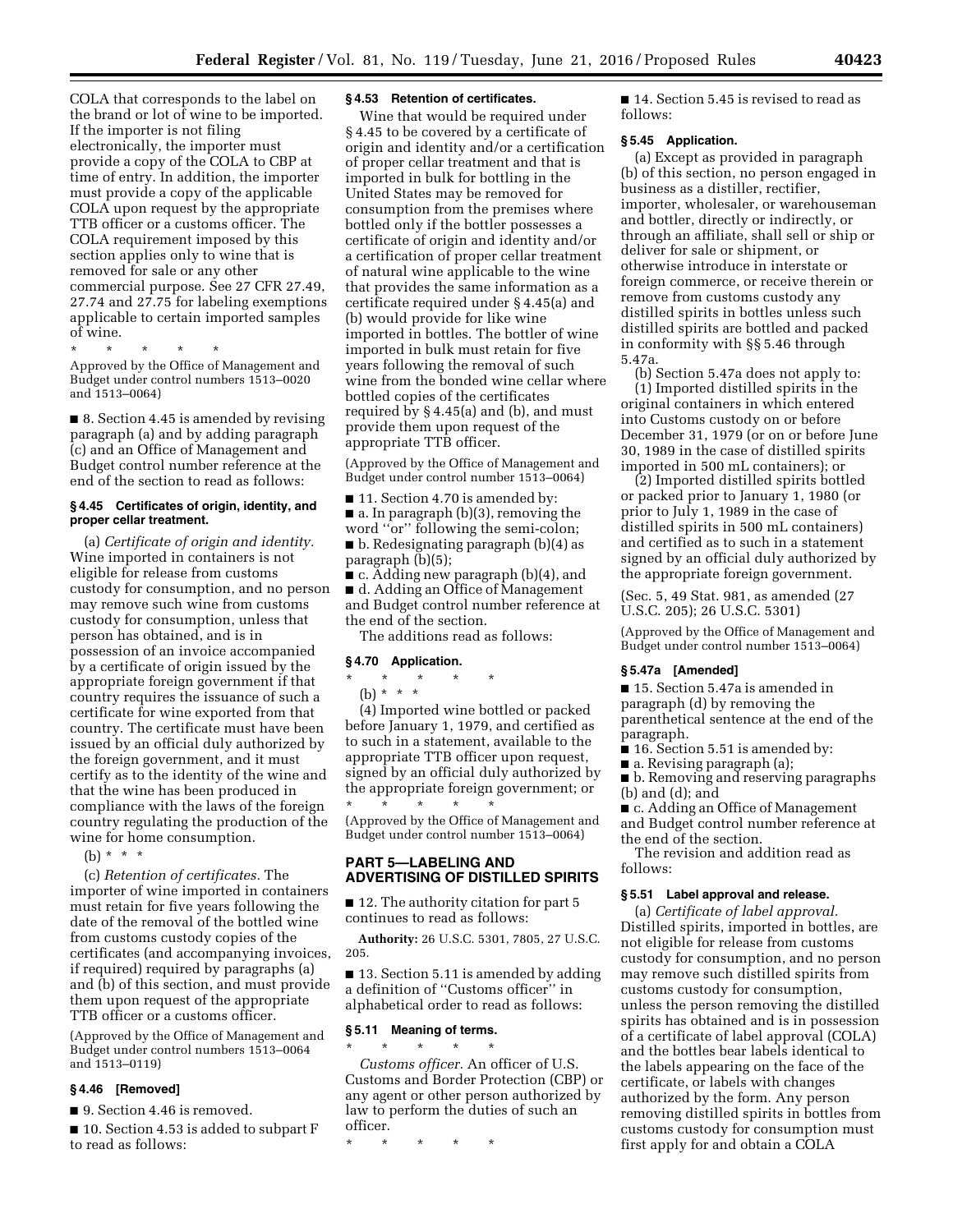covering the distilled spirits from the appropriate TTB officer, and, if filing electronically, the importer must file with U.S. Customs and Border Protection (CBP), at the time of filing the customs entry, the TTB-assigned identification number of the valid COLA that corresponds to the label on the brand or lot of imported distilled spirits to be imported. If the importer is not filing electronically, the importer must provide a copy of the COLA to CBP at time of entry. In addition, the importer must provide a copy of the applicable COLA upon request by the appropriate TTB officer or a customs officer. The COLA requirement imposed by this section applies only to distilled spirits that are removed for sale or any other commercial purpose. See 27 CFR 27.49, 27.74 and 27.75 for labeling exemptions applicable to certain imported samples of distilled spirits.

(Approved by the Office of Management and Budget under control numbers 1513–0020 and 1513–0064)

■ 17. Section 5.52 is amended by:

■ a. Revising paragraphs (a), (b), (c), the introductory text of paragraph (d), and paragraph (e);

■ b. Adding paragraph (f); and

\* \* \* \* \*

■ c. Adding an Office of Management and Budget control number reference at the end of the section.

The revisions and additions read as follows:

#### **§ 5.52 Certificates of age and origin.**

(a) *Scotch, Irish, and Canadian whiskies.* (1) Scotch, Irish, and Canadian whiskies, imported in bottles, are not eligible for release from customs custody, and no person may remove such whiskies from customs custody, unless that person has obtained and is in possession of an invoice accompanied by a certificate of origin issued by an official duly authorized by the British, Irish, or Canadian Government, certifying:

(i) That the particular distilled spirits are Scotch, Irish, or Canadian whisky, as the case may be;

(ii) That the distilled spirits have been manufactured in compliance with the laws of the respective foreign governments regulating the manufacture of whisky for home consumption; and

(iii) That the product conforms to the requirements of the Immature Spirits Act of such foreign governments for spirits intended for home consumption.

(2) In addition, an official duly authorized by the appropriate foreign government must certify to the age of the youngest distilled spirits in the bottle. The age certified shall be the

period during which, after distillation and before bottling, the distilled spirits have been stored in oak containers.

(b) *Brandy, Cognac, and rum.* Brandy (other than fruit brandies of a type not customarily stored in oak containers) or Cognac, imported in bottles, is not eligible for release from customs custody for consumption, and no person may remove such brandy or Cognac from customs custody for consumption, unless the person so removing the brandy or Cognac possesses a certificate issued by an official duly authorized by the appropriate foreign country certifying that the age of the youngest brandy or Cognac in the bottle is not less than two years, or if age is stated on the label that none of the distilled spirits are of an age less than that stated. Rum imported in bottles that contain any statement of age is not eligible to be released from customs custody for consumption, and no person may remove such rum from customs custody for consumption, unless the person so removing the rum possesses a certificate issued by an official duly authorized by the appropriate foreign country, certifying to the age of the youngest rum in the bottle. The age certified shall be the period during which, after distillation and before bottling, the distilled spirits have been stored in oak containers. If the label of any fruit brandy, not stored in oak containers, bears any statement of storage in another type of container, the brandy is not eligible for release from customs custody for consumption, and no person may remove such brandy from customs custody for consumption, unless the person so removing the brandy possesses a certificate issued by an official duly authorized by the appropriate foreign government certifying to such storage. Cognac, imported in bottles, is not eligible for release from customs custody for consumption, and no person may remove such Cognac from customs custody for consumption, unless the person so removing the Cognac possesses a certificate issued by an official duly authorized by the French Government, certifying that the product is grape brandy distilled in the Cognac region of France and entitled to be designated as ''Cognac'' by the laws and regulations of the French Government.

(c) *Tequila.* (1) Tequila imported in bottles is not eligible for release from customs custody for consumption, and no person may remove such Tequila from customs custody for consumption, unless the person removing such Tequila possesses a certificate issued by an official duly authorized by the Mexican Government stating that the

product is entitled to be designated as Tequila under the applicable laws and regulations of the Mexican Government.

(2) If the label of any Tequila imported in bottles contains any statement of age, the Tequila is not eligible for release from customs custody for consumption, and no person may remove such Tequila from customs custody for consumption, unless the person removing the Tequila possesses a certificate issued by an official duly authorized by the Mexican Government as to the age of the youngest Tequila in the bottle. The age certified shall be the period during which the Tequila has been stored in oak containers after distillation and before bottling.

(d) *Other whiskies.* Whisky, as defined in  $\S 5.22(b)(1)$ ,  $(4)$ ,  $(5)$ , and  $(6)$ , imported in bottles, is not eligible for release from customs custody, and no person shall remove such whiskies from customs custody unless that person has obtained and is in possession of a certificate issued by an official duly authorized by the appropriate foreign government certifying:

 $(2) * * * *$ 

(e) *Miscellaneous.* Distilled spirits (other than Scotch, Irish, and Canadian whiskies, and Cognac) imported in bottles are not eligible for release from customs custody, and no person shall remove such spirits from customs custody unless that person has obtained and is in possession of an invoice accompanied by a certificate of origin issued by an official duly authorized by the appropriate foreign government, if the issuance of such certificates with respect to such distilled spirits is required by the foreign government concerned, certifying as to the identity of the distilled spirits and that the distilled spirits have been manufactured in compliance with the laws of the respective foreign government regulating the manufacture of such distilled spirits for home consumption.

(f) *Retention of certificates.* The importer of distilled spirits imported in bottles must retain for five years following the removal of such spirits from customs custody copies of the certificates required by paragraphs (a) through (e) of this section, and must provide them upon request of the appropriate TTB officer or a customs officer.

(Approved by the Office of Management and Budget under control number 1513–0064)

#### **§ 5.53 [Removed]**

■ 18. Section 5.53 is removed.

■ 19. Section 5.56 is revised to read as follows:

 $(1) * * * *$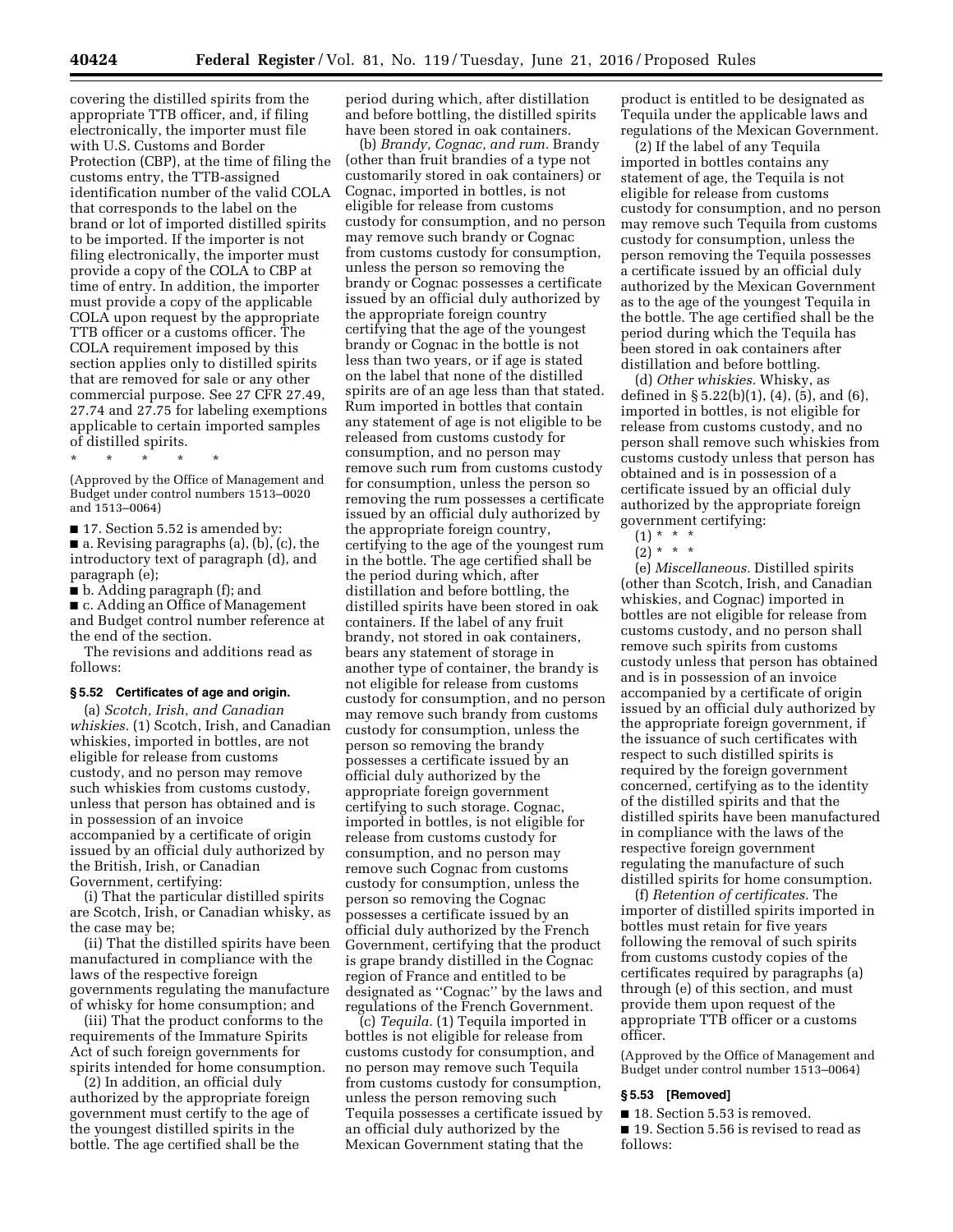#### **§ 5.56 Certificates of age and origin.**

Distilled spirits that would be required under § 5.52 to be covered by a certificate of age and/or a certificate of origin and that are imported in bulk for bottling in the United States may be removed from the plant where bottled only if the bottler possesses a certificate of age and/or a certificate of origin applicable to the spirits that provides the same information as a certificate required under § 5.52 would provide for like spirits imported in bottles. The bottler of distilled spirits imported in bulk must retain for five years following the removal of such spirits from the domestic plant where bottled copies of the certificates required by § 5.52(a) through (e), and must provide them upon request of the appropriate TTB officer.

(Approved by the Office of Management and Budget under control number 1513–0064)

# **PART 7—LABELING AND ADVERTISING OF MALT BEVERAGES**

■ 20. The authority citation for part 7 continues to read as follows:

**Authority:** 27 U.S.C. 205.

■ 21. Section 7.10 is amended by adding a definition of ''Customs officer'' in alphabetical order to read as follows:

# **§ 7.10 Meaning of terms.**

\* \* \* \* \* *Customs officer.* An officer of U.S. Customs and Border Protection (CBP) or any agent or other person authorized by law to perform the duties of such an officer.

\* \* \* \* \*

■ 22. Section 7.31 is amended by:

 $\blacksquare$  a. Revising paragraph (a);

■ b. Removing and reserving paragraph (b); and

■ c. Adding an Office of Management and Budget control number reference at the end of the section.

The revision and addition read as follows:

#### **§ 7.31 Label approval and release.**

(a) *Certificate of label approval.* Malt beverages, imported in containers, are not eligible for release from customs custody for consumption, and no person may remove such malt beverages from customs custody for consumption, unless the person removing the malt beverages has obtained and is in possession of a certificate of label approval (COLA) and the containers bear labels identical to the labels appearing on the face of the certificate, or labels with changes authorized by the form. Any person removing malt beverages in containers from customs

custody for consumption must first apply for and obtain a COLA covering the malt beverages from the appropriate TTB officer, and, if filing electronically, the importer must file with U.S Customs and Border Protection (CBP), at the time of filing the customs entry, the TTBassigned identification number of the valid COLA covering the label on the brand or lot of malt beverages being imported. If the importer is not filing electronically, the importer must provide a copy of the COLA to CBP at time of entry. In addition, the importer must provide a copy of the applicable COLA upon request by the appropriate TTB officer or a customs officer. The COLA requirement imposed by this section applies only to malt beverages that are removed for sale or any other commercial purpose. See 27 CFR 27.49, 27.74, and 27.75 for labeling exemptions applicable to certain imported malt beverages.

\* \* \* \* \* (Approved by the Office of Management and Budget under control numbers 1513–0020 and 1513–0064)

# **PART 26—LIQUORS AND ARTICLES FROM PUERTO RICO AND THE VIRGIN ISLANDS**

■ 23. The authority citation for part 26 is revised to read as follows:

**Authority:** 19 U.S.C. 81c; 26 U.S.C. 5001, 5007, 5008, 5010, 5041, 5051, 5061, 5111– 5114, 5121, 5122–5124, 5131–5132, 5207, 5232, 5271, 5275, 5301, 5314, 5555, 6001, 6109, 6301, 6302, 6804, 7101, 7102, 7651, 7652, 7805; 27 U.S.C. 203, 205; 31 U.S.C. 9301, 9303, 9304, 9306.

#### **§ 26.1 [Amended]**

■ 24. In § 26.1, paragraph (c) is amended by adding the words '', of Virgin Islands wine in bulk containers from customs custody to a bonded wine cellar qualified under part 24 of this chapter, and of Virgin Islands beer in bulk containers from customs custody to a brewery qualified under part 25 of this chapter'' before the semicolon at the end of the paragraph.

■ 25. Section 26.11 is amended by:

■ a. Adding in alphabetical order definitions of ''Bonded wine cellar'' and ''Brewery'';

■ b. Revising the definitions of "Bulk container'', ''Customs officer'', and ''Importer''; and

■ c. Adding in alphabetical order definitions of ''IRC registry number'', ''Natural wine'', and ''Proof liter''.

The revisions and additions read as follows:

#### **§ 26.11 Meaning of terms.**

\* \* \* \* \*

*Bonded wine cellar.* Premises established under part 24 of this chapter.

\* \* \* \* \* *Brewery.* The land and buildings

described in the brewer's notice, TTB Form 5130.10, where beer is to be produced and packaged.

*Bulk container.* When used in the context of distilled spirits, the term ''bulk container'' means any container having a capacity larger than one wine gallon. When used in the context of wine, the term "bulk container" means any container having a capacity larger than 60 liters. When used in the context of beer, the term ''bulk container'' means any container having a capacity larger than one barrel of 31 gallons.

\* \* \* \* \* *Customs officer.* An officer of U.S. Customs and Border Protection (CBP) or any agent or other person authorized by law to perform the duties of such an officer.

\* \* \* \* \* *Importer.* Any person who brings distilled spirits, wines, or beer into the United States from the Virgin Islands.

\* \* \* \* \* *IRC registry number.* The number assigned by TTB to each distilled spirits plant, bonded wine cellar, taxpaid wine bottling house, bonded wine warehouse, or brewery upon approval of an application made pursuant to Internal Revenue Code of 1986 requirements (26 U.S.C. 5171, 5351–5353, or 5401).

\* \* \* \* \*

*Natural wine.* The product of the juice or must of sound, ripe grapes or other sound, ripe fruit (including berries) made with any proper cellar treatment and containing not more than 21 percent by weight (21 degrees Brix dealcoholized wine) of total solids. For purposes of this definition, proper cellar treatment means a production practice or procedure authorized for natural wine by part 24 of this chapter, or, in the case of natural wine produced and imported subject to an international agreement or treaty, those practices and procedures acceptable to the United States under that agreement or treaty.

\* \* \* \* \*

*Proof liter.* A liter of liquid at 60 degrees Fahrenheit which contains 50 percent by volume of ethyl alcohol having a specific gravity of 0.7939 at 60 degrees Fahrenheit referred to water at 60 degrees Fahrenheit as unity or the alcoholic equivalent thereof.

\* \* \* \* \* ■ 26. Section 26.200 is amended by adding paragraphs (d), (e), (f), and (g), by revising the authority citation, and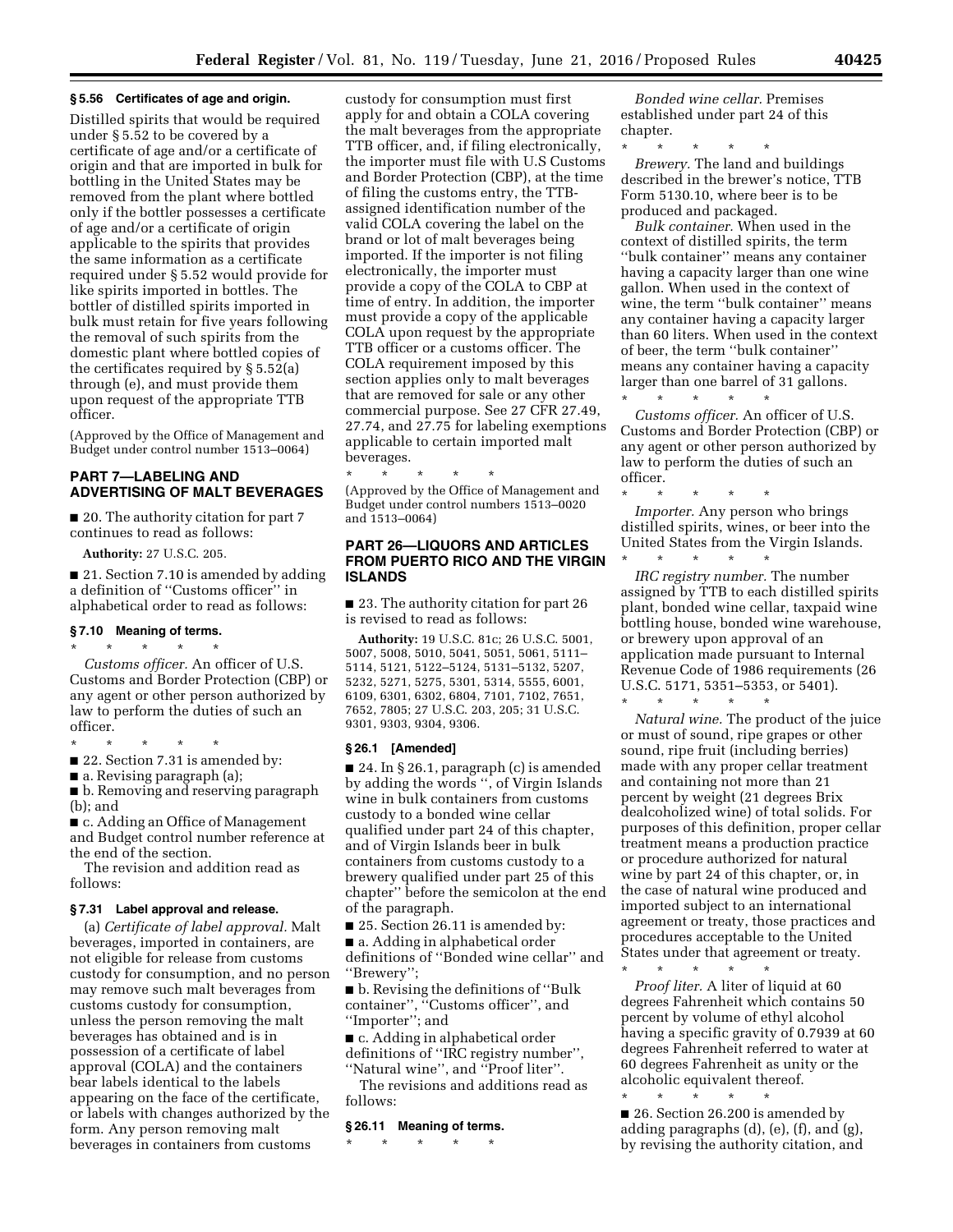by adding an Office of Management and Budget control number reference at the end of the section, to read as follows:

# **§ 26.200 Taxable status.**

\* \* \* \* \* (d) Internal revenue taxes payable on liquors brought into the United States from the Virgin Islands are collected by U.S. Customs and Border Protection (CBP) in accordance with CBP requirements. The tax must be paid on the basis of a return, and the customs form (including any electronic transmissions) by which the liquors are duty- and tax-paid to CBP will be treated as a return for purposes of this part. The person bringing such liquors into the United States, if filing electronically, must file the information specified in this section with the entry or entry summary, as appropriate, along with any other information that is required by CBP to be filed with the entry or entry summary for purposes of administering the provisions of the Internal Revenue Code and Federal Alcohol Administration Act (FAA Act). Any information required by this section that is also required by, and filed with, CBP as part of the entry or entry summary for purposes of meeting CBP requirements will satisfy the requirements of this section. The following information is required as described under this section:

(1) The permit number of the valid importer permit issued under the FAA Act and the regulations issued pursuant to the FAA Act (27 CFR part 1), if applicable, as required by 27 CFR 1.20 and 1.58, and the importer's name, address, and employer identification number (EIN) associated with that permit;

(2) The TTB-assigned number of the valid certificate of label approval (COLA), if applicable, as required by 27 CFR 4.40 in the case of wine, 27 CFR 5.51 in the case of distilled spirits, and 27 CFR 7.31 in the case of malt beverages;

(3) The name and address of the ultimate consignee;

(4) The quantity of each product (for distilled spirits, in proof liters or proof gallons; for wine and beer, in liters or gallons); and

(5) Information identifying each product for Internal Revenue Code and/ or FAA Act purposes.

(e) Distilled spirits, natural wines, and beer in bulk containers may be released from customs custody without payment of tax under the provisions of subpart Oa of this part and thereafter removed subject to tax from internal revenue bonded premises. The tax will be collected and paid under the provisions

of parts 19, 24, and 25 of this chapter, respectively.

(f) *Entry for warehousing.*—(1) *General.* Except as provided in paragraph (f)(2) of this section, in the case of an entry for warehousing (that is, products transferred directly to a customs bonded warehouse or foreign trade zone), the last day for payment of the tax shall not be later than the 14th day after the last day of the semimonthly period during which the products are removed from the first such warehouse, even if the products have been removed from that customs bonded warehouse or foreign trade zone for transfer to another customs bonded warehouse or foreign trade zone.

(2) *Entry for warehousing of products intended for export.* Paragraph (f)(1) of this section does not apply to any distilled spirits, wines, or beer entered for warehousing and then removed for transfer to another customs bonded warehouse or foreign trade zone that is shown to the satisfaction of the Secretary to be destined for export.

(g) *Records.* Regardless of the method of filing, the person bringing the liquors into the United States must retain as a record the information required by this section, any information provided to CBP to meet CBP requirements, and any supporting documentation. These records must be retained in accordance with the record retention requirements of § 26.276, and the records must be made available upon request of the appropriate TTB officer or a customs officer.

(26 U.S.C. 5001, 5054, 5061, 5232, 5364, 5418, 7652)

(Approved by the Office of Management and Budget under control number 1513–0064)

■ 27. Section 26.201c is revised to read as follows:

#### **§ 26.201c Shipments of distilled spirits, natural wine, and beer to the United States without payment of tax.**

Distilled spirits, natural wine, and beer may be brought into the United States from the Virgin Islands in bulk containers without payment of tax for transfer in bond from customs custody to the bonded premises of a distilled spirits plant in the case of distilled spirits, a bonded wine cellar in the case of natural wine, or a brewery in the case of beer. Such shipments are subject to the provisions of subpart Oa of this part. ■ 28. Section 26.202 is revised to read as follows:

#### **§ 26.202 Requirements of the Federal Alcohol Administration Act.**

(a) *General.* The Federal Alcohol Administration Act (FAA Act) and the regulations issued under the FAA Act

(parts 1, 4, 5, and 7 of this chapter) provide that any person, except an agency of a State or political subdivision thereof or any officer or employee of any such agency, who brings into the United States from the Virgin Islands distilled spirits, wines, or malt beverages for nonindustrial use must comply with the permit and labeling requirements described in this section. See 27 CFR 1.10 for the definitions of distilled spirits, wine, and malt beverages under the FAA Act. Tourists bringing distilled spirits, wines, or malt beverages into the United States for personal or other noncommercial use are not subject to the provisions of the FAA Act or regulations issued pursuant to the FAA Act (parts 1, 4, 5, and 7 of this chapter).

(b) *FAA Act basic permit.* Any person, except an agency of a State or a political subdivision thereof or any officer or employee of any such agency, who intends to engage in the business of bringing distilled spirits, wines, or malt beverages into the United States from the Virgin Islands must, prior to bringing such products into the United States, obtain an importer's basic permit, in accordance with the requirements of the FAA Act and regulations issued pursuant to the FAA Act, and must file with U.S. Customs and Border Protection (CBP) the number associated with this permit when filing electronically as required under 27 CFR 1.58. Also, as required under § 1.58 of this chapter, if the importer is not filing electronically, the importer must have a copy of the FAA Act basic permit and make it available upon request of the appropriate TTB officer or a customs officer.

(c) *Certificate of label approval.* Any person and any agency of a State or political subdivision thereof or any officer or employee of such agency, removing for commercial purposes containers of distilled spirits, wines, or malt beverages from the Virgin Islands from customs custody for consumption, when filing electronically, must provide the TTB-assigned identification number of the valid certificate of label approval (COLA) for the distilled spirits, wines, or malt beverages with the filing of the customs entry, in accordance with the requirements of 27 CFR 4.40 in the case of wine, 27 CFR 5.51 in the case of distilled spirits, or 27 CFR 7.31 in the case of malt beverages. Also, as required under 27 CFR 4.40, 5.51, and 7.31, if the importer is not filing electronically, the importer must provide a copy of the valid COLA to CBP at the time of entry.

(d) *Foreign certificates.* Any person and any agency of a State or political subdivision thereof or any officer or employee of such agency, bringing into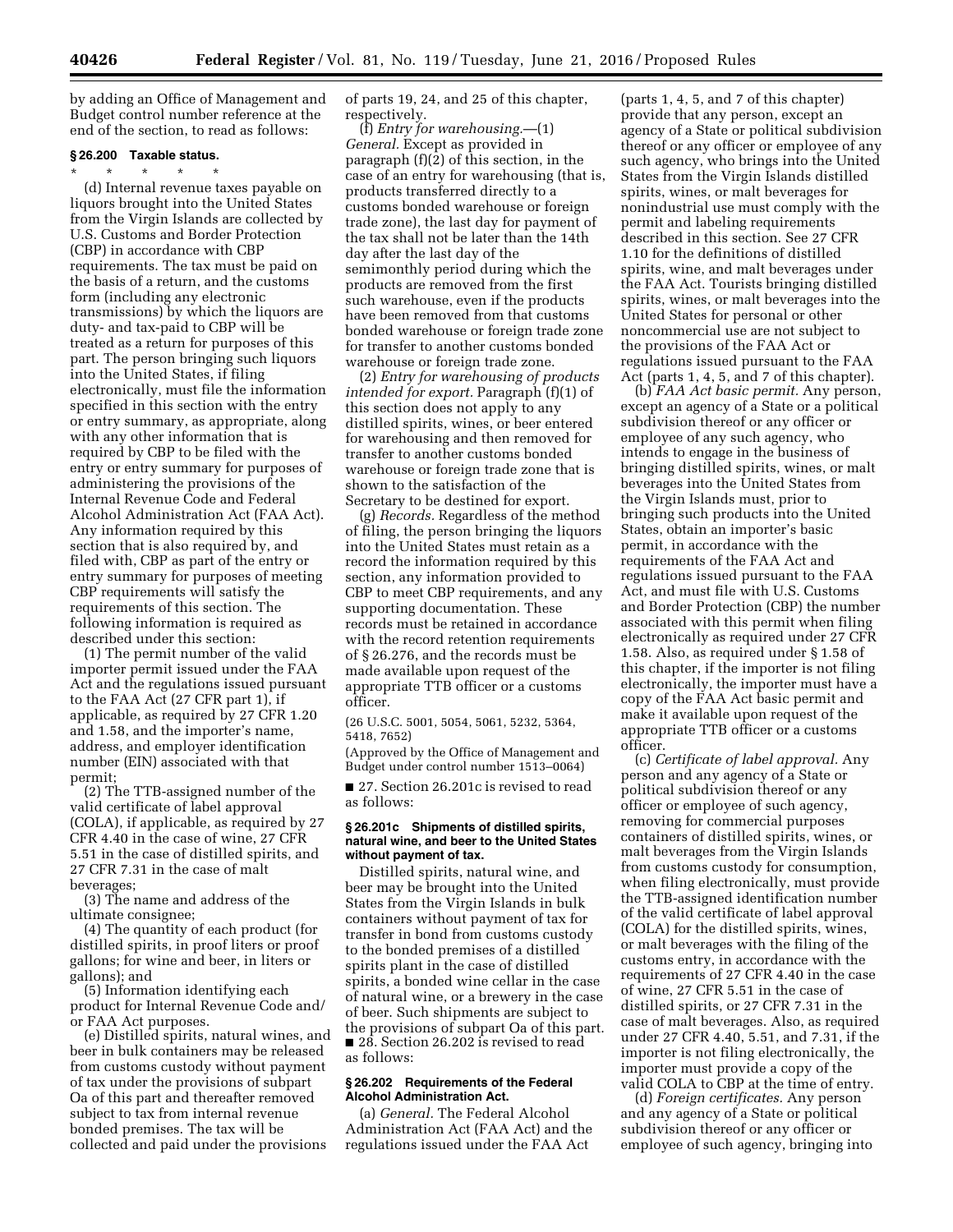the United States from the Virgin Islands for commercial purposes and for consumption containers of distilled spirits or wines that require a certificate under 27 CFR 4.45(a) in the case of wine or 27 CFR 5.52 in the case of distilled spirits must be in possession of the certificate (and accompanying invoice, if applicable) at the time of release from customs custody.

(Secs. 3, 5, 49 Stat. 978, as amended, 981, as amended; 27 U.S.C. 203, 205)

■ 29. Section 26.205 is amended by:

■ a. Revising paragraph (b),

■ b. Adding paragraphs (c) and (d), and

■ c. Revising the Office of Management and Budget control number reference at the end of the section.

The revisions and additions read as follows:

# **§ 26.205 Certificate.**

\* \* \* \* \* (b) The person bringing the liquors into the United States must file the information required under § 26.200, in accordance with that section.

(c) The person bringing liquors into the United States from the Virgin Islands must maintain a copy of the certificate described in paragraph (a) of this section along with records to substantiate the information on the certificate, including information required under § 26.204, in accordance with the record retention requirements of § 26.276 and must make them available upon request of the appropriate TTB officer or a customs officer.

(d) For distilled spirits, natural wine, or beer withdrawn from customs custody under the provisions of subpart Oa of this part, the importer must furnish a copy of the certificate to the proprietor of the receiving distilled spirits plant, bonded wine cellar, or brewery.

(Approved by the Office of Management and Budget under control number 1513–0064)

\* \* \* \* \* ■ 30. Section 26.260 is revised to read as follows:

#### **§ 26.260 Required information.**

Persons (except tourists) bringing liquors from the Virgin Islands into the United States must file with U.S. Customs and Border Protection, at the time of filing the entry or entry summary, as appropriate, the information required under § 26.200, in accordance with that section, and provide any information collected by any gauge under § 26.204 and any information contained in the certificate described in § 26.205, upon request, in accordance with the provisions of §§ 26.204 and 26.205(c).

#### **§ 26.261 [Removed and reserved]**

■ 31. Section 26.261 is removed and reserved.

■ 32. Section 26.263 is revised to read as follows:

#### **§ 26.263 Determination of tax on beer.**

If the certificate prescribed in § 26.205 covers beer, the beer tax will be collected at the rates imposed by 26 U.S.C. 5051.

(68A Stat. 611, as amended; 26 U.S.C. 5051, 7652)

■ 33. The authority citation at the end of § 26.264 is revised to read as follows:

**§ 26.264 Determination of tax on wine.** 

(68A Stat. 609, as amended; 26 U.S.C. 5041, 7652)

#### **§ 26.273 [Amended]**

\* \* \* \* \*

■ 34. Section 26.273 is amended, after the word ''plants'', by adding '', bonded wine cellars, and breweries''. ■ 35. Section 26.273a is revised to read as follows:

#### **§ 26.273a Transfer record.**

(a) *Distilled spirits.* The transfer record for Virgin Islands spirits prescribed in § 26.301 shall show the: (1) Date prepared;

(2) Serial number of the transfer

record, beginning with "1" each January 1;

(3) Name of the proprietor and TTBissued IRC registry number of the plant

to which consigned;

(4) Name and address of the

consignor;

(5) Kind of spirits;

(6) Name of the producer; (7) Age (in years, months and days) of the spirits;

(8) Proof of the spirits;

(9) Type and serial number of containers;

(10) Proof gallons of spirits in the shipment; and

(11) The customs entry number and amount of duty paid.

(b) *Natural wine.* The transfer record prescribed in § 26.301 must identify the importer and show the following:

(1) The date prepared;

(2) The name and address of the bonded wine cellar receiving the wine from customs custody;

(3) The TTB-issued IRC registry number of the bonded wine cellar receiving the wine from customs custody;

(4) The number of containers transferred and quantity of wine in each container;

(5) The country of origin of the wine; (6) The customs entry number and amount of duty paid;

(7) The kind of wine; and

(8) The producer.

(c) *Beer.* The transfer record prescribed in § 26.301 must identify the importer and show the following:

(1) The date prepared;

(2) The name and address of the brewery receiving the beer from customs custody;

(3) The TTB-issued IRC registry number of the brewery receiving the beer from customs custody;

(4) The number of containers

transferred and quantity of beer in each container;

- (5) The country of origin of the beer; (6) The customs entry number and
- amount of duty paid;
- (7) The kind of beer; and
- (8) The brewer.

(Approved by the Office of Management and Budget under control number 1513–0064)

(Sec. 807, Pub. L. 96–39, 93 Stat. 284 (26 U.S.C. 5207))

■ 36. Section 26.276 is amended by revising the first sentence and by adding an OMB control number reference to the end of the section, to read as follows:

#### **§ 26.276 Retention.**

All records required by this part, documents or copies of documents supporting these records (including data filed with U.S. Customs and Border Protection (CBP) pursuant to CBP requirements), and file copies of reports required by this part, must be retained for not less than three years from the date the shipment is released from customs custody into the United States, and during this period must be made available upon request of the appropriate TTB officer or a customs officer. \* \* \*

(Approved by the Office of Management and Budget under control numbers 1513–0064 and 1513–0088)

■ 37. Section 26.292 is revised to read as follows:

#### **§ 26.292 Consignee permit number.**

If filing electronically, the consignor or consignee must file with U.S. Customs and Border Protection the number associated with the consignee's permit issued under part 20 of this chapter (for shipments of specially denatured spirits) or part 22 of this chapter (for shipments of industrial spirits), along with the customs entry. If not filing electronically, the consignor or consignee must make the permit available to the appropriate TTB officer or a customs officer upon request.

(Approved by the Office of Management and Budget under control number 1513–0064)

■ 38. Section 26.294 is revised to read as follows: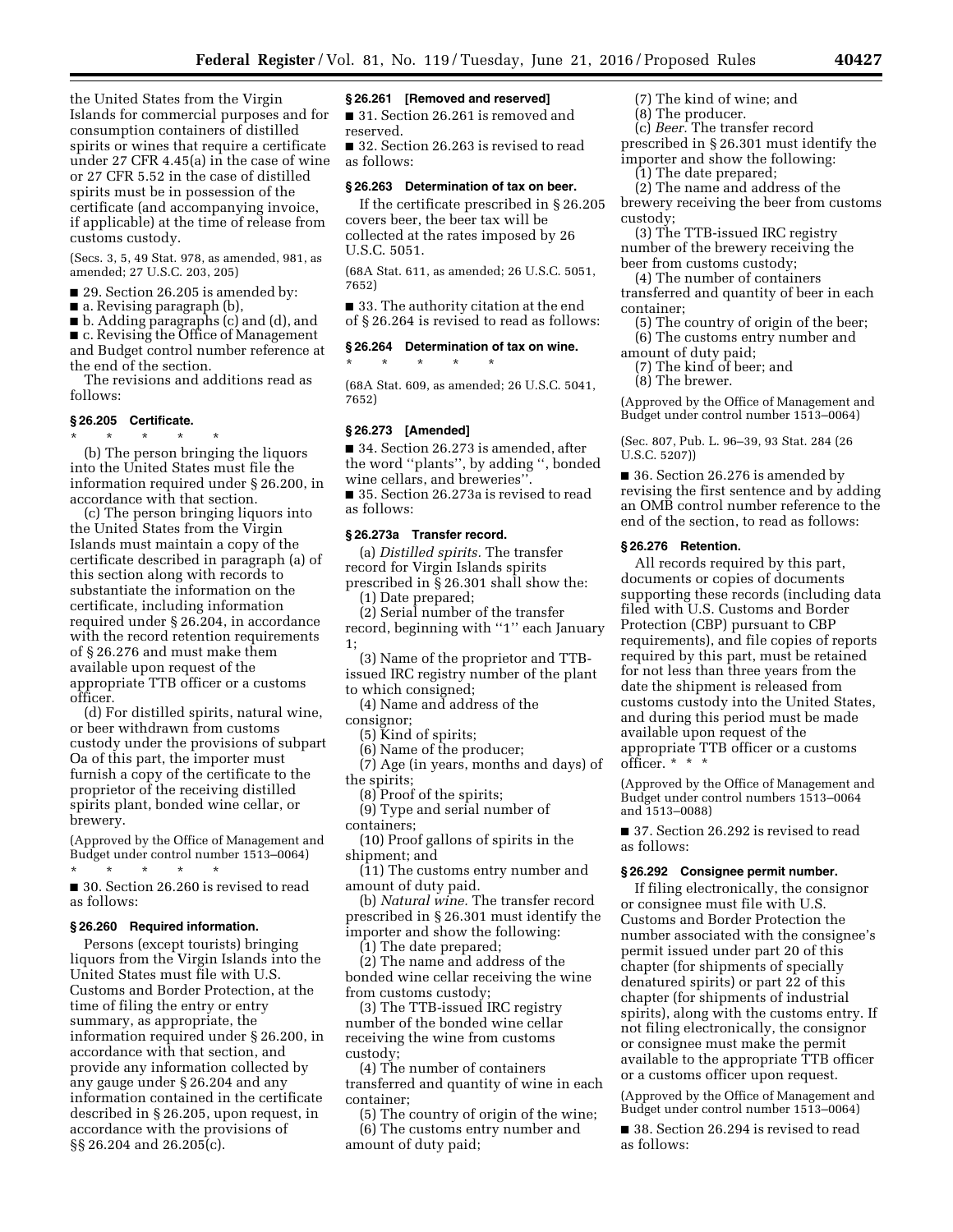#### **§ 26.294 Record of shipment.**

(a) *Filing information with U.S. Customs and Border Protection.* Each person bringing industrial spirits or specially denatured spirits into the United States from the Virgin Islands, who files electronically, must file with U.S. Customs and Border Protection (CBP) the information specified in this paragraph, with the entry or entry summary, as appropriate. Any information required by this paragraph that is also required by, and filed with, CBP as part of the entry or entry summary for purposes of meeting CBP requirements will satisfy the requirements of this paragraph. In addition to the consignee's permit number or a copy of the consignee's permit as required by § 26.292, the following information is required:

(1) The name and address of the consignee;

(2) The name and address of the consignor; and

(3) The total quantity shipped.

(b) *Maintaining the record of shipment.* For each shipment of industrial spirits or specially denatured spirits from the Virgin Islands to the United States, the importer shall possess and maintain a record of shipment. The record of shipment shall consist of an invoice, bill of lading, or similar document that shows the information required in paragraph (a) of this section, as well as the following:

(1) For each formula of specially denatured spirits, the formula number prescribed by part 21 of this chapter;

(2) For each formula of specially denatured spirits, the total quantity in liters or gallons and the serial numbers or package identification numbers of containers; and

(3) For industrial spirits, the total quantity in proof liters or proof gallons and the package identification numbers of containers.

(c) *Retaining records and making them available upon request.* The person bringing industrial spirits or specially denatured spirits into the United States from the Virgin Islands must maintain records to substantiate the information required under paragraph (a) of this section, and any information provided to CBP to meet CBP requirements, in accordance with the record retention requirements of § 26.276. Such records also must be made available upon request of the appropriate TTB officer or a customs officer.

(Approved by the Office of Management and Budget under control number 1513–0064)

■ 39. Section 26.296 is revised to read as follows:

#### **§ 26.296 Record of shipment.**

(a) *Filing information with U.S. Customs and Border Protection.* Each person bringing completely denatured alcohol or products made with denatured spirits into the United States from the Virgin Islands, who files electronically, must file with U.S. Customs and Border Protection (CBP) the information specified in this paragraph with the entry or entry summary, as appropriate. Any information required by this paragraph that is also required by, and filed with, CBP as part of the entry or entry summary for purposes of meeting CBP requirements will satisfy the requirements of this paragraph. The following information is required:

(1) The consignor's name and address;

(2) The consignee's name and address; and

(3) The total quantity shipped.

(b) *Maintaining additional information as a record.* For each shipment of completely denatured alcohol or products made with denatured spirits from the Virgin Islands to the United States, the importer shall possess and maintain a record of shipment. The record of shipment shall consist of an invoice, bill of lading, or similar document that shows the information required under paragraph (a) of this section, as well as the following:

(1) The capacity and number of containers;

(2) For each formulation of completely denatured alcohol, the words ''Virgin Islands Completely Denatured Alcohol'' and the formula number prescribed by part 21 of this chapter; and

(3) For product made with denatured spirits, the name, trade name, or brand name of the product.

(c) *Retaining records and making them available upon request.* The person bringing completely denatured alcohol or products made with denatured spirits into the United States from the Virgin Islands must maintain records to substantiate the information required under paragraph (a) of this section and records as required under paragraph (b) of this section, and any information submitted to CBP to meet CBP requirements, in accordance with the record retention requirements of § 26.276. Such records also must be made available upon request of the appropriate TTB officer or a customs officer.

(Approved by the Office of Management and Budget under control number 1513–0064)

#### **§ 26.297 [Removed]**

■ 40. Section § 26.297 and the undesignated center heading immediately before it are removed.

# **Subpart Oa—Transfer of Virgin Islands Distilled Spirits, Natural Wines, and Beer Without Payment of Tax, From Customs Custody to Internal Revenue Bond**

■ 41. The heading of subpart Oa is revised as set forth above.

■ 42. Section 26.300 is amended by:

■ a. Revising the section heading;

■ b. Removing "(a)" and "(b)" from the second sentence;

■ c. Designating the existing text as paragraph (a);

■ d. Adding a heading to newly designated paragraph (a); and

■ e. Adding paragraphs (b) and (c).

The revision and additions read as follows:

#### **§ 26.300 General provisions.**

(a) *Transfer of bulk distilled spirits from customs custody to bonded premises of a distilled spirits plant.*  \* \* \*

(b) *Transfer of bulk natural wine from customs custody to a bonded wine cellar.* Bulk natural wine, as defined in § 26.11, brought into the United States from the Virgin Islands may, under the provisions of this subpart, be withdrawn by the proprietor of a bonded wine cellar from customs custody and transferred in bond in bulk containers to the bonded wine cellar, without payment of the internal revenue tax imposed on such wine by 26 U.S.C. 7652. Wine so withdrawn and transferred to a bonded wine cellar may be withdrawn from a bonded wine cellar's internal revenue bond for any purpose authorized by 26 U.S.C. chapter 51, in the same manner as domestic wine. The proprietor of the bonded wine cellar to which the wine is transferred becomes liable for the tax on wine withdrawn from customs custody under 26 U.S.C. 5364. Upon release of the wine from customs custody, the person bringing in the wine is relieved of the liability for the tax.

(c) *Transfer of beer from customs custody to brewery premises.* Bulk beer brought into the United States from the Virgin Islands may, under the provisions of this subpart, be withdrawn by the proprietor of a bonded brewery from customs custody and transferred in bulk containers to the bonded brewery premises, without payment of the internal revenue tax imposed on such beer by 26 U.S.C. 7652. Beer so withdrawn and transferred to bonded brewery premises may be withdrawn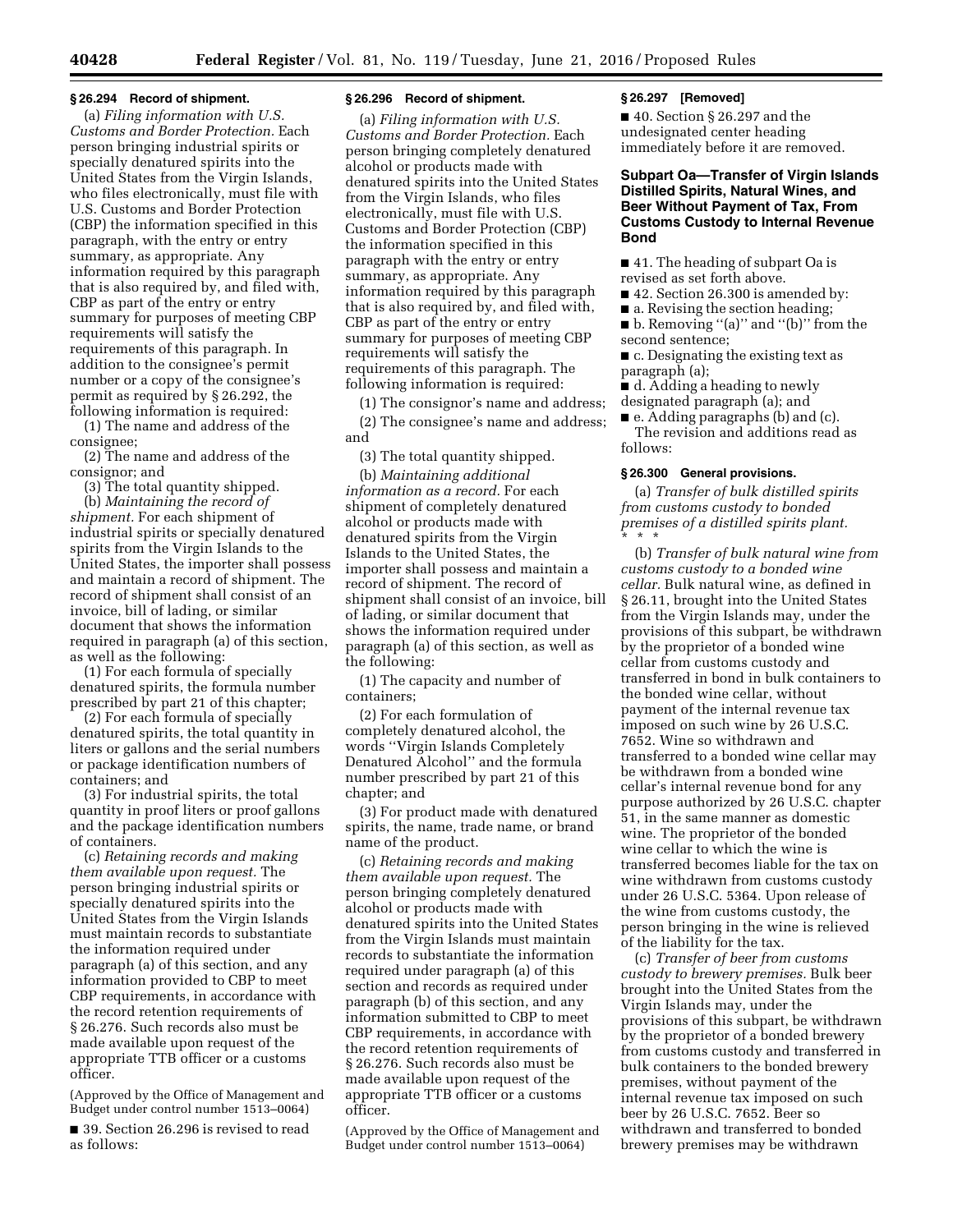from a brewery's internal revenue bond for any purpose authorized by 26 U.S.C. chapter 51, in the same manner as domestic beer. The proprietor of the bonded brewery to which the beer is transferred becomes liable for the tax on beer withdrawn from customs custody under 26 U.S.C. 5418. Upon release of the beer from customs custody, the person bringing in the beer from the Virgin Islands is relieved of the liability for the tax.

■ 43. Section 26.301 is revised to read as follows:

# **§ 26.301 Record of shipment.**

(a) *Preparation of records.* (1) The importer bringing distilled spirits, natural wines, or beer into the United States from the Virgin Islands under this subpart must prepare a transfer record according to § 26.273a. A separate transfer record must be prepared for each conveyance. The importer bringing in the distilled spirits, natural wines, or beer must maintain these records and any additional records necessary to substantiate the information provided under paragraph (b) of this section, in accordance with the record retention requirements of § 26.276, and must make them available upon request of the appropriate TTB officer or a customs officer. The importer must also provide a copy of the record to the recipient, if the recipient is not the importer.

(2) For distilled spirits, if the spirits are in packages, the person bringing the spirits into the United States must be in possession of a package gauge record for each bulk container, as provided in § 26.273b, at the time the distilled spirits are withdrawn from customs custody. The package gauge record may be prepared by the insular gauger at the time of their withdrawal from an insular bonded warehouse, as provided in § 26.204, or, if not prepared by the insular gauger, the package gauge record must be prepared by the insular consignor.

(b) *Reporting information for release from customs custody.* A person bringing distilled spirits, natural wines, or beer into the United States from the Virgin Islands under this subpart, if filing electronically, must file with U.S. Customs and Border Protection (CBP) the information specified in this section at the time of filing the entry or entry summary, as appropriate, along with any other information that is required by CBP to be filed with the entry or entry summary for purposes of administering the provisions of the Internal Revenue Code and Federal Alcohol Administration Act (FAA Act). Any information required by this section that is also required by, and

filed with, CBP as part of the entry or entry summary for purposes of meeting CBP requirements will satisfy the requirements of this section. Regardless of the method of filing, the importer must retain all of the information required by this section and any supporting documentation and make it available for inspection by the appropriate TTB officer or a customs officer. The following information is required:

(1) The number of the importer's basic permit issued under the FAA Act and the regulations issued pursuant to the FAA Act (27 CFR part 1), if applicable, as required by 27 CFR 1.20, and the importer's employer identification number (EIN) associated with that permit;

(2) The name and address of the ultimate consignee;

(3) The TTB-issued IRC registry number of the ultimate consignee;

(4) The quantity of each distilled spirit, natural wine, or beer in the shipment (in proof liters or proof gallons, for distilled spirits); and

(5) Information identifying each product for Internal Revenue Code and/ or FAA Act purposes.

(c) The importer bringing the distilled spirits, wines, or beer into the United States must maintain records to substantiate the information required under paragraph (b) of this section in accordance with the record retention requirements of § 26.276 and must provide them upon request of the appropriate TTB officer or a customs officer.

(Approved by the Office of Management and Budget under control number 1513–0064)

# **§ 26.302 [Removed and Reserved]**

■ 44. Section 26.302 is removed and reserved.

#### **§ 26.303 [Removed and Reserved]**

■ 45. Section 26.303 is removed and reserved.

#### **§ 26.314 [Amended]**

■ 46. In § 26.314:

■ a. Redesignate paragraphs (b)(1)

through  $(5)$  as  $(b)(1)(i)$  through  $(v)$ ;

■ b. Designate the text after the paragraph (b) heading as new paragraph  $(b)(1);$ 

■ c. Designate the undesignated concluding paragraph as paragraph (b)(2) and remove the last sentence; and ■ d. Remove the Office of Management and Budget control number reference from the end of the section and add in its place the Office of Management and Budget control number reference ''(Approved by the Office of

Management and Budget under control number 1513–0020)''.

■ 47. Section 26.316 is revised to read as follows:

#### **§ 26.316 Bottles not constituting approved containers.**

The appropriate TTB officer is authorized to disapprove any bottle, including a bottle of less than 200 mL capacity, for use as a liquor bottle which he determines to be deceptive. Disapproved bottles may not be brought into the United States from the U.S. Virgin Islands or from Puerto Rico.

■ 48. Section 26.318 is revised to read as follows:

#### **§ 26.318 Liquor bottles not eligible to be brought into the United States.**

(a) *General.* Except as provided in paragraph (b) of this section, filled liquor bottles that do not conform to the provisions of this subpart may not be brought into the United States from Puerto Rico or the Virgin Islands.

(b) *Exception.* Upon receipt of a letterhead application, the appropriate TTB officer may, in nonrecurring cases, authorize a person to bring into the United States liquor bottles that do not conform to the provisions of this part if that TTB officer determines that the nonconformance is due to an unintentional error; the nonconforming liquor bottle is determined not to be deceptive, as provided in § 26.316; and the entry of the nonconforming liquor bottle will not jeopardize the revenue. The person bringing such liquor bottles into the United States under such TTB authorization must maintain for not less than three years from the date that the liquor bottles were released from customs custody proof of that authorization and make it available upon request by the appropriate TTB officer or a customs officer.

(Approved by the Office of Management and Budget under control number 1513–0064)

#### **§ 26.319 [Amended]**

■ 49. Section 26.319 is amended by:

■ a. Removing the words "filed in triplicate''; and

■ b. Removing "§ 31.263" and adding in its place ''§ 31.203''.

#### **§ 26.331 [Amended]**

■ 50. Section 26.331 is amended by removing the words '', in triplicate,'' and by revising the Office of Management and Budget control number reference at the end of the section to read, ''(Approved by the Office of Management and Budget under control number 1513–0064)''.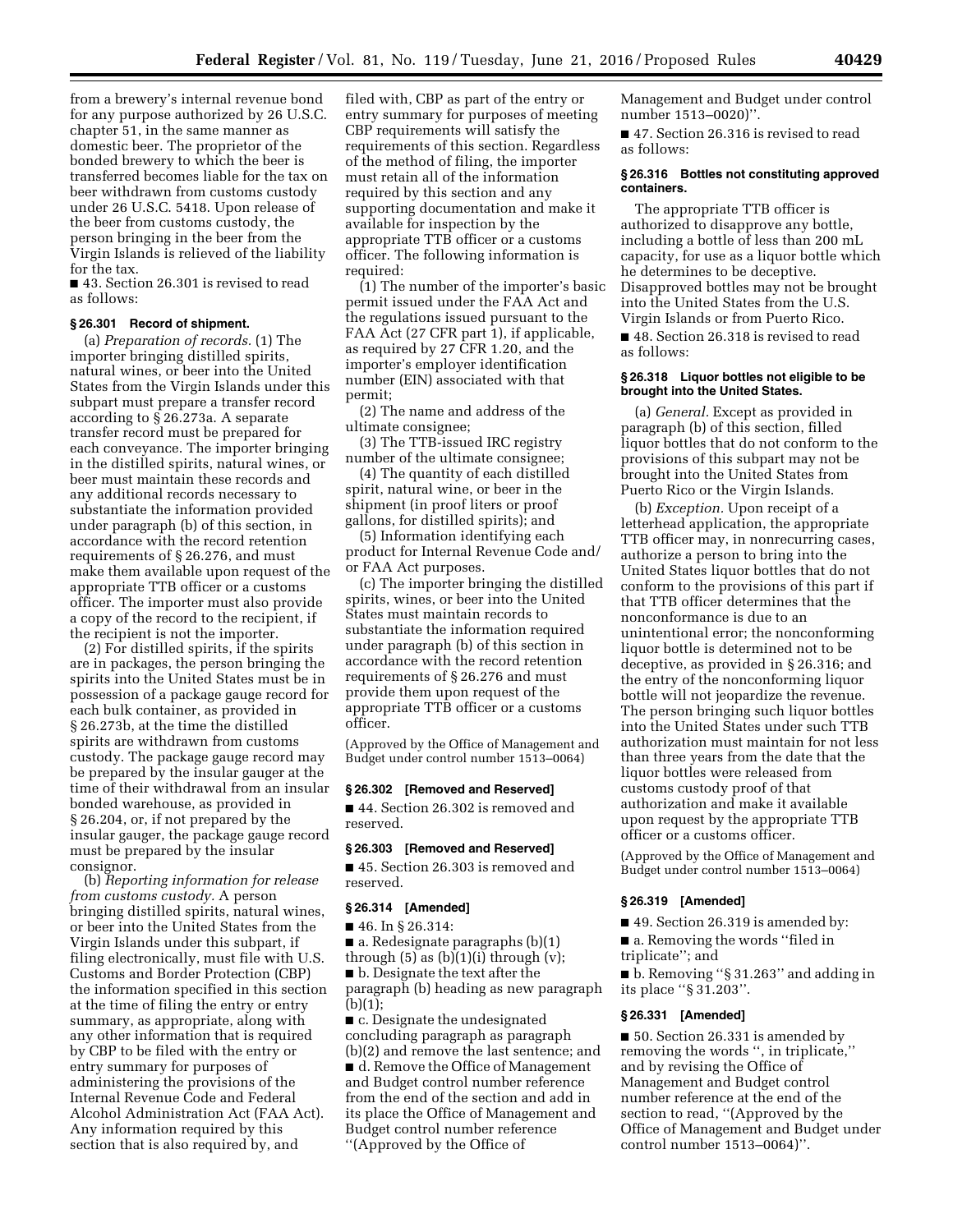# **PART 27—IMPORTATION OF DISTILLED SPIRITS, WINES, AND BEER**

■ 51. The authority citation for part 27 is revised to read as follows:

**Authority:** 5 U.S.C. 552(a), 19 U.S.C. 81c, 1202; 26 U.S.C. 5001, 5007, 5008, 5010, 5041, 5051, 5054, 5061, 5121, 5122–5124, 5201, 5205, 5207, 5232, 5273, 5301, 5313, 5382, 5555, 6109, 6302, 7805.

■ 52. Section 27.11 is amended by: ■ a. Adding in alphabetical order definitions of ''Bonded wine cellar'' and ''Brewery'';

■ b. Revising the definitions of "Bulk container'' and ''Customs officer''; ■ c. Removing the definition of "District" director of customs''; and

■ d. Adding in alphabetical order definitions of ''IRC registry number'', ''Natural wine'', and ''Proof liter''.

The revisions and additions read as follows:

#### **§ 27.11 Meaning of terms.**

\* \* \* \* \* *Bonded wine cellar.* Premises established under part 24 of this chapter.

*Brewery.* The land and buildings described in the brewer's notice, TTB Form 5130.10, where beer is to be produced and packaged.

*Bulk container.* When used in the context of distilled spirits, the term ''bulk container'' means any container having a capacity larger than one wine gallon. When used in the context of wine, the term ''bulk container'' means any container having a capacity larger than 60 liters. When used in the context of beer, the term ''bulk container'' means any container having a capacity larger than one barrel of 31 gallons.

\* \* \* \* \*

*Customs officer.* An officer of U.S. Customs and Border Protection (CBP) or any agent or other person authorized by law to perform the duties of such an officer.

\* \* \* \* \*

*IRC registry number.* The number assigned by TTB to each distilled spirits plant, bonded wine cellar, taxpaid wine bottling house, bonded wine warehouse, or brewery upon approval of an application made pursuant to Internal Revenue Code of 1986 requirements (26 U.S.C. 5171, 5351–5353, or 5401).

\* \* \* \* \*

*Natural wine.* The product of the juice or must of sound, ripe grapes or other sound, ripe fruit (including berries) made with any proper cellar treatment and containing not more than 21 percent by weight (21 degrees Brix dealcoholized wine) of total solids. For

purposes of this definition, proper cellar treatment means a production practice or procedure authorized for natural wine by part 24 of this chapter, or, in the case of natural wine produced and imported subject to an international agreement or treaty, those practices and procedures acceptable to the United States under that agreement or treaty.

\* \* \* \* \* *Proof liter.* A liter of liquid at 60 degrees Fahrenheit which contains 50 percent by volume of ethyl alcohol having a specific gravity of 0.7939 at 60 degrees Fahrenheit referred to water at 60 degrees Fahrenheit as unity or the alcoholic equivalent thereof. \* \* \* \* \*

■ 53. Section 27.48 is revised to read as follows:

#### **§ 27.48 Imported distilled spirits, wines, and beer.**

(a) *Distilled spirits, wines, and beer imported subject to tax*—(1) *General.*  Internal revenue taxes payable on imported distilled spirits, wines, and beer are collected, accounted for, and deposited as internal revenue collections by U.S. Customs and Border Protection (CBP) in accordance with CBP requirements. The tax must be paid on the basis of a return, and the customs form (including any electronic transmissions) by which the distilled spirits, wines, or beer are duty- and taxpaid to CBP will be treated as a return for purposes of this part.

(2) *Required information.* In the case of distilled spirits, wines, and beer imported into the United States subject to tax, the importer, if filing electronically, must file the information specified in this section with the entry or entry summary, as appropriate, along with any other information that is required by CBP to be filed with the entry or entry summary for purposes of determining and collecting the Federal excise tax and administering the provisions of the Internal Revenue Code and Federal Alcohol Administration Act (FAA Act). Any information required by this section that is also required by, and filed with, CBP as part of the entry or entry summary for purposes of meeting CBP requirements will satisfy the requirements of this section. For all distilled spirits, wines, and beer imported under this paragraph, the following information is required:

(i) The number of the importer's basic permit issued under the FAA Act and the regulations issued pursuant to the FAA Act (27 CFR part 1), if applicable, as required by 27 CFR 1.20 and 1.58, and the importer's name, address, and employer identification number (EIN) associated with that permit;

(ii) The TTB-assigned number of the valid certificate of label approval (COLA), if applicable, as required by 27 CFR 4.40 in the case of wine, 27 CFR 5.51 in the case of distilled spirits, and 27 CFR 7.31 in the case of malt beverages;

(iii) The name and address of the ultimate consignee;

(iv) The quantity of each product (for distilled spirits, in proof liters or proof gallons; for beer and wine, in gallons or liters); and

(v) Information identifying each product for Internal Revenue Code and/ or FAA Act purposes, as applicable.

(b) *Distilled spirits, natural wines, and beer transferred without payment of tax to internal revenue bond.* Distilled spirits, natural wine (as defined in § 27.11) and beer in bulk containers may be released from customs custody without payment of tax under the provisions of subpart L of this part and thereafter removed subject to tax from distilled spirits plants, bonded wine cellars, and breweries, respectively. The tax will be collected and paid under the provisions of part 19, 24 or 25 of this chapter, respectively.

(c) *Entry for warehousing*—(1) *General.* Except as provided in paragraph (c)(2) of this section, in the case of an entry for warehousing (that is, products transferred directly to a customs bonded warehouse or foreign trade zone), the last day for payment of the tax shall not be later than the 14th day after the last day of the semimonthly period during which the products are removed from the first such warehouse, even if the products are removed from that customs bonded warehouse or foreign trade zone for transfer to another customs bonded warehouse or foreign trade zone.

(2) *Entry for warehousing of products destined for export.* Paragraph (c)(1) of this section does not apply to any distilled spirits, wines, or beer entered for warehousing and then removed for transfer to another custom bonded warehouse or foreign trade zone that is shown to the satisfaction of the Secretary to be destined for export.

(d) *Records.* Regardless of the method of filing, the importer must maintain as a record the information required by this section, any information provided to CBP to meet CBP requirements, and any supporting documentation. These records must be maintained in accordance with the record retention requirements of § 27.137, and the records must be made available upon request of the appropriate TTB officer or a customs officer.

(Approved by the Office of Management and Budget under control number 1513–0064)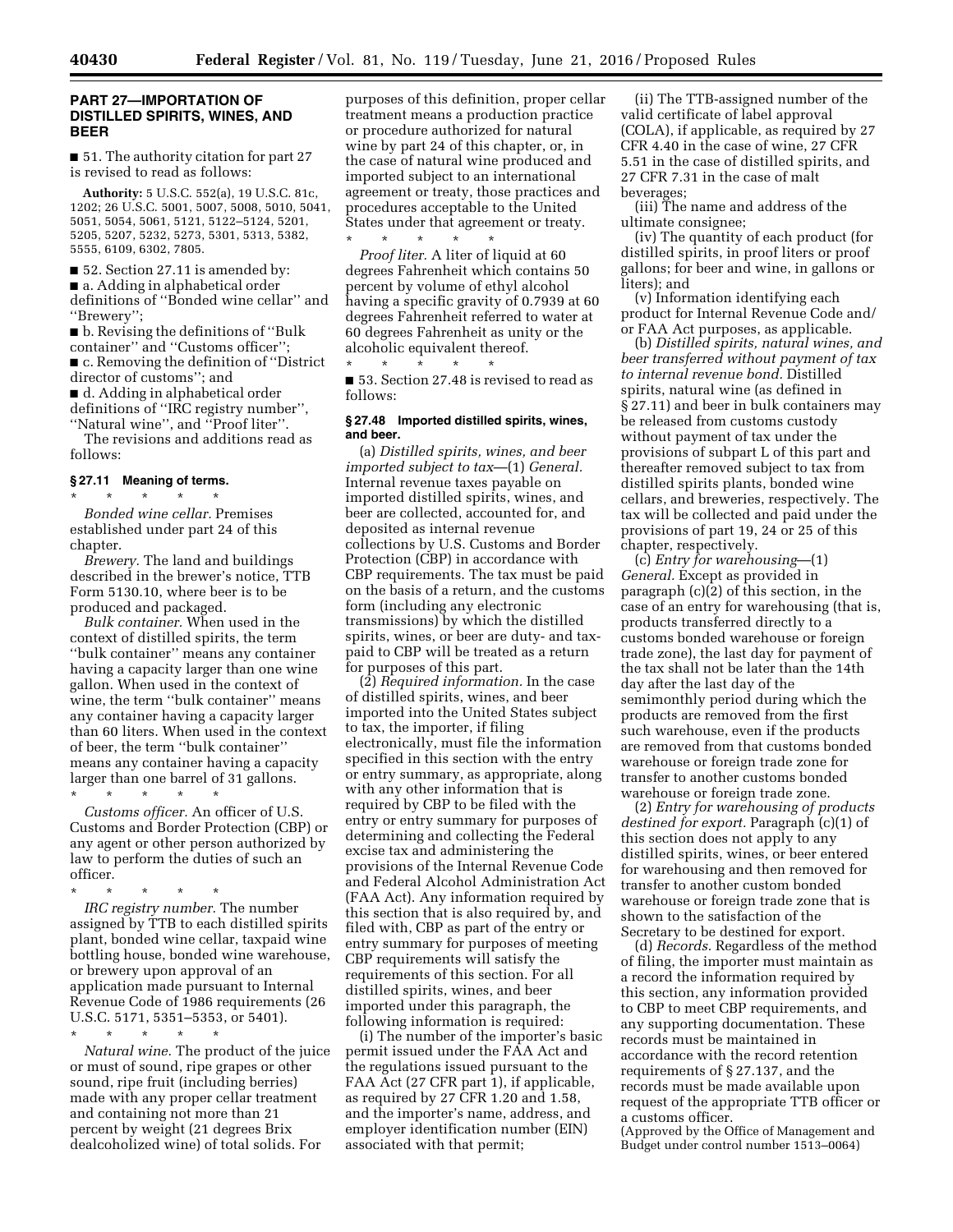(26 U.S.C. 5001, 5054, 5061, 5232, 5364, 5418)

■ 54. Section 27.55 and the undesignated center heading preceding it are revised to read as follows:

# **Federal Alcohol Administration Act Requirements for Importation of Distilled Spirits, Wines, and Malt Beverages**

#### **§ 27.55 Requirements of the Federal Alcohol Administration Act.**

(a) *General.* The Federal Alcohol Administration Act (FAA Act) and the regulations issued under the FAA Act (parts 1, 4, 5, and 7 of this chapter) provide that any person, except an agency of a State or political subdivision thereof or any officer or employee of any such agency, who imports distilled spirits, wines, or malt beverages for nonindustrial use must comply with certain permit and labeling requirements as described in this section. See 27 CFR 1.10 for the definitions of distilled spirits, wine, and malt beverages under the FAA Act. Tourists importing distilled spirits, wines, or malt beverages into the United States for personal or other noncommercial use are not subject to the provisions of the FAA Act or regulations issued pursuant to the FAA Act (parts 1, 4, 5, and 7 of this chapter).

(b) *FAA Act basic permit.* Any person, except an agency of a State or a political subdivision thereof or any officer or employee of any such agency, who intends to engage in the business of importing distilled spirits, wines, or malt beverages into the United States must, prior to importing such products into the United States, obtain an importer's basic permit, in accordance with the requirements of the FAA Act and regulations issued pursuant to the FAA Act, and must file with U.S. Customs and Border Protection (CBP) the number associated with this permit with the filing of the customs entry when filing electronically as required under 27 CFR 1.58. Also, as required under § 1.58 of this chapter, if the importer is not filing electronically, the importer must have a copy of the FAA Act basic permit and make it available upon request of the appropriate TTB officer or a customs officer.

(c) *Certificate of label approval.* Any person and any agency of a State or political subdivision thereof or any officer or employee of such agency, removing for commercial purposes containers of distilled spirits, wines, or malt beverages from customs custody for consumption, when filing electronically, must provide the TTBassigned identification number of the

valid certificate of label approval (COLA) for the distilled spirits, wines, or malt beverages with the filing of the customs entry in accordance with the requirements of 27 CFR 4.40 in the case of wine, 27 CFR 5.51 in the case of distilled spirits, or 27 CFR 7.31 in the case of malt beverages. Also, as required under 27 CFR 4.40, 5.51, and 7.31, if the importer is not filing electronically, the importer must provide a copy of the valid COLA to CBP at time of entry.

(d) *Foreign certificates.* Every person and any agency of a State or political subdivision thereof or any officer or employee of such agency, importing for commercial purposes into the United States for consumption containers of distilled spirits or wines that require a certificate under 27 CFR 4.45 in the case of wine or 27 CFR 5.52 in the case of distilled spirits must be in possession of the certificate (and accompanying invoice, if applicable) at the time of release from customs custody.

(Sec. 3, 49 Stat. 978, as amended; 27 U.S.C. 203)

■ 55. Section 27.76 is amended by: ■ a. In paragraph (a), by removing "TTB Form 5530.5 (1678)'' and adding in its place ''TTB Form 5154.1 (formerly TTB Form 5530.5 and ATF Form 1678)''; ■ b. Revising paragraph (d);

■ c. Adding paragraph (e); and

■ d. Revising the OMB control number reference at the end of the section.

The revision and additions read as follows:

#### **§ 27.76 Approval and certification of wine and flavors content.**

\* \* \* \* \* (d) At the time of filing the entry summary, the importer must have the certificate in its possession and make it available upon request of the appropriate TTB officer or a customs officer. For distilled spirits withdrawn from customs custody under the provisions of subpart L of this part, the importer must furnish a copy of the certificate to the proprietor of the distilled spirits plant to which the distilled spirits are transferred.

(e) The importer must maintain a copy of the certificate in accordance with the record retention requirements of § 27.137 and must make it available upon request of the appropriate TTB officer or a customs officer.

(Approved by the Office of Management and Budget under control number 1513–0064)

\* \* \* \* \*

■ 56. Section 27.77 is amended by: ■ a. Revising the second sentence of

paragraph (d); ■ b. Adding paragraphs (e) and (f); and ■ c. Revising the OMB control number reference at the end of the section. The revisions and additions read as follows:

# **§ 27.77 Standard effective tax rate.**

\* \* \* \* \* (d) \* \* \* At the time of filing the entry summary, the importer must have the approval in its possession and make it available upon request of the appropriate TTB officer or a customs officer. \* \* \*.

(e) The importer must maintain a copy of the approval in accordance with the record retention requirements of § 27.137 and must make it available upon request of the appropriate TTB officer.

(f) For distilled spirits withdrawn from customs custody under the provisions of subpart L of this part, the importer must furnish a copy of the approval to the proprietor of the distilled spirits plant to which the distilled spirits are transferred.

(Approved by the Office of Management and Budget under control number 1513–0064)

#### **§ 27.120 [AMENDED]**

■ 57. In § 27.120, remove "Regulation 3 (27 CFR part 3)'' and add ''subpart E of part 1 of this chapter'' in its place. ■ 58. In § 27.137, the first sentence is revised and an Office of Management and Budget control number reference is added at the end of the section to read as follows:

# **§ 27.137 Retention.**

All records required by this part, documents or copies of documents supporting these records (including data filed with U.S. Customs and Border Protection (CBP) pursuant to CBP requirements), and file copies of reports required by this part, must be retained for not less than three years following each withdrawal from customs custody, and during this period must be made available upon request of the appropriate TTB officer or a customs officer.

\* \* \* \* \*

(Approved by the Office of Management and Budget under control number 1513–0064 and 1513–0088)

■ 59. Section 27.138 is revised to read as follows:

#### **§ 27.138 Transfer record.**

(a) *Distilled spirits.* The transfer record prescribed in § 27.172 must identify the importer and show the following:

(1) The date prepared;

(2) Serial number of the transfer record, beginning with "1" each January 1;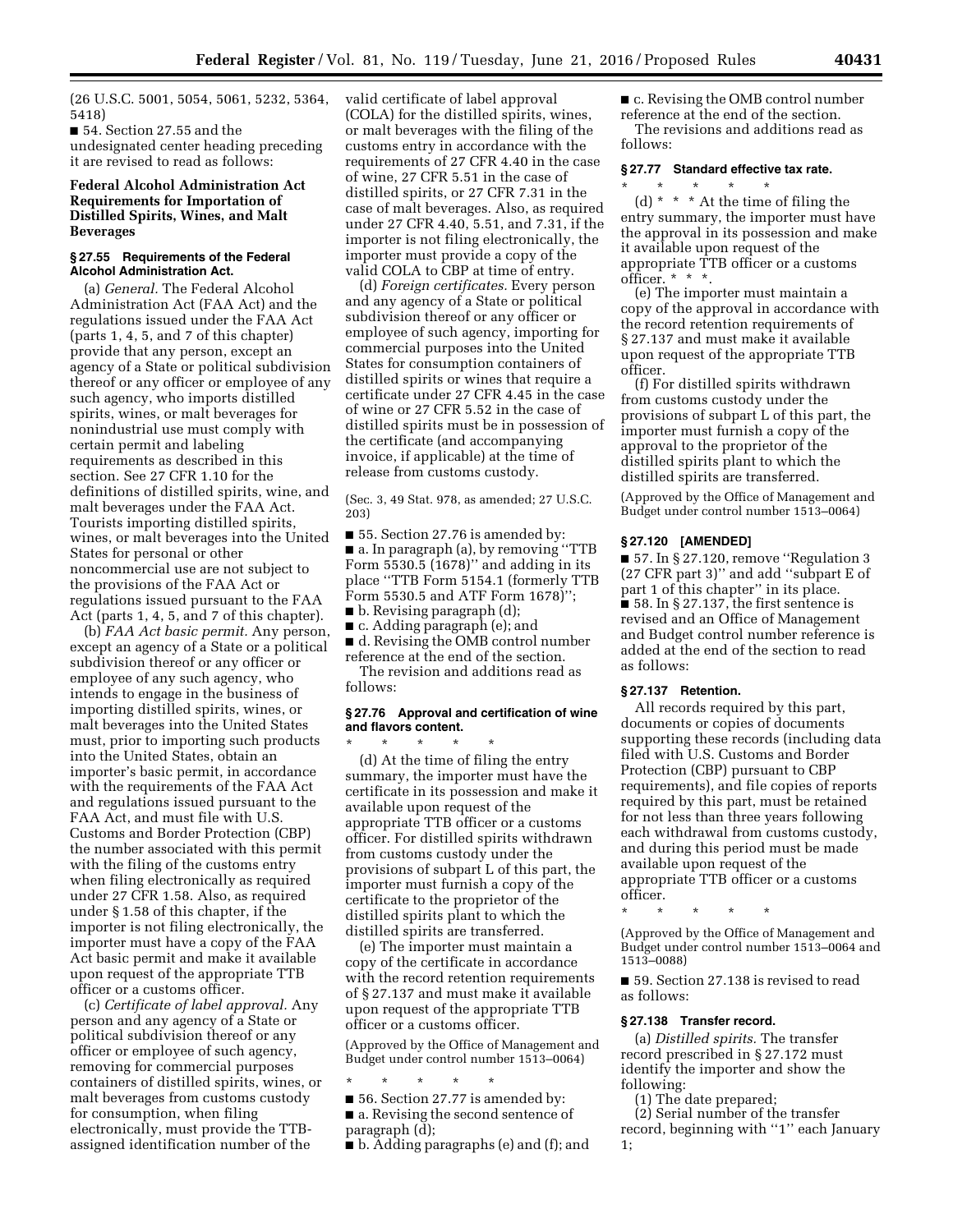(3) The name, address, and TTBissued IRC registry number (distilled spirits plant number) of the proprietor receiving the spirits from customs custody;

(4) The country of origin of the distilled spirits;

(5) The name of the foreign producer;

(6) The kind of spirits;

(7) The age, in years, months and days of the spirits;

(8) The proof of the spirits;

(9) The type and number of

containers;

(10) The proof gallons of spirits in the shipment; and

(11) The customs entry number and the amount of duty paid.

(b) *Wine.* The transfer record

prescribed in § 27.172 must identify the importer and show the following:

(1) The date prepared;

(2) The name and address of the bonded wine cellar receiving the wine from customs custody;

(3) The TTB-issued IRC registry number of the bonded wine cellar receiving the wine from customs custody;

(4) The number of containers transferred and quantity of wine in each container;

(5) The country of origin of the wine; (6) The customs entry number and amount of duty paid;

(7) The kind of wine; and

(8) The foreign producer.

(c) *Beer.* The transfer record

prescribed in § 27.172 must identify the importer and show the following:

(1) The date prepared;

(2) The name and address of the brewery receiving the beer from customs custody;

(3) The TTB-issued IRC registry number of the brewery receiving the beer from customs custody;

(4) The number of containers transferred and quantity of beer in each container;

(5) The country of origin of the beer;

(6) The customs entry number and the amount of duty paid;

(7) The kind of beer; and

(8) The foreign brewer.

(Approved by the Office of Management and Budget under control number 1513–0064)

■ 60. Section 27.140 is amended by: ■ a. Removing from paragraph (a) the definitions of ''Importer'' and ''Natural wine'';

■ b. Revising in paragraph (a) the definition of ''Proper cellar treatment''; ■ c. Revising the introductory text of paragraph (b)(1), and

■ d. Adding an Office of Management and Budget control number reference at the end of the section.

The revisions and addition read as follows:

### **§ 27.140 Certification requirements for wine.**

# $(a) * * * *$

*Proper cellar treatment* means a production practice or procedure authorized for natural wine by part 24 of this chapter, or, in the case of natural wine produced and imported subject to an international agreement or treaty, those practices and procedures acceptable to the United States under that agreement or treaty.

(b) \* \* \* (1) *General.* Except as otherwise provided in paragraph (b)(2) of this section, an importer of natural wine must have an original or copy of a certification from the producing country stating that the practices and procedures used to produce the imported wine constitute proper cellar treatment. The importer of bottled wine must be in possession of the certificate at the time of filing the entry with CBP, and the bottler of bulk wine must be in possession of the certificate at the time the wine is withdrawn from the premises where bottled. The importer or bottler, as appropriate, must provide the certificate upon request by the appropriate TTB officer or a customs officer. This requirement may be satisfied by providing the original certification, or a photocopy or electronic copy of the certification. The appropriate TTB officer or a customs officer may request, and the importer or bottler must provide, such information for a period of three years from the date that the product covered by the certificate was released from customs custody or removed from the bottler's premises, as applicable. The certification:

\* \* \* \* \* (Approved by the Office of Management and Budget under control numbers 1513–0064 and 1513–0119)

■ 61. The heading of subpart L is revised to read as follows:

# **Subpart L—Transfer of Distilled Spirits, Natural Wines, and Beer Without Payment of Tax, From Customs Custody to Internal Revenue Bond**

■ 62. Section 27.171 is amended by: ■ a. Removing "(a)" and "(b)" from the second sentence;

■ b. Designating the existing text as paragraph (a);

■ c. Adding a heading to paragraph (a);

■ d. Adding paragraphs (b) and (c); and

■ e. Revising the authority citation at the end of the section.

The additions and revision read as follows:

#### **§ 27.171 General provisions.**

(a) *Transfer of bulk distilled spirits from customs custody to bonded premises of a distilled spirits plant.*  \* \* \*

(b) *Transfer of bulk natural wine from customs custody to a bonded wine cellar.* Imported ''natural wine,'' as defined in § 27.11, may, under the provisions of this subpart, be withdrawn in bulk by the proprietor of a bonded wine cellar from customs custody and transferred in bulk containers to the bonded wine cellar without payment of the internal revenue tax imposed on wine by 26 U.S.C. 5041. Imported wine so withdrawn and transferred may be withdrawn from a bonded wine cellar's internal revenue bond for any purpose authorized by 26 U.S.C. chapter 51, in the same manner as domestic wine. The proprietor of the bonded wine premises to which imported wine is transferred becomes liable for the tax on wine withdrawn from customs custody under 26 U.S.C. 5364. Upon release of the wine from customs custody, the importer is relieved of the liability for the tax.

(c) *Transfer of beer from customs custody to a brewery.* Imported bulk beer may, under the provisions of this subpart, be withdrawn by the proprietor of bonded brewery from customs custody and transferred in bulk containers to bonded brewery premises, without payment of the internal revenue tax imposed on beer by 26 U.S.C. 5051. Imported beer so withdrawn and transferred to bonded brewery premises may be withdrawn from a brewery's internal revenue bond for any purpose authorized by 26 U.S.C. chapter 51, in the same manner as domestic beer. The proprietor operating the bonded brewery premises to which imported beer is transferred becomes liable for the tax on beer withdrawn from customs custody under 26 U.S.C. 5418. Upon release of the beer from customs custody, the importer is relieved of the liability for the tax.

(26 U.S.C. 5232, 5364, and 5418) ■ 63. Section 27.172 is revised to read as follows:

#### **§ 27.172 Preparation of records and reporting of information for release of distilled spirits, natural wines, and beer without payment of tax.**

(a) *Preparation of records.* (1) The person importing distilled spirits, natural wines, or beer under this subpart must prepare a transfer record according to § 27.138. A separate transfer record must be prepared for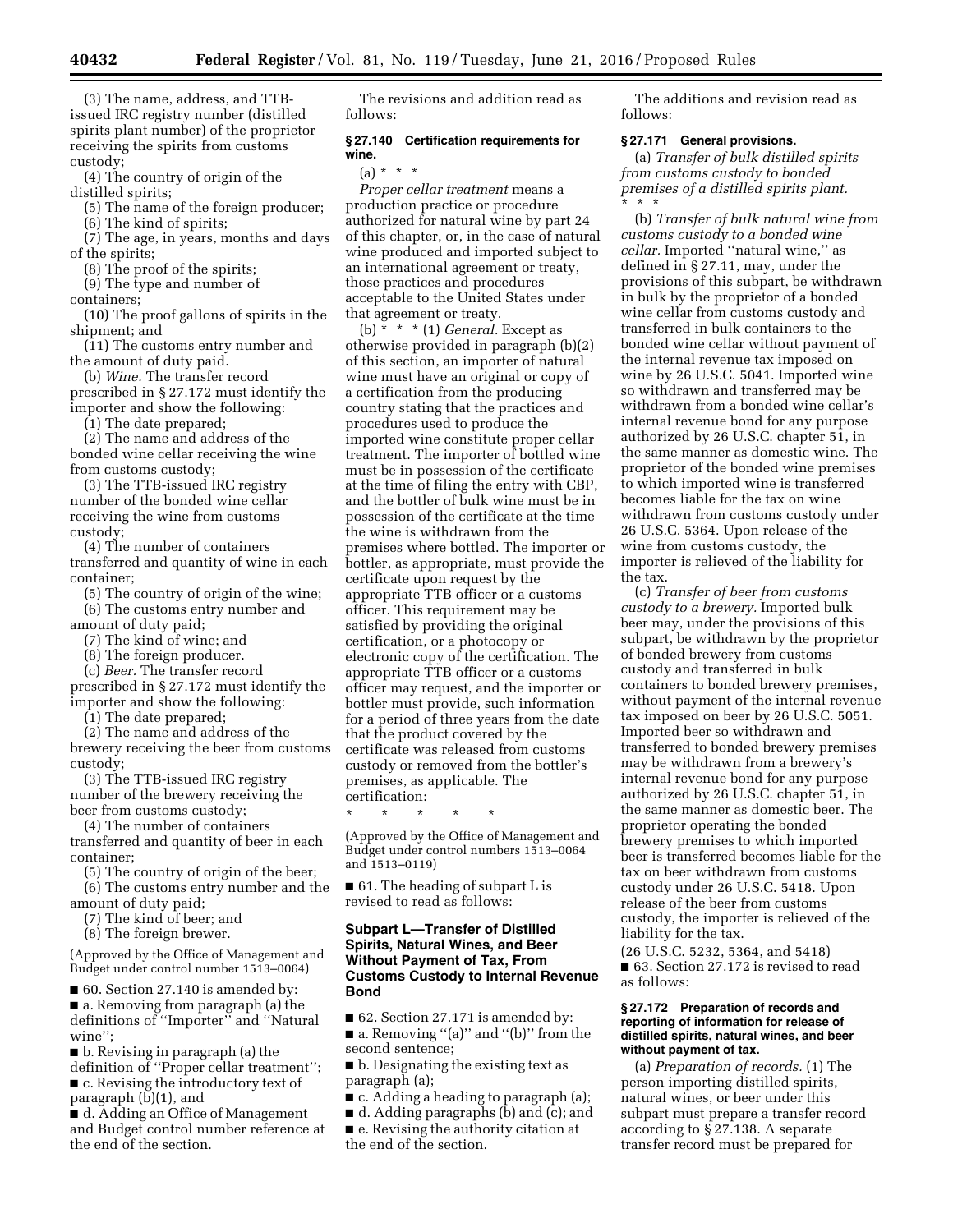each conveyance. The importer must maintain these records and any records to substantiate the information required under paragraph (b) of this section, in accordance with the record retention requirements of § 27.137, and must make them available upon request of the appropriate TTB officer or a customs officer. The importer must also provide a copy of the record to the recipient, if the recipient is not the importer.

(2) For distilled spirits, if the spirits are in packages, the importer must prepare a package gauge record according to § 27.139 and maintain it with the transfer record.

(b) *Reporting information for release from customs custody.* In the case of distilled spirits, natural wines, and beer imported into the United States without payment of tax under this subpart, the importer, if filing electronically, must file with U.S. Customs and Border Protection (CBP) the information specified in this section at the time of filing the entry or entry summary, as appropriate, along with any other information that is required by CBP to be filed with the entry or entry summary for purposes of administering the provisions of the Internal Revenue Code and Federal Alcohol Administration Act (FAA Act). Any information required by this section that is also required by, and filed with, CBP as part of the entry or entry summary for purposes of meeting CBP requirements will satisfy the requirements of this section. Regardless of the method of filing, the importer must retain as a record the information required by this section, any information provided to CBP to meet CBP requirements, and any supporting documentation and make such records available for inspection by the appropriate TTB officer or a customs officer. The following information is required:

(1) The number of the importer's basic permit issued under the FAA Act and the regulations issued pursuant to the FAA Act (27 CFR part 1), if applicable, as required by 27 CFR 1.20, and the importer's employer identification number (EIN) associated with that permit;

(2) The name and address of the ultimate consignee;

(3) The TTB-issued IRC registry number of the ultimate consignee;

(4) The quantity of each distilled spirit, wine, or beer in the shipment (in proof liters or proof gallons, for distilled spirits); and

(5) Information identifying each product for Internal Revenue Code and/ or FAA Act purposes.

(Approved by the Office of Management and Budget under control number 1513–0064)

# **§ 27.173 [Removed and Reserved]**

■ 64. Section 27.173 is removed and reserved.

 $\blacksquare$  65. In § 27.175, the section heading is revised to read as follows:

#### **§ 27.175 Receipt of distilled spirits by consignee.**

\* \* \* \* \* ■ 66. Section 27.183 is revised to read as follows:

#### **§ 27.183 Use of Government agency permit, Form 5150.33.**

Each Government agency must retain the original of its permit, Form 5150.33, on file. In the case of an agency holding a single permit for use of its subagencies, an attachment to the permit must list all locations authorized to withdraw spirits free of tax from customs custody. When withdrawing spirits free of tax from a port of entry, the agency, if filing electronically, must file its TTB-issued permit number along with the filing of any other information required by U.S. Customs and Border Protection to be filed with the customs entry. If the agency is not filing electronically, rather than file the TTBissued permit number, the agency must make a copy of the permit available to the customs officer upon request.

(Sec. 201, Pub. L. 85–859, 72 Stat. 1375, as amended (26 U.S.C. 5313))

■ 67. Section 27.184 is revised to read as follows:

#### **§ 27.184 Information required for entry.**

Government agencies importing taxfree spirits under this subpart must file, along with filing the customs entry or entry summary, the total quantity of the spirits to be entered and, if filing electronically, the permit number as required under § 27.183.

# **§ 27.185 [Removed]**

■ 68. Section 27.185 is removed.

#### **§ 27.204 [Amended]**

■ 69. Section 27.204 is amended by:

■ a. Redesignating paragraphs (b)(1) through  $(5)$  as  $(b)(1)(i)$  through  $(v)$ ;

■ b. Designate the text after the

paragraph (b) heading as new paragraph (b)(1);

■ c. Designating the undesignated concluding paragraph as paragraph (b)(2) and removing the last sentence; and

■ d. Adding an Office of Management and Budget control number reference to read ''(Approved by the Office of Management and Budget under control number 1513–0020)'' at the end of the section.

■ 70. Section 27.206 is amended by revising the last sentence to read as follows:

# **§ 27.206 Bottles not constituting approved containers.**

\* \* \* Disapproved bottles may not be imported into the United States.

■ 71. Section 27.208 is revised to read as follows:

#### **§ 27.208 Liquor bottles not eligible for release from customs custody.**

Upon receipt of a letterhead application, the appropriate TTB officer may, in nonrecurring cases, authorize a person to bring into the United States liquor bottles that do not conform to the provisions of this part if that TTB officer determines that the nonconformance is due to an unintentional error; the nonconforming liquor bottle is determined not to be deceptive, as provided in § 27.206; and the entry of the nonconforming liquor bottle will not jeopardize the revenue. The person bringing such liquor bottles into the United States under TTB authorization must maintain proof of such authorization for not less than three years from the date that the liquor bottles were released from customs custody and make it available upon request by the appropriate TTB officer or a customs officer.

(Approved by the Office of Management and Budget under control number 1513–0064)

#### **§ 27.209 [Amended]**

■ 72. Section 27.209 is amended by removing the words "filed in triplicate"; by removing ''§ 31.263'' and adding in its place ''§ 31.203'' and by removing the Office of Management and Budget control number reference at the end of the section and adding in its place the Office of Management and Budget control number reference ''(Approved by the Office of Management and Budget under control number 1513– 0064)''.

# **§ 27.221 [Amended]**

■ 73. Section 27.221 is amended in the introductory text of paragraph (a) by removing the words '', in triplicate,'' and by removing the Office of Management and Budget control number reference at the end of the section and adding in its place the Office of Management and Budget control number reference ''(Approved by the Office of Management and Budget under control number 1513– 0064)''.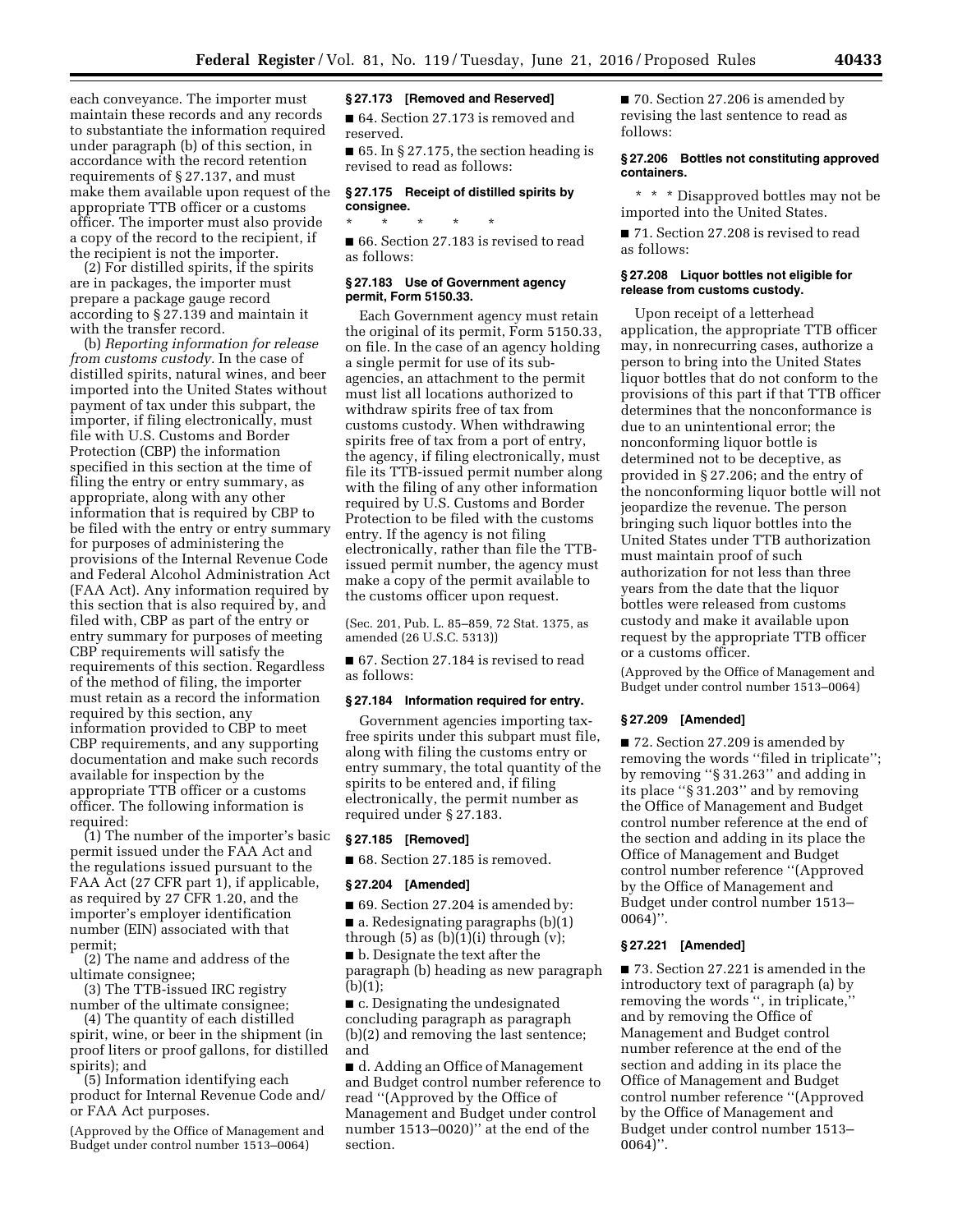# **PART 41—IMPORTATION OF TOBACCO PRODUCTS, CIGARETTE PAPERS AND TUBES, AND PROCESSED TOBACCO**

■ 74. The authority citation for part 41 is revised to read as follows:

**Authority:** 26 U.S.C. 5701–5705, 5708, 5712, 5713, 5721–5723, 5741, 5754, 5761– 5763, 6301, 6109, 6302, 6313, 6402, 6404, 7101, 7212, 7342, 7606, 7651, 7652, 7805; 31 U.S.C. 9301, 9303, 9304, 9306. ■ 75. Section 41.11 is amended by

revising the definition of ''Customs officer'' to read as follows:

# **§ 41.11 Meaning of terms.**

\* \* \* \* \* *Customs officer.* An officer of U.S. Customs and Border Protection (CBP) or any agent or other person authorized by law to perform the duties of such an officer.

\* \* \* \* \* ■ 76. Section 41.81 is amended by revising paragraphs (b) and (c) and adding an Office of Management and Budget control number reference at the end of the section to read as follows:

#### **§ 41.81 Taxpayment.**

\* \* \* \* \* (b) *Method of payment.* Except for articles imported or brought into the United States as provided in §§ 41.85 and 41.85a, the internal revenue tax must be determined before the tobacco products, cigarette papers, or cigarette tubes are released from customs custody. The tax must be paid on the basis of a return, and the customs form (including any electronic transmissions) by which the tobacco products, cigarette papers, or cigarette tubes are duty- and tax-paid to CBP will be treated as a return for purposes of this part.

(c) *Required information.* In the case of tobacco products and cigarette papers and tubes imported into the United States for consumption, the importer, if filing electronically, must file with U.S. Customs and Border Protection (CBP) the information specified in paragraphs (c)(1) through (7) of this section at the time of filing the entry or entry summary, as appropriate, along with any other information that is required by CBP to be filed with the entry or entry summary for purposes of determining and collecting the Federal excise tax and administering the provisions of the Internal Revenue Code. Any information required under paragraphs  $(c)(1)$  through  $(7)$  of this section that is required by, and filed with, CBP as part of the entry or entry summary for purposes of meeting CBP requirements will also satisfy the requirements of this section. Regardless

of the method of filing, the importer must retain as a record the information required by this section, any information provided to CBP to meet CBP requirements, and any supporting documentation and make such records available upon request by the appropriate TTB officer or a customs officer.

(1) *All tobacco products.* For all tobacco products, the following information is required:

(i) The number of the tobacco product importer permit that is issued under subpart K of this part;

(ii) The employer identification number (EIN) assigned to the importer by the Internal Revenue Service and provided by the importer on its permit application to TTB made on TTB Form 5230.4;

(iii) The name and address of the ultimate consignee;

(iv) The information specific to each tobacco product set forth in paragraphs (c)(2) through (6) of this section.

(2) *Cigarettes.* For cigarettes, in addition to the information required in paragraph (c)(1) of this section, the importer must provide a description of the product for Internal Revenue Code purposes, including ''cigarettes'' and either ''small'' (or ''class A'') or ''large'' (or ''class B'') and must also provide the number of cigarettes.

(3) *Cigars.* For cigars, in addition to the information required in paragraph (c)(1) of this section, the importer must provide:

(i) The number of cigars imported under each Harmonized Tariff Schedule of the United States (HTSUS) code number;

(ii) The description of the cigars for Internal Revenue Code purposes, including ''cigars'' and either ''large'' or ''small'';

(iii) For large cigars with a sale price of \$763.222 or less per 1,000, the number and sale price (the price for which sold by the importer) per 1,000 of such cigars; and

(iv) For large cigars with a sale price of more than \$763.222 per 1,000, the number of such cigars.

(4) *Smokeless tobacco.* For smokeless tobacco, in addition to the information required in paragraph (c)(1) of this section, the importer must provide a description of the product for Internal Revenue Code purposes, as either ''chewing tobacco'' or ''snuff'' and will state the number of pounds and ounces or kilograms and grams of the product.

(5) *Pipe tobacco.* For pipe tobacco, in addition to the information required in paragraph (c)(1) of this section, the importer must provide a description of the product under the Internal Revenue Code, as ''pipe tobacco,'' and will also state the number of pounds and ounces or kilograms and grams of the product.

(6) *Roll-your-own tobacco.* For rollyour-own tobacco, in addition to the information required in paragraph (c)(1) of this section, the importer must provide a description of the product for Internal Revenue Code purposes, as ''roll-your-own tobacco,'' ''cigarette tobacco,'' ''cigarette wrapper,'' ''cigar tobacco,'' or ''cigar wrapper.'' The importer must also state the number of pounds and ounces or kilograms and grams of the product.

(7) *Cigarette papers and cigarette tubes.* For cigarette papers and cigarette tubes, the importer must provide:

(i) The classification of the product for Internal Revenue Code purposes, including either ''cigarette papers'' or ''cigarette tubes'' and an indication of whether the length of the papers or tubes is over  $6\frac{1}{2}$  inches;

(ii) The employer identification number (EIN) assigned to the importer by the Internal Revenue Service;

(iii) The name and address of the ultimate consignee; and

(iv) The total taxable quantity of each. \* \* \* \* \*

(Approved by the Office of Management and Budget under control number 1513–0064)

\* \* \* \* \* ■ 77. Section 41.84 is added to read as follows:

#### **§ 41.84 Entry for warehousing.**

(a) *General.* Except as provided in paragraph (b) of this section, in the case of an entry for warehousing (that is, tobacco products, cigarette papers, or cigarette tubes transferred directly to a customs bonded warehouse or foreign trade zone), the last day for payment of the tax shall not be later than the 14th day after the last day of the semimonthly period during which the products are removed from the first such warehouse, even if the tobacco products, cigarette papers, or cigarette tubes are removed from that customs bonded warehouse or foreign trade zone for transfer to another customs bonded warehouse or foreign trade zone.

(b) *Entry for warehousing of products destined for export.* Paragraph (a) of this section does not apply to tobacco products, cigarette papers, or cigarette tubes entered for warehousing and then removed for transfer to another custom bonded warehouse or foreign trade zone that are shown to the satisfaction of the Secretary to be destined for export.

(26 U.S.C. 5703(b)(2)(B)(ii), (iii), and (iv))

■ 78. Section 41.86 is revised to read as follows: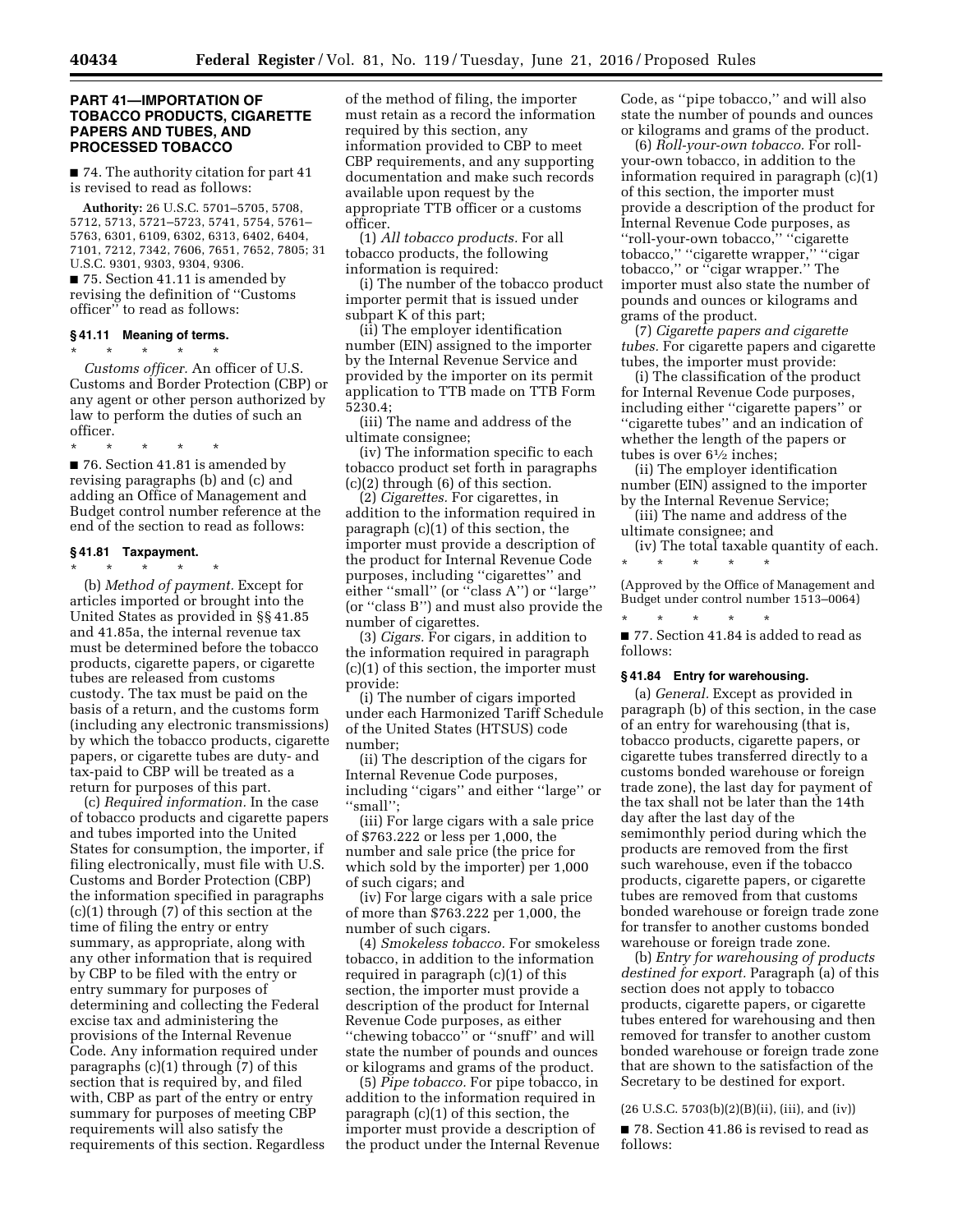#### **§ 41.86 Entry process for releases without payment of tax.**

(a)(1) *General.* Except as provided in paragraph (c) of this section, in order for tobacco products or cigarette papers or tubes to be released from customs custody without payment of tax under internal revenue bond, as provided in 26 U.S.C. 5704(c) or (d), the information required by this paragraph must be filed electronically with U.S. Customs and Border Protection (CBP). The information must be filed with CBP at the time of filing the entry or entry summary, as appropriate, and it must be filed along with any other information that is required by CBP for purposes of determining and collecting the Federal excise tax and administering the provisions of the Internal Revenue Code. Any information required under paragraph (a)(2) of this section that is submitted to CBP as part of the entry or entry summary for purposes of meeting CBP requirements will also satisfy the requirements of this section. Regardless of the method of filing, the importer must retain as a record the information required by this section, any information provided to CBP for CBP purposes, and any supporting documentation and such records must be available for inspection upon request by the appropriate TTB officer or a customs officer.

(2) *Information required.* The manufacturer of tobacco products or cigarette papers or tubes or export warehouse proprietor who wishes to obtain the release of tobacco products or cigarette papers or tubes as described in paragraph (a)(1) of this section must provide the following information, as applicable:

(i) The number of the permit issued under 27 CFR part 40 to the manufacturer of tobacco products or export warehouse proprietor, or the TTB-assigned number of the manufacturer of cigarette papers or tubes, to whom the products are shipped or consigned;

(ii) The employer identification number (EIN), assigned by the Internal Revenue Service, of the manufacturer of tobacco products, the manufacturer of cigarette papers or tubes, or the export warehouse proprietor to whom the products are shipped or consigned;

(iii) The name and address of the ultimate consignee, consistent with the name and address on the permit issued under part 40 of this chapter;

(iv) For tobacco products, the number of the permit, issued under subpart K of this part, of the importer;

(v) For tobacco products, the employer identification number (EIN) assigned to the importer by the Internal Revenue Service and provided to TTB by the importer on its permit application to TTB on TTB Form 5230.4;

(vi) A description of the product consistent with the tax classification of the product under the Internal Revenue Code as described in § 41.81 (for example, "large cigars"); and

(vii) The quantity of the product for Federal excise tax purposes, by sticks or by pounds and ounces (or kilograms and grams), as applicable.

(b) *Releases without payment of tax*— (1) *Tobacco products or cigarette papers or tubes put up in packages.* Tobacco products or cigarette papers or tubes put up in packages, as defined at § 41.11, may be released without payment of tax only for delivery to the proprietor of an export warehouse (as provided in 26 U.S.C. 5704(c)) or, if classified under chapter 98, subchapter I of the Harmonized Tariff Schedule of the United States (relating to duty on certain articles exported and returned), for delivery to the original manufacturer of such tobacco products or cigarette papers or tubes or to the proprietor of an export warehouse authorized by such manufacturer to receive them (as provided in 26 U.S.C. 5704(d)). If the information required in paragraph (a)(2)(i) through (iii) of this section is not filed with the entry or entry summary, as appropriate, or, if the information required in paragraph (c) of this section is not made available to CBP upon request, the tobacco products, cigarette papers, or cigarette tubes are not eligible for release from customs custody for consumption, and no person may remove such products from customs custody without payment of tax and without meeting requirements related to the release of tobacco products, cigarette papers, or cigarette tubes from customs custody subject to tax.

(2) *Tobacco products or cigarette papers or tubes not put up in packages.*  Tobacco products or cigarette papers or tubes not put up in packages, as defined at § 41.11, may not be released from customs custody subject to tax, and no person may obtain release of such products from customs custody. Tobacco products or cigarette papers or tubes not put up on packages may be released from customs custody without payment of tax for delivery to the proprietor of an export warehouse, or to a manufacturer of tobacco products or cigarette papers or tubes, as provided in 26 U.S.C. 5704(c). As a result, if the information required in paragraphs (a)(2)(i) through (iii) of this section is not filed with the entry or entry summary, as appropriate, or, if the

information required in paragraph (c) of this section is not made available to CBP upon request, tobacco products or cigarette papers or tubes not put up in packages are not eligible for release from customs custody for consumption, and no person may remove such product from customs custody.

(c) *Filing on paper.* A manufacturer or export warehouse proprietor who wants to obtain the release of tobacco products or cigarette papers and tubes from customs custody without payment of tax under its internal revenue bond, and who does not file electronically, must prepare a notice of release on TTB F 5200.11 and submit the form to the appropriate TTB officer in accordance with the instructions on the form. The appropriate TTB officer will certify on the TTB F 5200.11 that the manufacturer or export warehouse proprietor has TTB authorization to receive the products. No one filing on paper may obtain release of the products under this section until they have received the TTB F 5200.11 certified by the appropriate TTB officer. The manufacturer or export warehouse must have possession of the TTB F 5200.11, bearing TTB certification, at the time the products are released from customs custody and must make the form available to a customs officer upon request at such time. After release of the products, the TTB F 5200.11 must be retained by the manufacturer or export warehouse proprietor and made available to the appropriate TTB officer or a customs officer upon request.

(Approved by the Office of Management and Budget under control numbers 1513–0025 and 1513–0064)

■ 79. Section 41.204 is revised to read as follows:

#### **§ 41.204 Records and reports in general.**

Every importer of tobacco products or cigarette papers or tubes must keep records and, when required by this part, submit reports of all tobacco products released from customs custody under the importer's TTB permit, including information on the release from customs custody, the receipt, and the disposition.

(Approved by the Office of Management and Budget under control numbers 1513–0064 and 1513–0106)

■ 80. Section 41.265 is added under the undesignated center heading Operations of Importers of Processed Tobacco to read as follows:

#### **§ 41.265 Processed tobacco importation process.**

(a) *General.* In the case of processed tobacco imported into the United States,